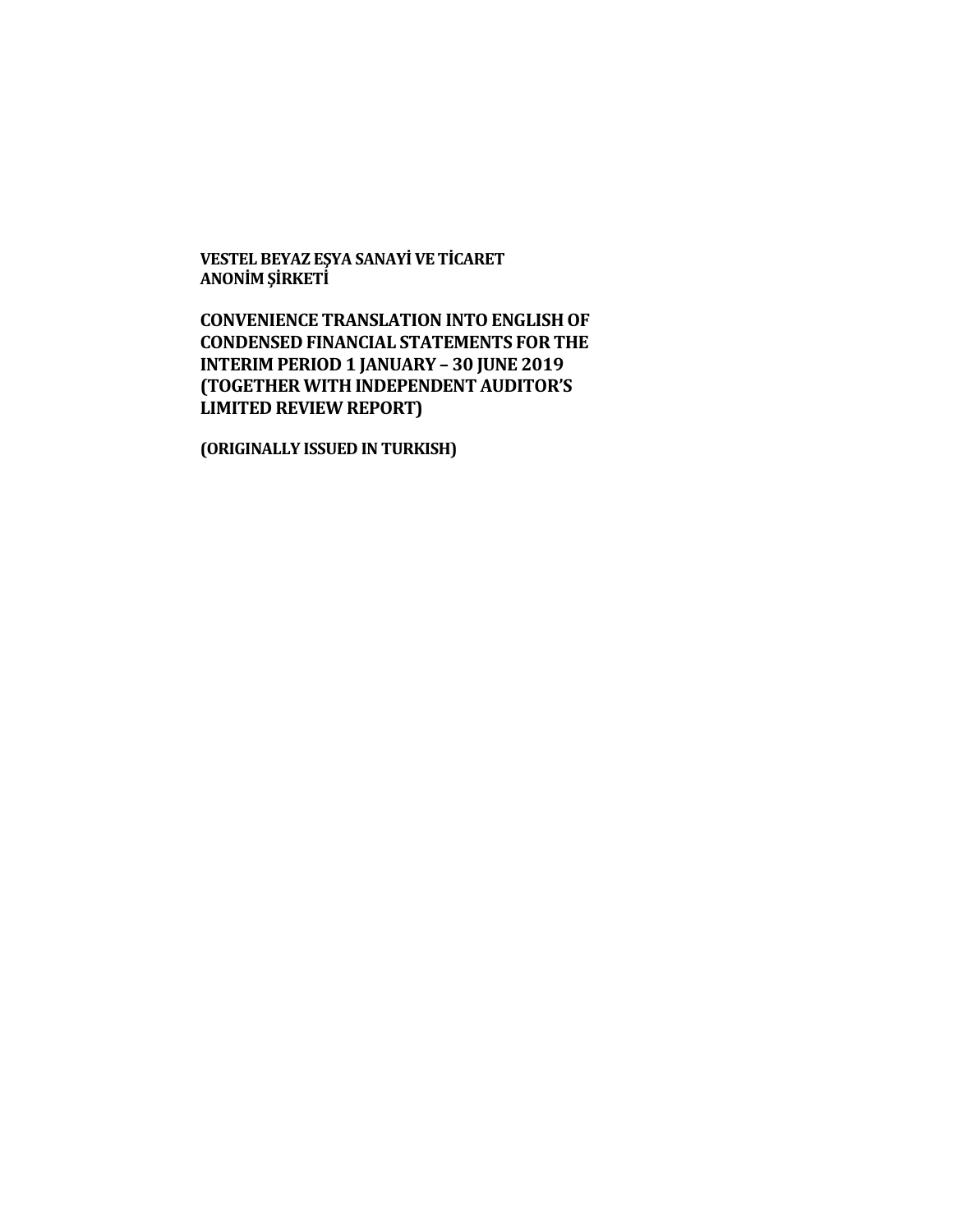#### **CONTENTS**  $1 - 5$ **CONDENSED INTERIM STATEMENTS OF PROFIT OR LOSS AND OTHER**  $6 - 7$

| $9 - 11$ |
|----------|

# NOTES TO THE CONDENSED FINANCIAL STATEMENTS FOR THE INTERIM PERIOD 1 JANUARY  $-30$  JUNE 2019

| NOTE <sub>1</sub>  |                                                                       |     |
|--------------------|-----------------------------------------------------------------------|-----|
| NOTE <sub>2</sub>  |                                                                       |     |
| NOTE <sub>3</sub>  |                                                                       | 30  |
| NOTE <sub>4</sub>  |                                                                       |     |
| NOTE <sub>5</sub>  |                                                                       |     |
| NOTE <sub>6</sub>  |                                                                       |     |
| NOTE <sub>7</sub>  |                                                                       | 36  |
| NOTE <sub>8</sub>  |                                                                       | 37  |
| NOTE <sub>9</sub>  |                                                                       |     |
| NOTE <sub>10</sub> |                                                                       | 38  |
| NOTE <sub>11</sub> |                                                                       |     |
| <b>NOTE 12</b>     |                                                                       |     |
| NOTE <sub>13</sub> |                                                                       |     |
| NOTE <sub>14</sub> |                                                                       |     |
| <b>NOTE 15</b>     | $\text{COMMITMENTS} \tiny{\\$                                         | -45 |
| <b>NOTE 16</b>     |                                                                       |     |
| <b>NOTE 17</b>     |                                                                       | 47  |
| NOTE <sub>18</sub> |                                                                       |     |
| <b>NOTE 19</b>     |                                                                       | 51  |
| NOTE <sub>20</sub> |                                                                       | 51  |
| NOTE <sub>21</sub> | GENERAL ADMINISTRATIVE EXPENSES, MARKETING EXPENSES, RESEARCH         |     |
|                    |                                                                       | 52  |
| <b>NOTE 22</b>     |                                                                       | 53  |
| NOTE <sub>23</sub> |                                                                       |     |
| NOTE <sub>24</sub> | TAXES ON INCOME (INCLUDING DEFERRED TAX ASSETS AND LIABILITIES) 54-57 |     |
| <b>NOTE 25</b>     |                                                                       | 57  |
| <b>NOTE 26</b>     |                                                                       | 58  |
| <b>NOTE 27</b>     |                                                                       |     |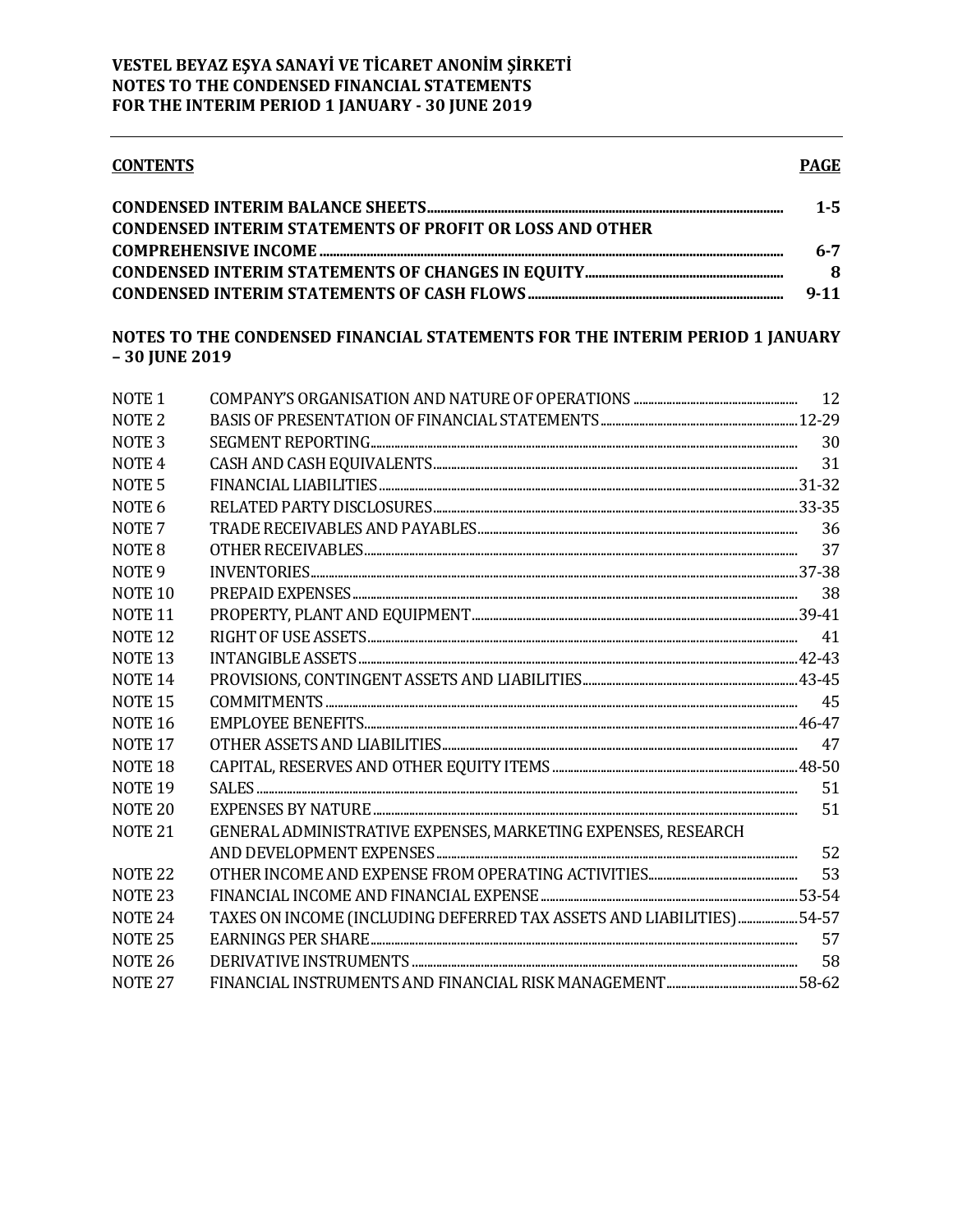|                                                 | <b>Footnotes</b> | <b>Reviewed</b><br>30 June 2019 | <b>Audited</b><br><b>31 December 2018</b> |
|-------------------------------------------------|------------------|---------------------------------|-------------------------------------------|
| <b>ASSETS</b>                                   |                  |                                 |                                           |
| <b>CURRENT ASSETS</b>                           |                  |                                 |                                           |
| Cash and Cash Equivalents                       | 4                | 74.655                          | 120.847                                   |
| <b>Trade Receivables</b>                        |                  | 1.498.651                       | 1.480.213                                 |
| Trade Receivables Due From Related Parties      | 6                | 1.496.218                       | 1.476.111                                 |
| Trade Receivables Due From Unrelated Parties    | 7                | 2.433                           | 4.102                                     |
| <b>Other Receivables</b>                        |                  | 680.528                         | 867.676                                   |
| Other Receivables Due From Related Parties      | 6                | 543.740                         | 703.884                                   |
| Other Receivables Due From Unrelated Parties    | 8                | 136.788                         | 163.792                                   |
| Derivative Financial Assets                     |                  |                                 | 2.028                                     |
| Derivative Financial Assets Held for Trading    | 26               |                                 | 2.028                                     |
| Inventories                                     | 9                | 786.595                         | 579.054                                   |
| Prepayments                                     |                  | 23.537                          | 12.623                                    |
| Prepayments to Unrelated Parties                | 10               | 23.537                          | 12.623                                    |
| <b>Other Current Assets</b>                     |                  | 20.692                          | 830                                       |
| Other Current Assets Due From Unrelated Parties | 17               | 20.692                          | 830                                       |
| <b>TOTAL CURRENT ASSETS</b>                     |                  | 3.084.658                       | 3.063.271                                 |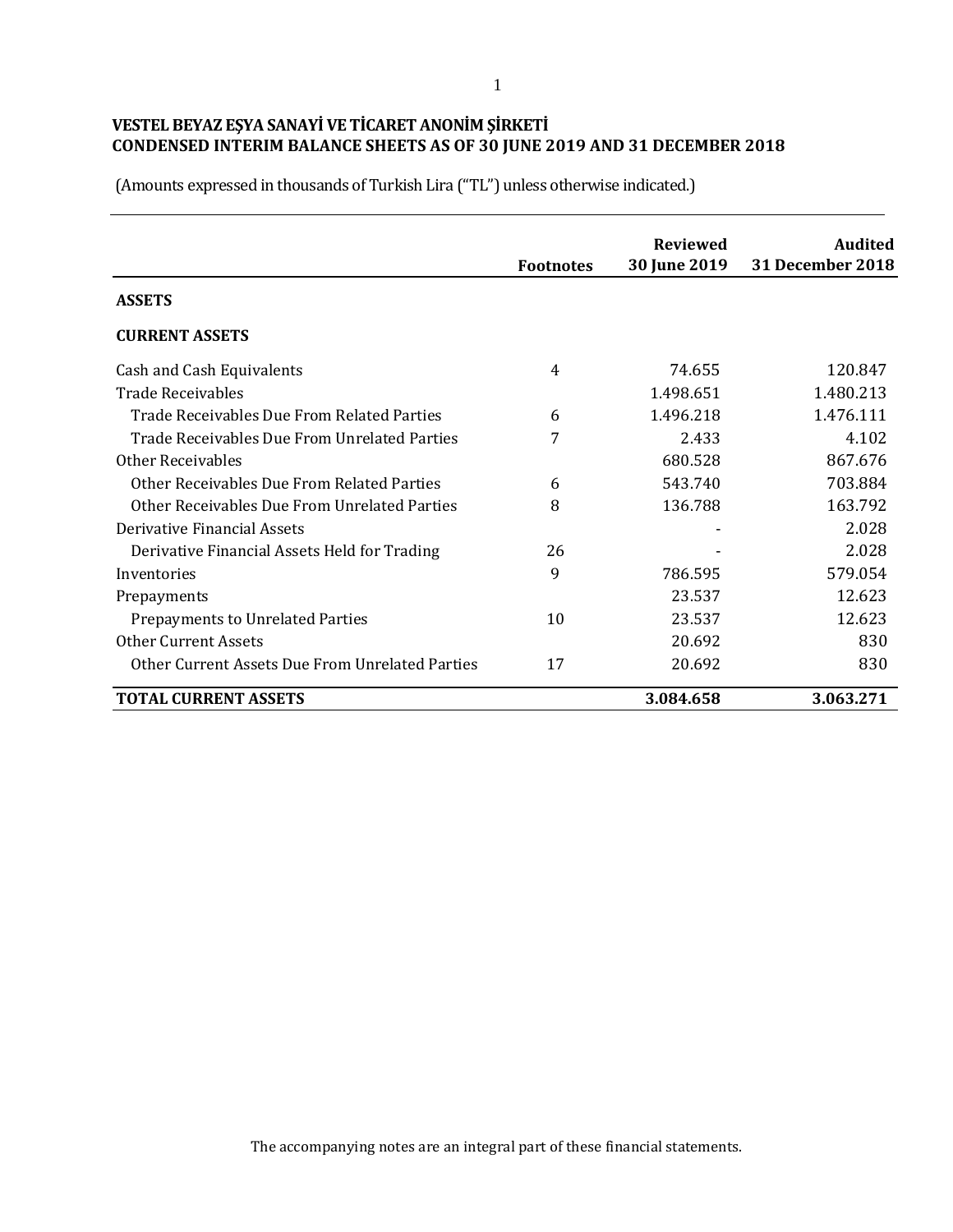(Amounts expressed in thousands of Turkish Lira ("TL") unless otherwise indicated.)

|                                             | <b>Footnotes</b> | <b>Reviewed</b><br>30 June 2019 | <b>Audited</b><br><b>31 December 2018</b> |
|---------------------------------------------|------------------|---------------------------------|-------------------------------------------|
| <b>NON-CURRENT ASSETS</b>                   |                  |                                 |                                           |
| <b>Other Receivables</b>                    |                  | 2.046                           |                                           |
| Other Recevables Due From Unrelated Parties |                  | 2.046                           |                                           |
| Property, Plant and Equipments              |                  | 1.456.701                       | 1.435.364                                 |
| Land and Premises                           | 11               | 192.824                         | 192.824                                   |
| Land Improvements                           | 11               | 40.268                          | 40.833                                    |
| <b>Buildings</b>                            | 11               | 436.835                         | 438.634                                   |
| <b>Machinery and Equipments</b>             | 11               | 704.918                         | 692.549                                   |
| Vehicles                                    | 11               | 205                             | 221                                       |
| <b>Fixtures and Fittings</b>                | 11               | 26.748                          | 27.102                                    |
| Leasehold Improvements                      | 11               | 5.595                           | 5.713                                     |
| <b>Construction in Progress</b>             | 11               | 49.308                          | 37.488                                    |
| <b>Right of Use Assets</b>                  | 12               | 68.887                          |                                           |
| Intangible Assets and Goodwill              |                  | 160.772                         | 146.867                                   |
| Other Rights                                | 13               | 65                              | 69                                        |
| <b>Capitalized Development Costs</b>        | 13               | 151.337                         | 137.167                                   |
| Other Intangible Assets                     | 13               | 9.370                           | 9.631                                     |
| Prepayments                                 |                  | 75.641                          | 39.590                                    |
| <b>Prepayments to Unrelated Parties</b>     | 10               | 75.641                          | 39.590                                    |
| <b>TOTAL NON-CURRENT ASSETS</b>             |                  | 1.764.047                       | 1.621.821                                 |
| <b>TOTAL ASSETS</b>                         |                  | 4.848.705                       | 4.685.092                                 |

The accompanying notes are an integral part of these financial statements.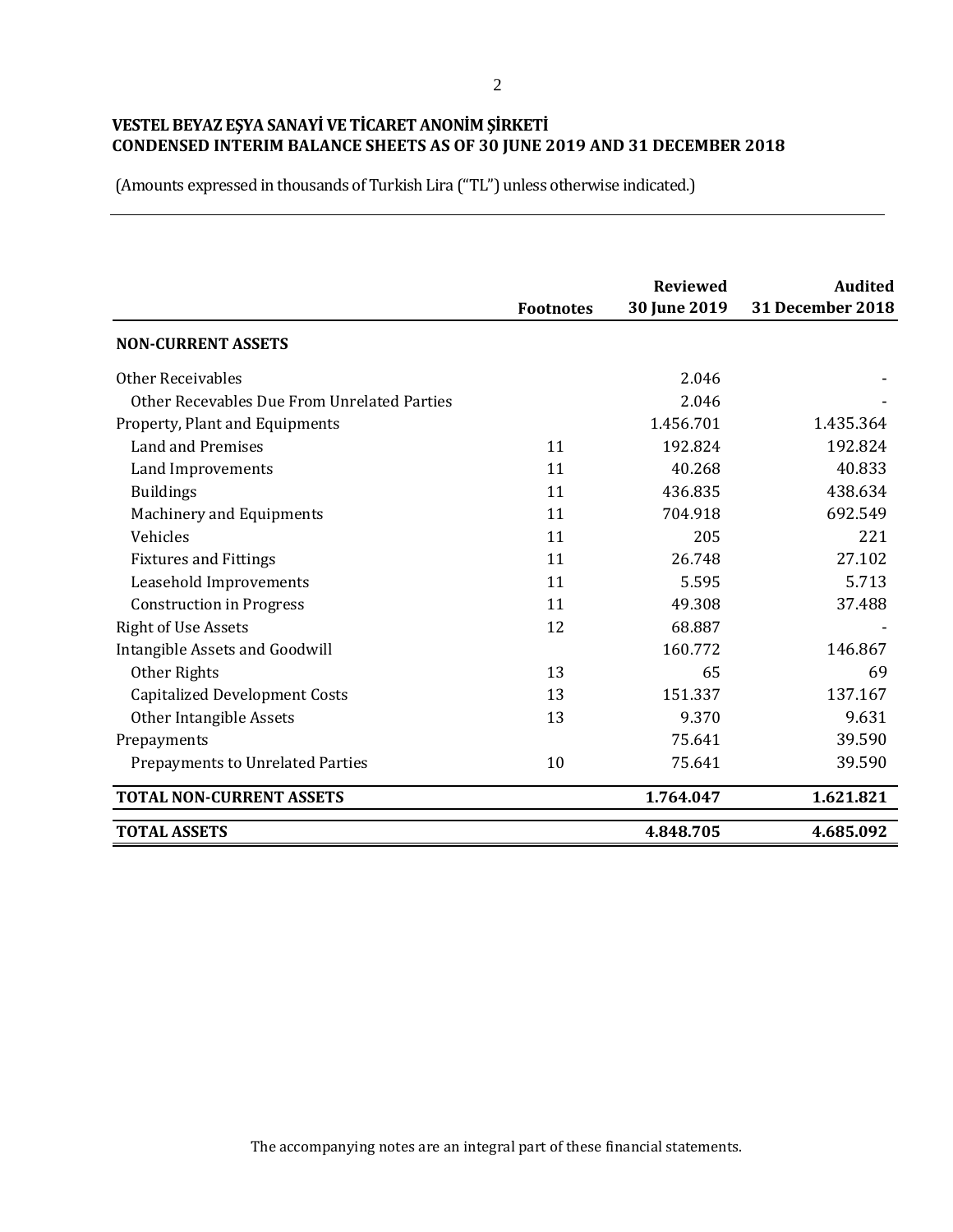|                                                   |                  | <b>Reviewed</b> | <b>Audited</b>          |
|---------------------------------------------------|------------------|-----------------|-------------------------|
|                                                   | <b>Footnotes</b> | 30 June 2019    | <b>31 December 2018</b> |
| <b>LIABILITIES</b>                                |                  |                 |                         |
| <b>CURRENT LIABILITIES</b>                        |                  |                 |                         |
| <b>Current Borrowings</b>                         |                  | 913.402         | 366.515                 |
| <b>Current Borrowings from Related Parties</b>    |                  | 3.486           |                         |
| Lease Liabilities                                 | 6                | 3.486           |                         |
| <b>Current Borrowings From Unrelated Parties</b>  |                  | 909.916         | 366.515                 |
| <b>Bank Loans</b>                                 | 5                | 902.729         | 365.864                 |
| Lease Liabilities                                 | 5                | 7.187           | 651                     |
| <b>Current Portion of Non-current Borrowings</b>  |                  | 6.048           | 287.078                 |
| Current Portion of Non-current Borrowings from    |                  |                 |                         |
| <b>Unrelated Parties</b>                          |                  | 6.048           | 287.078                 |
| <b>Bank Loans</b>                                 | 5                | 6.048           | 287.078                 |
| <b>Trade Payables</b>                             |                  | 1.994.179       | 1.901.077               |
| <b>Trade Payables to Related Parties</b>          | 6                | 108.707         | 50.250                  |
| <b>Trade Payables to Unrelated Parties</b>        | 7                | 1.885.472       | 1.850.827               |
| <b>Employee Benefit Obligations</b>               | 16               | 41.657          | 31.196                  |
| <b>Other Payables</b>                             |                  | 98.028          | 130.423                 |
| Other Payables to Related Parties                 | 6                | 98.028          | 130.423                 |
| Derivative Financial Liabilities                  |                  | 9.197           | 20.129                  |
| Derivative Financial Liabilities Held for Trading | 26               | 8.577           | 19.314                  |
| Derivative Financial Liabilities Held for Hedging | 26               | 620             | 815                     |
| Current Tax Liabilities, Current                  | 24               | 1.314           | 716                     |
| <b>Current Provisions</b>                         |                  | 3.190           | 3.190                   |
| <b>Other Current Provisions</b>                   | 14               | 3.190           | 3.190                   |
| Other Current Liabilities                         |                  | 36.510          | 6.802                   |
| Other Current Liabilities to Unrelated Parties    | 17               | 36.510          | 6.802                   |
| <b>TOTAL CURRENT LIABILITIES</b>                  |                  | 3.103.525       | 2.747.126               |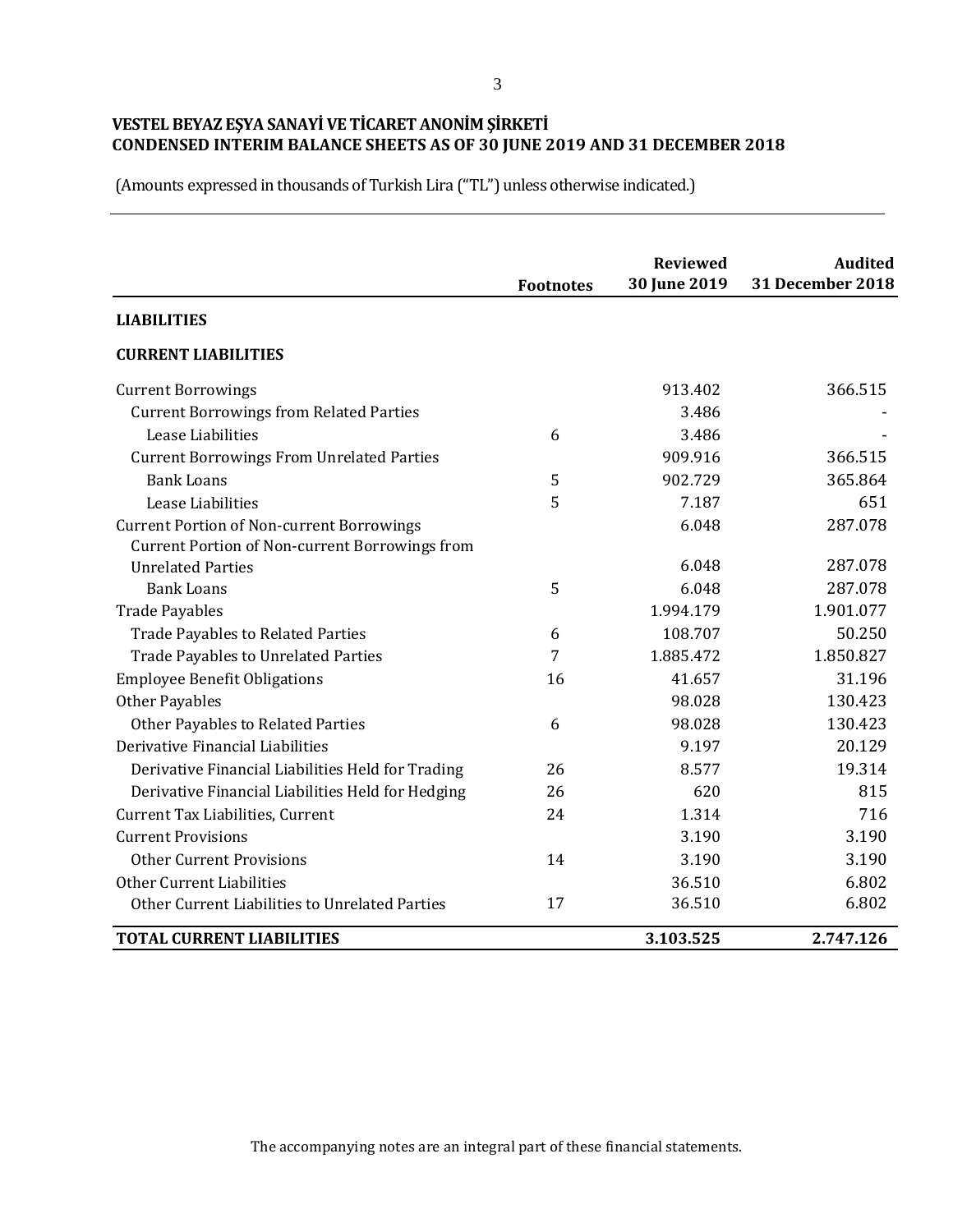|                                              | <b>Footnotes</b> | <b>Reviewed</b><br><b>30 June 2019</b> | Audited<br>31 December 2018 |
|----------------------------------------------|------------------|----------------------------------------|-----------------------------|
| <b>NON-CURRENT LIABILITIES</b>               |                  |                                        |                             |
| Long Term Borrowings                         |                  | 60.491                                 | 111                         |
| Long Term Borrowings From Related Parties    |                  | 36.614                                 |                             |
| Lease Liabilities                            | 6                | 36.614                                 |                             |
| Long Term Borrowings From Unrelated Parties  |                  | 23.877                                 | 111                         |
| Lease Liabilities                            | 5                | 23.877                                 | 111                         |
| <b>Trade Payables</b>                        |                  | 14.518                                 | 14.531                      |
| <b>Trade Payables to Unrelated Parties</b>   | 7                | 14.518                                 | 14.531                      |
| <b>Non-current Provisions</b>                |                  | 41.809                                 | 38.713                      |
| Non-current Provisions for Employee Benefits | 16               | 41.809                                 | 38.713                      |
| Deferred Tax Liabilities                     | 24               | 66.981                                 | 73.036                      |
| TOTAL NON-CURRENT LIABILITIES                |                  | 183.799                                | 126.391                     |
| <b>TOTAL LIABILITIES</b>                     |                  | 3.287.324                              | 2.873.517                   |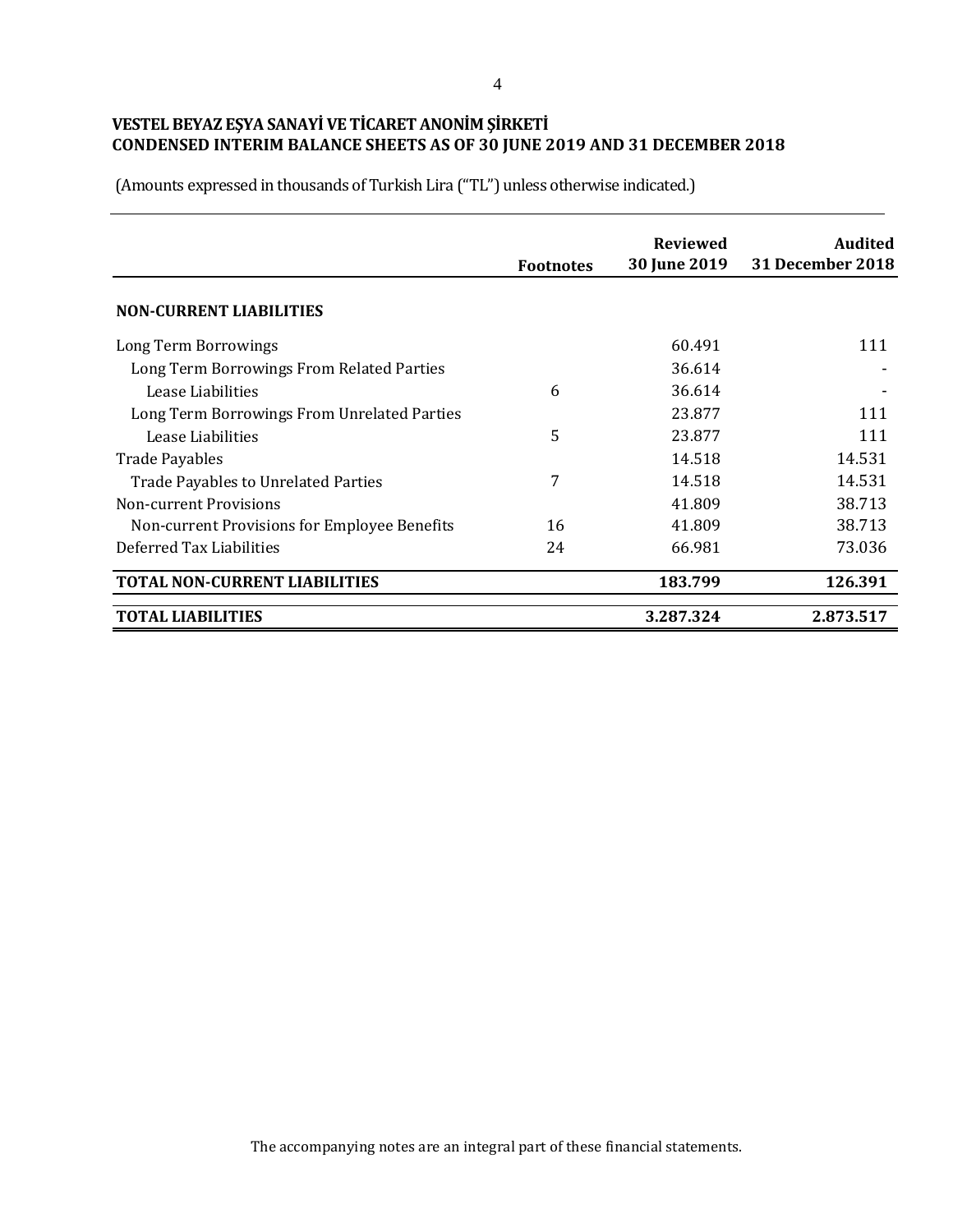| (Amounts expressed in thousands of Turkish Lira ("TL") unless otherwise indicated.) |
|-------------------------------------------------------------------------------------|
|-------------------------------------------------------------------------------------|

|                                                    | <b>Footnotes</b> | <b>Reviewed</b><br>30 June 2019 | <b>Audited</b><br>31 December 2018 |
|----------------------------------------------------|------------------|---------------------------------|------------------------------------|
| <b>EQUITY</b>                                      |                  |                                 |                                    |
| <b>Equity Attributable to Owners of Parent</b>     |                  | 1.561.381                       | 1.811.575                          |
| <b>Issued Capital</b>                              | 18               | 190.000                         | 190.000                            |
| <b>Inflation Adjustments on Capital</b>            | 18               | 9.734                           | 9.734                              |
| Share Premium (Discount)                           | 18               | 109.031                         | 109.031                            |
| Other Accumulated Comprehensive Income (Loss) that |                  |                                 |                                    |
| will not be Reclassified in Profit or Loss         |                  | 405.875                         | 409.958                            |
| Gains (Losses) on Revaluation and Remeasurement    |                  | 405.875                         | 409.958                            |
| Increases (Decreases) on Revaluation of Property,  |                  |                                 |                                    |
| <b>Plant and Equipment</b>                         |                  | 414.152                         | 417.527                            |
| Gains (Losses) on Remeasurements of Defined        |                  |                                 |                                    |
| <b>Benefit Plans</b>                               |                  | (8.277)                         | (7.569)                            |
| Other Accumulated Comprehensive Income (Loss) that |                  |                                 |                                    |
| will be Reclassified in Profit or Loss             |                  | (483)                           | (636)                              |
| Gains (Losses) on Hedge                            |                  | (483)                           | (636)                              |
| Gains (Losses) on Cash Flow Hedges                 |                  | (483)                           | (636)                              |
| Restricted Reserves Appropriated From Profits      |                  | 173.938                         | 118.206                            |
| <b>Legal Reserves</b>                              | 18               | 173.938                         | 118.206                            |
| Prior Years' Profits or Losses                     | 18               | 356.097                         | 352.721                            |
| <b>Current Period Net Profit Or Loss</b>           |                  | 317.189                         | 622.561                            |
| <b>TOTAL EQUITY</b>                                |                  | 1.561.381                       | 1.811.575                          |
| <b>TOTAL LIABILITIES AND EQUITY</b>                |                  | 4.848.705                       | 4.685.092                          |

Financial statements for the period 1 January – 30 June 2019 were approved by the Board of Directors of Vestel Beyaz Eşya Sanayi ve Ticaret A.Ş. on 1 August 2019.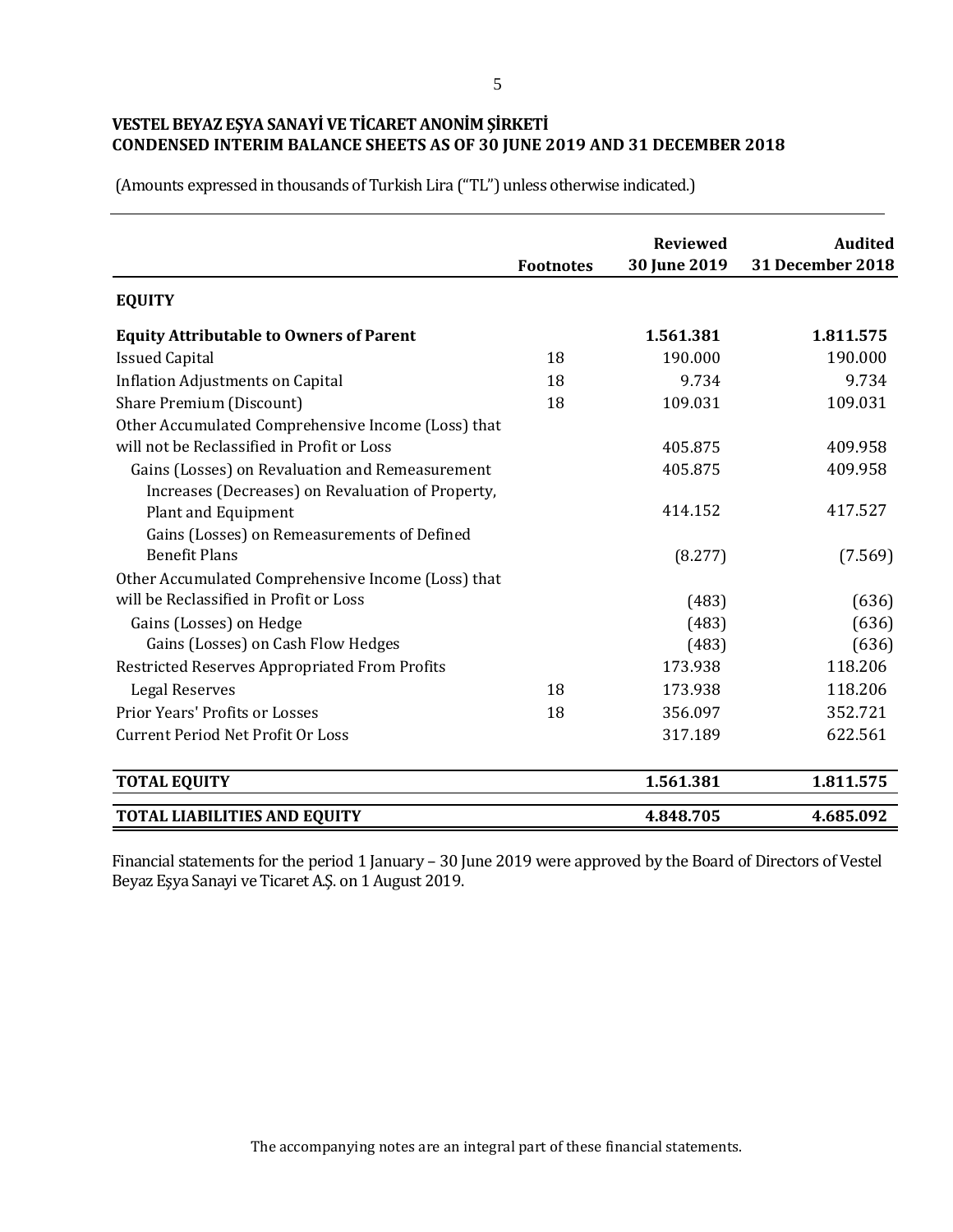# **VESTEL BEYAZ EŞYA SANAYİ VE TİCARET ANONİM ŞİRKETİ CONDENSED INTERIM STATEMENTS OF PROFIT OR LOSS AND OTHER COMPREHENSIVE INCOME FOR THE PERIODS 1 JANUARY – 30 JUNE 2019 AND 2018**

(Amounts expressed in thousands of Turkish Lira ("TL") unless otherwise indicated.)

|                                                                 |    | <b>Reviewed</b><br>1 January - | <b>Reviewed</b><br>1 January - | 1 April -   | 1 April -                                                     |
|-----------------------------------------------------------------|----|--------------------------------|--------------------------------|-------------|---------------------------------------------------------------|
|                                                                 |    |                                |                                |             | Footnotes 30 June 2019 30 June 2018 30 June 2019 30 June 2018 |
| <b>PROFIT OR LOSS</b>                                           |    |                                |                                |             |                                                               |
| Revenue                                                         | 19 | 3.203.318                      | 2.423.196                      | 1.818.208   | 1.370.168                                                     |
| <b>Cost of Sales</b>                                            | 19 | (2.752.161)                    | (2.053.970)                    | (1.514.489) | (1.146.934)                                                   |
| <b>GROSS PROFIT (LOSS) FROM</b><br><b>COMMERCIAL OPERATIONS</b> |    | 451.157                        | 369.226                        | 303.719     | 223.234                                                       |
| <b>GROSS PROFIT (LOSS)</b>                                      |    | 451.157                        | 369.226                        | 303.719     | 223.234                                                       |
| <b>General Administrative Expenses</b>                          | 21 | (32.327)                       | (31.019)                       | (18.256)    | (19.006)                                                      |
| <b>Marketing Expenses</b>                                       | 21 | (45.904)                       | (32.139)                       | (24.989)    | (17.540)                                                      |
| <b>Research and Development Expense</b>                         | 21 | (24.722)                       | (19.150)                       | (13.604)    | (10.332)                                                      |
| Other Income from Operating Activities                          | 22 | 163.716                        | 154.761                        | 48.981      | 94.051                                                        |
| Other Expenses from Operating Activities                        | 22 | (206.896)                      | (218.339)                      | (55.019)    | (154.565)                                                     |
| PROFIT (LOSS) FROM OPERATING<br><b>ACTIVITIES</b>               |    | 305.024                        | 223.340                        | 240.832     | 115.842                                                       |
| PROFIT (LOSS) BEFORE FINANCING<br><b>INCOME (EXPENSE)</b>       |    | 305.024                        | 223.340                        | 240.832     | 115.842                                                       |
| Finance Income                                                  | 23 | 210.124                        | 157.938                        | 89.282      | 110.759                                                       |
| <b>Finance Costs</b>                                            | 23 | (202.206)                      | (172.230)                      | (102.223)   | (101.006)                                                     |
| PROFIT (LOSS) FROM CONTINUING<br><b>OPERATIONS, BEFORE TAX</b>  |    | 312.942                        | 209.048                        | 227.891     | 125.595                                                       |
|                                                                 |    |                                |                                |             |                                                               |
| Tax (Expense) Income, Continuing                                |    | 4.247                          | 8.648                          | 5.899       | 7.704                                                         |
| Current Period Tax (Expense) Income                             | 24 | (1.674)                        | (2.490)                        | (1.133)     | (1.584)                                                       |
| Deferred Tax (Expense) Income                                   | 24 | 5.921                          | 11.138                         | 7.032       | 9.288                                                         |
| <b>PROFIT (LOSS) FROM CONTINUING</b><br><b>OPERATIONS</b>       |    | 317.189                        | 217.696                        | 233.790     | 133.299                                                       |
| <b>PROFIT (LOSS)</b>                                            |    | 317.189                        | 217.696                        | 233.790     | 133.299                                                       |
| <b>Earnings Per Share with a TL 1 of Par</b>                    |    |                                |                                |             |                                                               |
| <b>Value</b>                                                    | 25 | 1,67                           | 1,15                           | 1,23        | 0,70                                                          |

The accompanying notes are an integral part of these financial statements.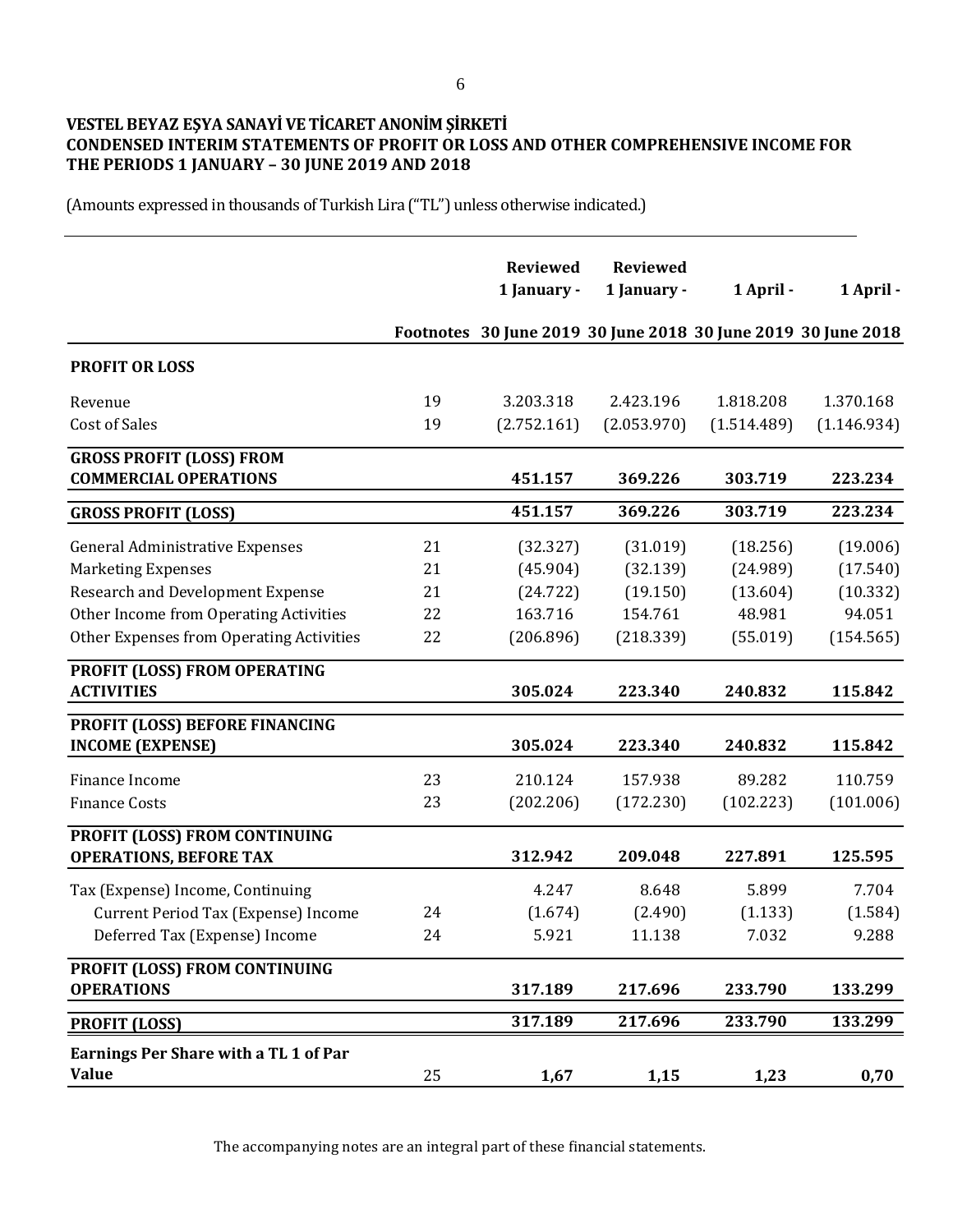# **VESTEL BEYAZ EŞYA SANAYİ VE TİCARET ANONİM ŞİRKETİ CONDENSED INTERIM STATEMENTS OF PROFIT OR LOSS AND OTHER COMPREHENSIVE INCOME FOR THE PERIODS 1 JANUARY – 30 JUNE 2019 AND 2018**

|                                                 | <b>Reviewed</b><br>1 January - | <b>Reviewed</b><br>1 January - | 1 April - | 1 April -                                           |
|-------------------------------------------------|--------------------------------|--------------------------------|-----------|-----------------------------------------------------|
|                                                 |                                |                                |           | 30 June 2019 30 June 2018 30 June 2019 30 June 2018 |
| <b>OTHER COMPREHENSIVE INCOME</b>               |                                |                                |           |                                                     |
| Other Comprehensive Income that will not        |                                |                                |           |                                                     |
| be Reclassified to Profit or Loss               | (708)                          | (302)                          | (96)      | (27)                                                |
| Gains (Losses) on Remeasurements of             |                                |                                |           |                                                     |
| <b>Defined Benefit Plans</b>                    | (885)                          | (377)                          | (120)     | (33)                                                |
| Taxes Relating to Components of                 |                                |                                |           |                                                     |
| Other Comprehensive Income                      |                                |                                |           |                                                     |
| that will not be Reclassified to Profit or Loss | 177                            | 75                             | 24        | 6                                                   |
| Taxes Relating to Remeasurements of             |                                |                                |           |                                                     |
| <b>Defined Benefit Plans</b>                    | 177                            | 75                             | 24        | 6                                                   |
| Other Comprehensive Income that will be         |                                |                                |           |                                                     |
| Reclassified to Profit or Loss                  | 153                            | 16.219                         | (2.207)   | 26.853                                              |
| Other Comprehensive Income (Loss)               |                                |                                |           |                                                     |
| Related with Cash Flow Hedges                   | 196                            | 20.794                         | (2.830)   | 34.426                                              |
| Gains (Losses) on Cash Flow Hedges              | 196                            | 20.794                         | (2.830)   | 34.426                                              |
| Taxes Relating to Components of Other           |                                |                                |           |                                                     |
| Comprehensive Income                            | (43)                           | (4.575)                        | 623       | (7.573)                                             |
| Taxes Relating to Cash Flow Hedges              | (43)                           | (4.575)                        | 623       | (7.573)                                             |
| <b>OTHER COMPREHENSIVE INCOME (LOSS)</b>        | (555)                          | 15.917                         | (2.303)   | 26.826                                              |
| <b>TOTAL COMPREHENSIVE INCOME (LOSS)</b>        | 316.634                        | 233.613                        | 231.487   | 160.125                                             |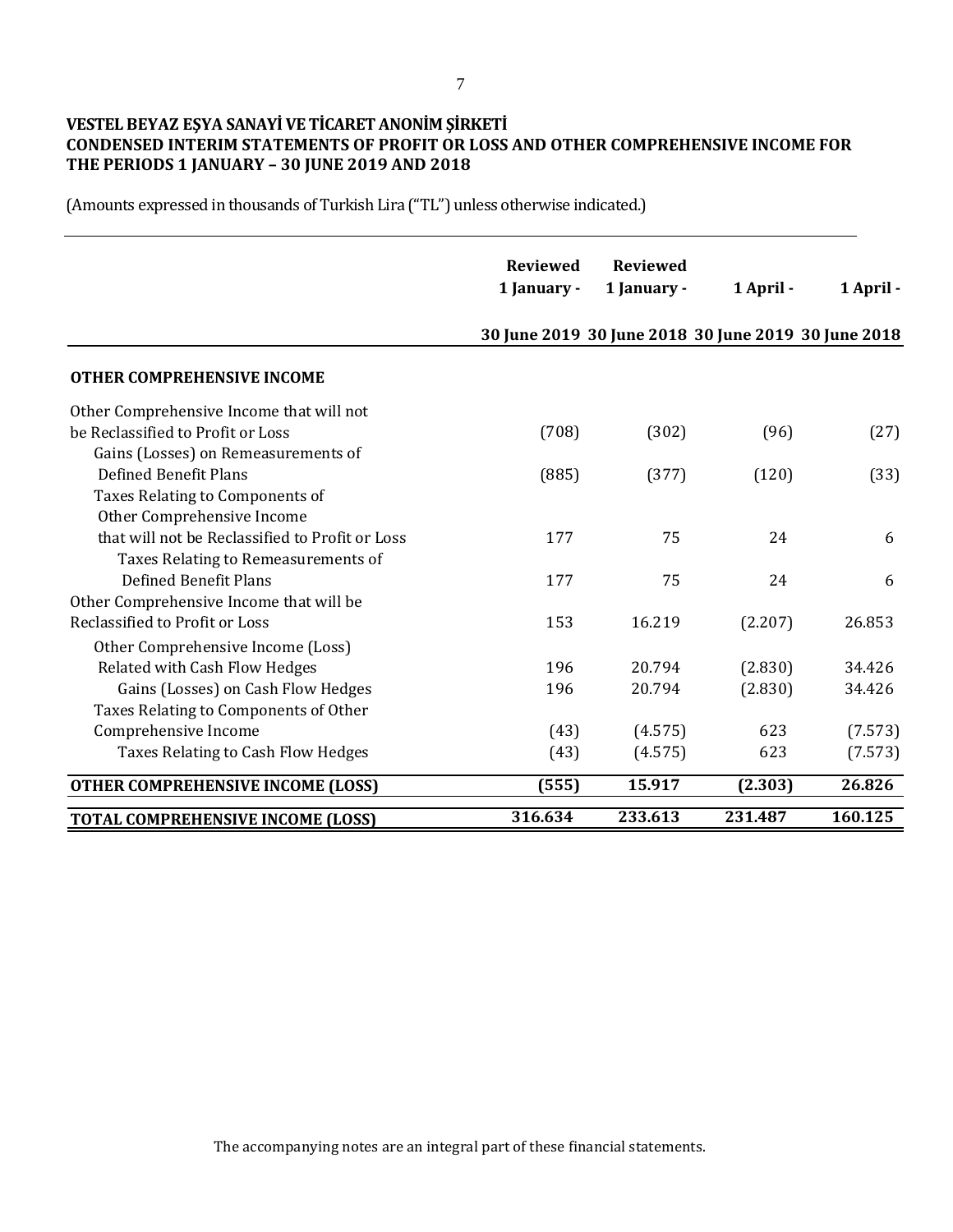# **VESTEL BEYAZ EŞYA SANAYİ VE TİCARET ANONİM ŞİRKETİ CONDENSED INTERIM STATEMENTS OF CHANGES IN SHAREHOLDERS' EQUITY FOR THE PERIODS 1 JANUARY – 30 JUNE 2019 AND 2018**

|                                                    |         |                  |                                |                          |                          |                                     | <b>Other</b>              |                                 |                                 |                                                                            |                            |                     |                          |                          |                    |                    |
|----------------------------------------------------|---------|------------------|--------------------------------|--------------------------|--------------------------|-------------------------------------|---------------------------|---------------------------------|---------------------------------|----------------------------------------------------------------------------|----------------------------|---------------------|--------------------------|--------------------------|--------------------|--------------------|
|                                                    |         |                  |                                | Increases                | Gains                    |                                     | Accumulated               |                                 |                                 | <b>Other</b>                                                               |                            |                     |                          |                          |                    |                    |
|                                                    |         |                  |                                | (Decreases)<br>9n        | (Losses) on<br>Remeasure | Gains<br>(Losses) on                | Compre-<br>hensive        |                                 |                                 | Accumulated<br>Compre-                                                     |                            |                     |                          |                          |                    |                    |
|                                                    |         |                  |                                | Revaluation              | ments of                 | <b>Revaluations</b>                 | <b>Income that</b>        |                                 | Reserve Of                      | hensive Income Restricted                                                  |                            |                     |                          |                          | <b>Equity</b>      |                    |
|                                                    |         | <b>Inflation</b> | <b>Share</b>                   | of Property,             | Defined                  | and                                 | will not be               |                                 | <b>Gains or</b>                 | that will be                                                               | Reserves                   | <b>Prior Years'</b> |                          |                          | attributable to    |                    |
|                                                    | Issued  |                  | <b>Adjustments</b> Premiums or | <b>Plant</b> and         | <b>Benefit</b>           | Remeasurem                          | Reclassified in Cash Flow |                                 | <b>Losses</b> on                | Reclassified in                                                            | Appropriated Profits or    |                     | Net Profit or            | Retained                 | owners of          |                    |
|                                                    | Capital | on Capital       | <b>Discounts</b>               | Equipment                | Plans                    | ents                                | <b>Profit or Loss</b>     | <b>Hedges</b>                   | Hedge                           | Profit or Loss                                                             | <b>From Profits</b> Losses |                     | Loss                     | <b>Earnings</b>          | parent             | Equity             |
| <b>Previous Period</b>                             |         |                  |                                |                          |                          |                                     |                           |                                 |                                 |                                                                            |                            |                     |                          |                          |                    |                    |
| 1 January - 30 June 2018                           |         |                  |                                |                          |                          |                                     |                           |                                 |                                 |                                                                            |                            |                     |                          |                          |                    |                    |
| <b>Equity at Beginning of Period</b><br>Transfers  | 190.000 | 9.734            | 109.031                        | $\sim$                   | (6.203)                  | (6.203)<br>$\overline{\phantom{a}}$ | (6.203)                   | (1.352)                         | (1.352)                         | (1.352)                                                                    | 111.627<br>6.579           | 304.066<br>288.655  | 295.234<br>(295.234)     | 599.300<br>(6.579)       | 1.012.137          | 1.012.137          |
| Total Comprehensive Income (Loss)                  |         |                  |                                | $\overline{\phantom{a}}$ | (302)                    | (302)                               | (302)                     | 16.219                          | 16.219                          | 16.219                                                                     | $\overline{\phantom{a}}$   |                     | 217.696                  | 217.696                  | 233.613            | 233.613            |
| Profit (Loss)                                      |         |                  |                                |                          | $\overline{\phantom{a}}$ |                                     |                           | $\overline{a}$                  |                                 |                                                                            |                            |                     | 217.696                  | 217.696                  | 217.696            | 217.696            |
| Other Comprehensive Income                         |         |                  |                                |                          |                          |                                     |                           |                                 |                                 |                                                                            |                            |                     |                          |                          |                    |                    |
| (Loss)                                             |         |                  |                                |                          | (302)                    | (302)                               | (302)                     | 16.219                          | 16.219                          | 16.219                                                                     |                            |                     |                          | $\overline{\phantom{a}}$ | 15.917             | 15.917             |
| Dividends Paid                                     |         |                  |                                |                          |                          |                                     |                           |                                 |                                 |                                                                            |                            | (240.000)           |                          | (240.000)                | (240.000)          | (240.000)          |
| <b>Equity at End of Period</b>                     | 190.000 | 9.734            | 109.031                        | $\sim$                   | (6.505)                  | (6.505)                             | (6.505)                   | 14.867                          | 14.867                          | 14.867                                                                     | 118.206                    | 352.721             | 217.696                  | 570.417                  | 1.005.750          | 1.005.750          |
|                                                    |         |                  |                                |                          |                          |                                     |                           |                                 |                                 |                                                                            |                            |                     |                          |                          |                    |                    |
|                                                    |         |                  |                                |                          |                          |                                     |                           |                                 |                                 |                                                                            |                            |                     |                          |                          |                    |                    |
| <b>Current Period</b>                              |         |                  |                                |                          |                          |                                     |                           |                                 |                                 |                                                                            |                            |                     |                          |                          |                    |                    |
| 1 January - 30 June 2019                           |         |                  |                                |                          |                          |                                     |                           |                                 |                                 |                                                                            |                            |                     |                          |                          |                    |                    |
| <b>Equity at Beginning of Period</b>               | 190.000 | 9.734            | 109.031                        | 417.527                  | (7.569)                  | 409.958                             | 409.958                   | (636)                           | (636)                           | (636)                                                                      | 118.206                    | 352.721             | 622.561                  | 975.282                  | 1.811.575          | 1.811.575          |
| Transfers                                          |         |                  | $\sim$                         | $\sim$                   | $\sim$                   | $\sim$                              | $\sim$                    | $\sim$                          | $\sim$                          | $\sim$                                                                     | 55.732                     | 566.829             | (622.561)                | (55.732)                 | $\sim$             |                    |
| Total Comprehensive Income (Loss)<br>Profit (Loss) |         |                  |                                | (3.375)                  | (708)                    | (4.083)                             | (4.083)                   | 153<br>$\overline{\phantom{a}}$ | 153<br>$\overline{\phantom{a}}$ | 153<br>÷                                                                   |                            | 3.375<br>3.375      | 317.189<br>317.189       | 320.564<br>320.564       | 316.634<br>317.189 | 316.634<br>317.189 |
| Other Comprehensive Income                         |         |                  |                                | (3.375)                  | $\sim$                   | (3.375)                             | (3.375)                   |                                 |                                 |                                                                            | $\overline{\phantom{a}}$   |                     |                          |                          |                    |                    |
| (Loss)                                             |         |                  |                                |                          | (708)                    | (708)                               | (708)                     | 153                             | 153                             | 153                                                                        |                            |                     | $\sim$                   | $\sim$                   | (555)              | (555)              |
| Dividends Paid                                     |         |                  |                                |                          |                          |                                     |                           |                                 | $\overline{\phantom{a}}$        |                                                                            |                            | (566.828)           | $\overline{\phantom{a}}$ | (566.828)                | (566.828)          | (566.828)          |
| <b>Equity at End of Period</b>                     | 190.000 | 9.734            | 109.031                        | 414.152                  | (8.277)                  | 405.875                             | 405.875                   | (483)                           | (483)                           | (483)                                                                      | 173.938                    | 356.097             | 317.189                  | 673.286                  | 1.561.381          | 1.561.381          |
|                                                    |         |                  |                                |                          |                          |                                     |                           |                                 |                                 |                                                                            |                            |                     |                          |                          |                    |                    |
|                                                    |         |                  |                                |                          |                          |                                     |                           |                                 |                                 |                                                                            |                            |                     |                          |                          |                    |                    |
|                                                    |         |                  |                                |                          |                          |                                     |                           |                                 |                                 |                                                                            |                            |                     |                          |                          |                    |                    |
|                                                    |         |                  |                                |                          |                          |                                     |                           |                                 |                                 |                                                                            |                            |                     |                          |                          |                    |                    |
|                                                    |         |                  |                                |                          |                          |                                     |                           |                                 |                                 |                                                                            |                            |                     |                          |                          |                    |                    |
|                                                    |         |                  |                                |                          |                          |                                     |                           |                                 |                                 |                                                                            |                            |                     |                          |                          |                    |                    |
|                                                    |         |                  |                                |                          |                          |                                     |                           |                                 |                                 |                                                                            |                            |                     |                          |                          |                    |                    |
|                                                    |         |                  |                                |                          |                          |                                     |                           |                                 |                                 |                                                                            |                            |                     |                          |                          |                    |                    |
|                                                    |         |                  |                                |                          |                          |                                     |                           |                                 |                                 |                                                                            |                            |                     |                          |                          |                    |                    |
|                                                    |         |                  |                                |                          |                          |                                     |                           |                                 |                                 |                                                                            |                            |                     |                          |                          |                    |                    |
|                                                    |         |                  |                                |                          |                          |                                     |                           |                                 |                                 | The accompanying notes are an integral part of these financial statements. |                            |                     |                          |                          |                    |                    |
|                                                    |         |                  |                                |                          |                          |                                     |                           |                                 |                                 |                                                                            |                            |                     |                          |                          |                    |                    |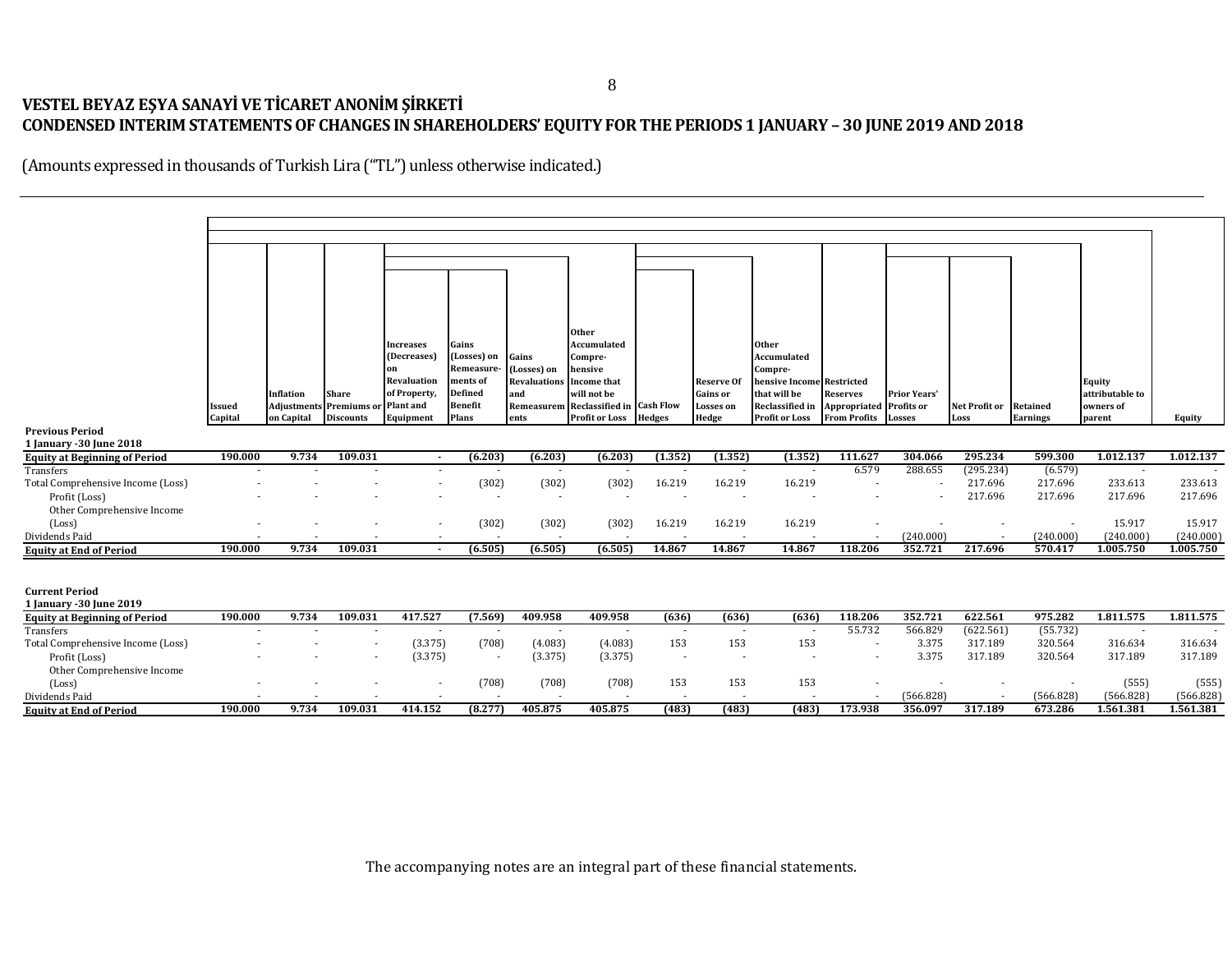9

# **VESTEL BEYAZ EŞYA SANAYİ VE TİCARET ANONİM ŞİRKETİ CONDENSED INTERIM STATEMENTS OF CASH FLOWS FOR THE PERIODS 1 JANUARY - 30 JUNE 2019 AND 2018**

|                                                                                           | <b>Footnotes</b> | <b>Reviewed</b><br>1 January -<br>30 June<br>2019 | <b>Reviewed</b><br>1 January -<br>30 June<br>2018 |
|-------------------------------------------------------------------------------------------|------------------|---------------------------------------------------|---------------------------------------------------|
| <b>CASH FLOWS FROM (USED IN) OPERATING ACTIVITIES</b>                                     |                  | 242.437                                           | 307.861                                           |
| Profit (Loss)                                                                             |                  | 317.189                                           | 217.696                                           |
|                                                                                           |                  | 317.189                                           | 217.696                                           |
| Profit (Loss) from Continuing Operations<br><b>Adjustments to Reconcile Profit (Loss)</b> |                  | 62.184                                            | 118.628                                           |
|                                                                                           |                  |                                                   |                                                   |
| Adjustments for Depreciation and Amortisation Expense                                     | 11               | 123.353                                           | 74.876                                            |
| Adjustments for Impairment Loss (Reversal of Impairment                                   |                  |                                                   |                                                   |
| Loss)                                                                                     |                  | (1.660)                                           | 346                                               |
| Adjustments for Impairment Loss (Reversal of                                              |                  |                                                   |                                                   |
| Impairment Loss) of Inventories                                                           | 9                | (1.660)                                           | 346                                               |
| <b>Adjustments for Provisions</b>                                                         |                  | 5.141                                             | 5.086                                             |
| Adjustments for (Reversal of) Provisions Related with                                     |                  |                                                   |                                                   |
| <b>Employee Benefits</b>                                                                  | 16               | 5.141                                             | 4.463                                             |
| Adjustments for (Reversal of) Lawsuit and/or Penalty                                      |                  |                                                   |                                                   |
| Provisions                                                                                | 14               |                                                   | 623                                               |
| Adjustments for Interest (Income) Expenses                                                |                  | (76.787)                                          | (12.888)                                          |
| Adjustments for Interest Income                                                           | 23               | (117.266)                                         | (35.369)                                          |
| Adjustments for Interest Expense                                                          | 23               | 40.479                                            | 22.481                                            |
| Adjustments for Unrealised Foreign Exchange Losses                                        |                  |                                                   |                                                   |
| (Gains)                                                                                   |                  | 47.731                                            | 55.256                                            |
| Adjustments for Fair Value Losses (Gains)                                                 |                  | (8.708)                                           | 9.763                                             |
| Adjustments for Fair Value (Gains) Losses on Derivative                                   |                  |                                                   |                                                   |
| <b>Financial Instruments</b>                                                              |                  | (8.708)                                           | 9.763                                             |
| Adjustments for Tax (Income) Expenses                                                     |                  | (4.247)                                           | (8.648)                                           |
| Adjustments for Losses (Gains) on Disposal of Non-Current                                 |                  |                                                   |                                                   |
| Assets                                                                                    |                  | (210)                                             | (479)                                             |
| Adjustments for Losses (Gains) Arised From Sale of                                        |                  |                                                   |                                                   |
| <b>Tangible Assets</b>                                                                    |                  | (210)                                             | (479)                                             |
| Other Adjustments to Reconcile Profit (Loss)                                              | 4                | (22.429)                                          | (4.684)                                           |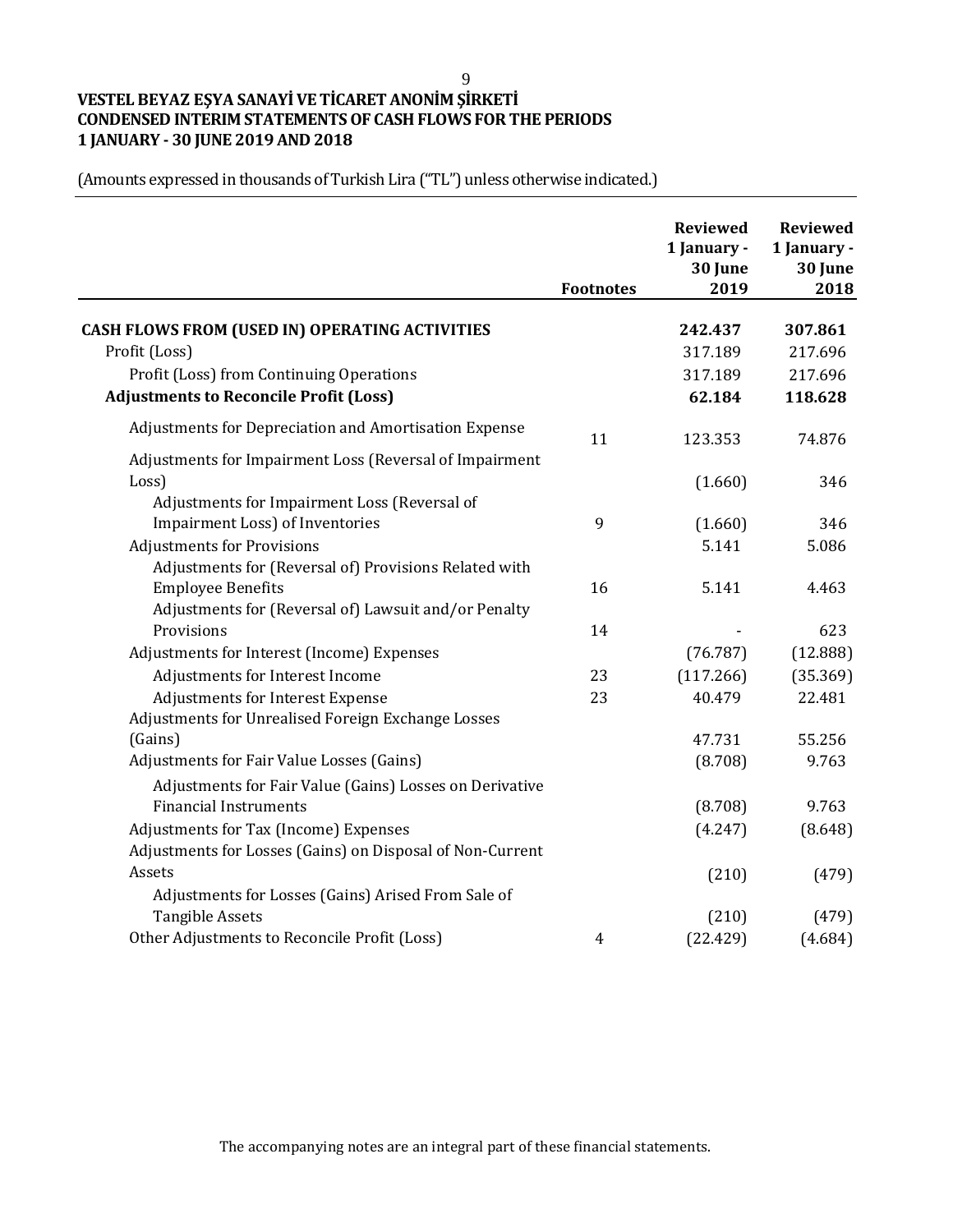#### 10

# **VESTEL BEYAZ EŞYA SANAYİ VE TİCARET ANONİM ŞİRKETİ CONDENSED INTERIM STATEMENTS OF CASH FLOWS FOR THE PERIODS 1 JANUARY - 30 JUNE 2019 AND 2018**

|                                                          | <b>Footnotes</b> | 1 January -<br>30 June<br>2019 | 1 January -<br>30 June<br>2018 |
|----------------------------------------------------------|------------------|--------------------------------|--------------------------------|
| <b>Changes in Working Capital</b>                        |                  | (132.930)                      | (25.758)                       |
| Adjustments for Decrease (Increase) in Trade Accounts    |                  |                                |                                |
| Receivable                                               |                  | (18.438)                       | (410.905)                      |
| Decrease (Increase) in Trade Accounts Receivables from   |                  |                                |                                |
| <b>Related Parties</b>                                   | 6                | (20.107)                       | (410.444)                      |
| Decrease (Increase) in Trade Accounts Receivables from   |                  |                                |                                |
| <b>Unrelated Parties</b>                                 | 7                | 1.669                          | (461)                          |
| Adjustments for Decrease (Increase) in Other Receivables |                  |                                |                                |
| <b>Related with Operations</b>                           |                  | 24.958                         | (7.705)                        |
| Decrease (Increase) in Other Unrelated Party Receivables |                  |                                |                                |
| <b>Related with Operations</b>                           | 8                | 24.958                         | (7.705)                        |
| Adjustments for Decrease (Increase) in Inventories       | 9                | (205.881)                      | (109.611)                      |
| Decrease (Increase) in Prepaid Expenses                  | 10               | (46.965)                       | 3.134                          |
| Adjustments for Increase (Decrease) in Trade Accounts    |                  | 93.089                         | 481.357                        |
| Increase (Decrease) in Trade Accounts Payables to        |                  |                                |                                |
| <b>Related Parties</b>                                   | 6                | 58.457                         | 11.840                         |
| Increase (Decrease) in Trade Accounts Payables to        |                  |                                |                                |
| <b>Unrelated Parties</b>                                 | 7                | 34.632                         | 469.517                        |
| Increase (Decrease) in Employee Benefit Liabilities      | 16               | 10.461                         | 7.257                          |
| Other Adjustments for Other Increase (Decrease) in       |                  |                                |                                |
| <b>Working Capital</b>                                   |                  | 9.846                          | 10.715                         |
| Decrease (Increase) in Other Assets Related with         |                  |                                |                                |
| Operations                                               | 17               | (19.862)                       | 3.900                          |
| Increase (Decrease) in Other Payables Related with       |                  |                                |                                |
| Operations                                               | 17               | 29.708                         | 6.815                          |
| <b>Cash Flows from (used in) Operations</b>              |                  | 246.443                        | 310.566                        |
| Payments Related with Provisions for Employee Benefits   | 16               | (2.930)                        | (2.857)                        |
| Income Taxes refund (Paid)                               | 24               | (1.076)                        | 152                            |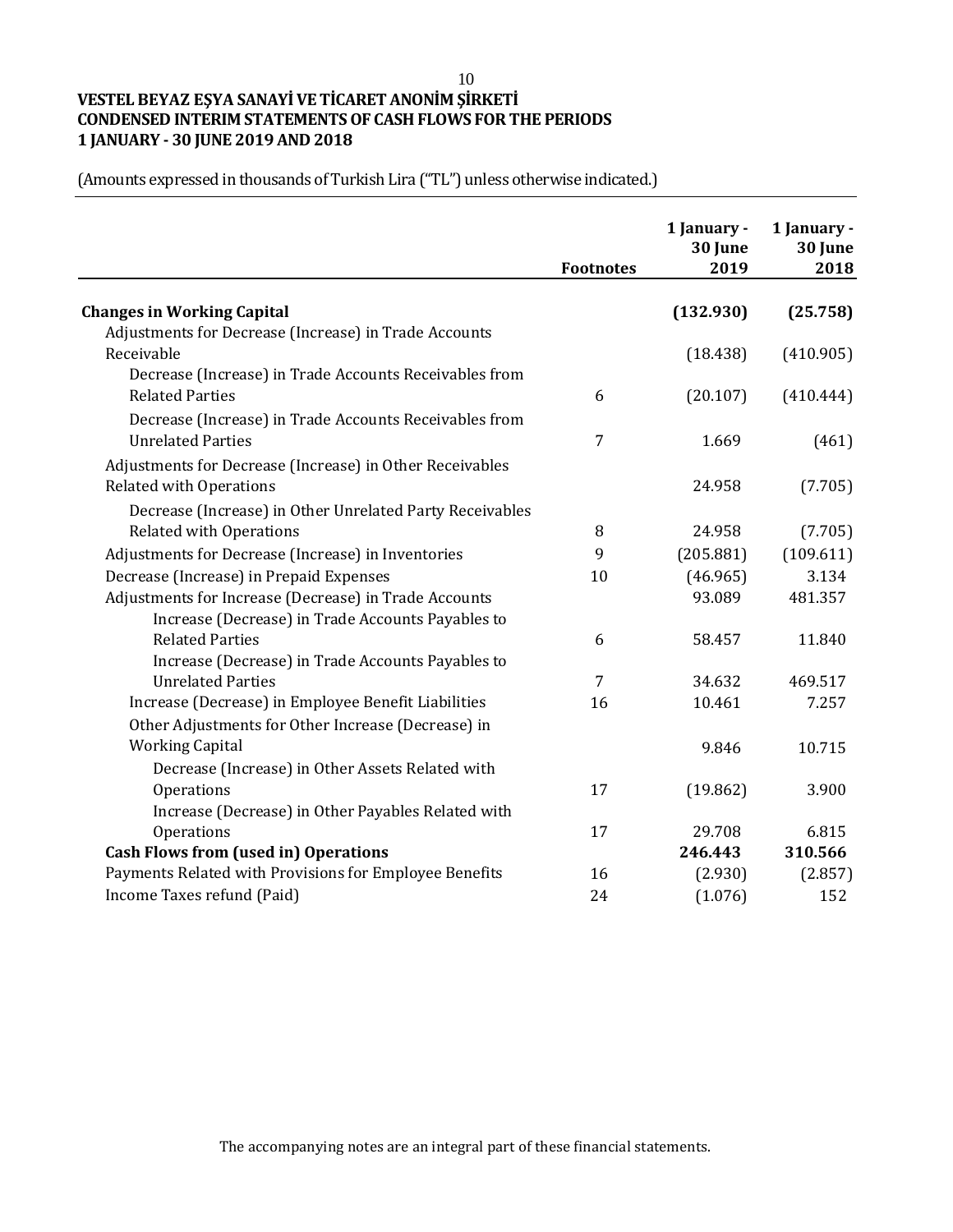11

# **VESTEL BEYAZ EŞYA SANAYİ VE TİCARET ANONİM ŞİRKETİ CONDENSED INTERIM STATEMENTS OF CASH FLOWS FOR THE PERIODS 1 JANUARY - 30 JUNE 2019 AND 2018**

| (Amounts expressed in thousands of Turkish Lira ("TL") unless otherwise indicated.) |  |  |
|-------------------------------------------------------------------------------------|--|--|
|-------------------------------------------------------------------------------------|--|--|

|                                                              |                  | 1 January -<br>30 June | 1 January -<br>30 June |
|--------------------------------------------------------------|------------------|------------------------|------------------------|
|                                                              | <b>Footnotes</b> | 2019                   | 2018                   |
| CASH FLOWS FROM (USED IN) INVESTING ACTIVITIES               |                  | 8.522                  | 91.741                 |
| Proceeds from Sales of Property, Plant, Equipment and        |                  |                        |                        |
| <b>Intangible Assets</b>                                     |                  | 1.150                  | 518                    |
| Proceeds from Sales of Property, Plant and Equipment         |                  | 1.150                  | 518                    |
| Purchase of Property, Plant, Equipment and Intangible Assets |                  | (152.772)              | (316.212)              |
| Purchase of Property, Plant and Equipment                    | 11               | (125.979)              | (291.740)              |
| Purchase of Intangible Assets                                | 13               | (26.793)               | (24.472)               |
| Cash Advances and Loans Made to Other Parties                |                  | 160.144                | 407.435                |
| Cash Advances and Loans Made to Related Parties              | 6                | 160.144                | 407.435                |
| CASH FLOWS FROM (USED IN) FINANCING ACTIVITIES               |                  | (319.580)              | (351.445)              |
| <b>Proceeds from Borrowings</b>                              |                  | 751.164                | 449.477                |
| Proceeds from Loans                                          |                  | 751.446                | 449.538                |
| Proceeds from Other Financial Borrowings                     |                  | (282)                  | (61)                   |
| <b>Repayments of Borrowings</b>                              |                  | (524.349)              | (555.649)              |
| Loan Repayments                                              |                  | (524.349)              | (555.649)              |
| Decrease in Other Payables to Related Parties                |                  | (39.862)               | (24.371)               |
| Payments of Lease Liabilities                                |                  | (11.236)               |                        |
| Dividends Paid                                               | 6                | (566.828)              | (240.000)              |
| <b>Interest Paid</b>                                         |                  | (45.735)               | (16.271)               |
| <b>Interest Received</b>                                     |                  | 117.266                | 35.369                 |
| NET INCREASE (DECREASE) IN CASH AND CASH                     |                  |                        |                        |
| EQUIVALENTS BEFORE EFFECT OF EXCHANGE RATE CHANGES           |                  | (68.621)               | 48.157                 |
| NET INCREASE (DECREASE) IN CASH AND                          |                  |                        |                        |
| <b>CASH EQUIVALENTS</b>                                      |                  | (68.621)               | 48.157                 |
| CASH AND CASH EQUIVALENTS AT THE BEGINNING OF THE            |                  |                        |                        |
| <b>PERIOD</b>                                                | 4                | 103.283                | 65.190                 |
| CASH AND CASH EQUIVALENTS AT THE END OF THE PERIOD           |                  | 34.662                 | 113.347                |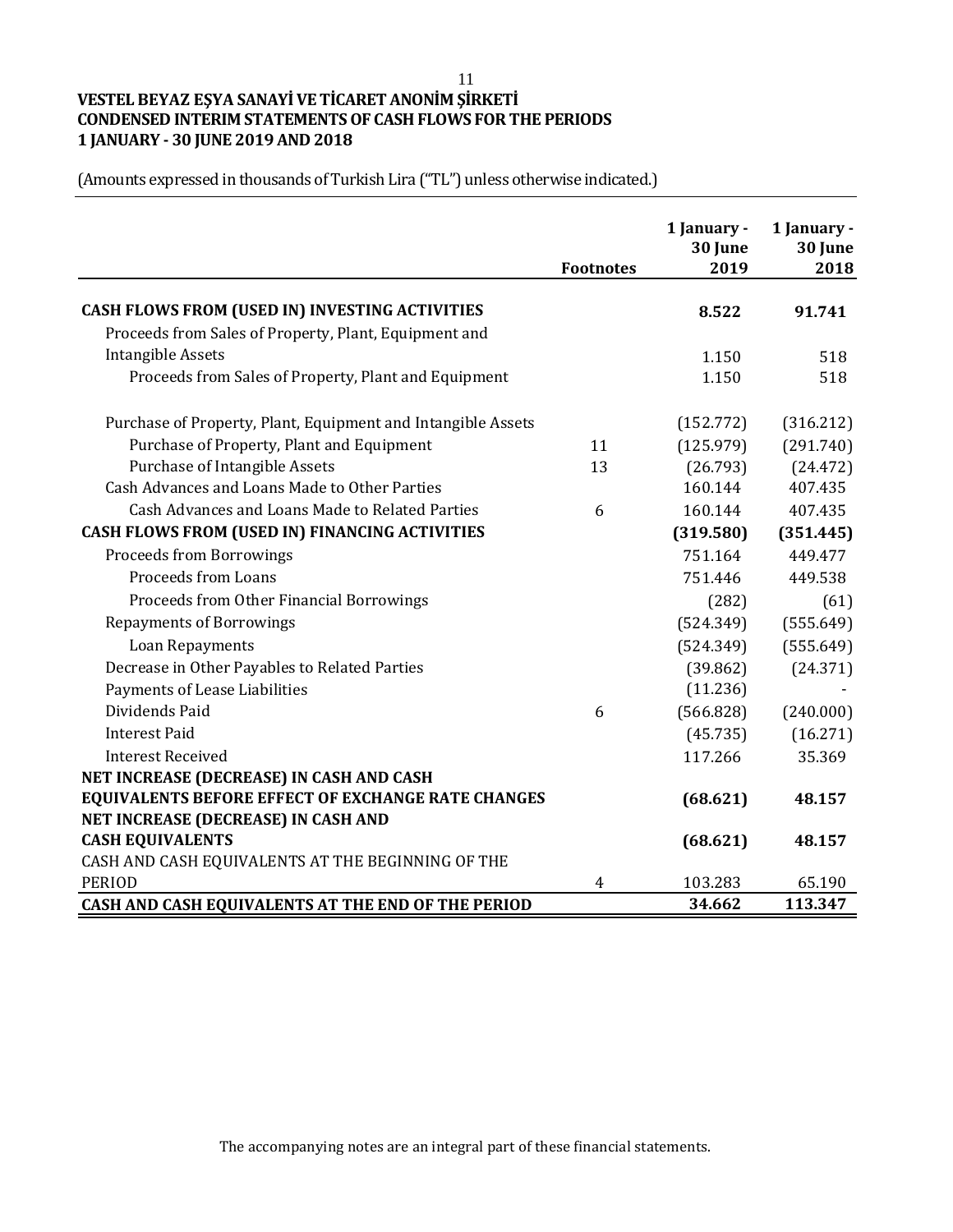(Amounts expressed in thousands of Turkish Lira ("TL") unless otherwise indicated.)

### **NOTE 1 – COMPANY'S ORGANISATION AND NATURE OF OPERATIONS**

Vestel Beyaz Eşya Sanayi ve Ticaret A.Ş. (the "Company" or "Vestel Beyaz Eşya") was incorporated in 1997 under the Turkish Commercial Code and its head office is located at Levent 199, Büyükdere Caddesi No: 199, 34394 Şişli / İstanbul.

The Company started its operations in 1999 and produces refrigerators, room air conditioning units, washing machines, cookers, dishwashers and water heaters. The Company's production facilities occupy 412.000 square meters of enclosed area located in Manisa Organized Industrial Zone on total area of 483.000 square meters.

The Company is a member of Vestel Group of Companies which are under the control of the Zorlu Family. The Company performs its foreign sales and domestic sales via Vestel Ticaret A.Ş. which is also a member of Vestel Group of Companies.

The Company is registered to Capital Market Board and its shares have been quoted to Borsa Istanbul ("BİST") since 21 April 2006.

As of 30 June 2019, the number of personnel employed was 7.751 (31 December 2018: 7.401).

As of balance sheet dates, the shareholders of the Company and their percentage shareholdings were as follows:

|                                          | Shareholding % |
|------------------------------------------|----------------|
|                                          |                |
| Vestel Elektronik Sanayi ve Ticaret A.S. | 95,18          |
| Other shareholders                       | 4,82           |

As of 30 June 2019, 59.800.000 shares of the Company have been quoted at the Borsa Istanbul ("BİST") (31,5 % of its share capital; 31 December 2018: 31,5 %).

**100,00**

#### **NOTE 2 – BASIS OF PRESENTATION OF FINANCIAL STATEMENTS**

#### **2.1 Basis of presentation**

#### **2.1.1 Statement of compliance**

The accompanying financial statements are prepared in accordance with the Communiqué Serial II, No: 14.1, "Principals of Financial Reporting in Capital Markets" published in the Official Gazette numbered 28676 on 13 June 2013. According to the article 5 of the Communiqué, financial statements are prepared in accordance with Turkish Accounting Standards / Turkish Financial Reporting Standards ("IAS" / "IFRS") and its addendum and interpretations ("IFRIC") issued by the Public Oversight Accounting and Auditing Standards Authority ("POAASA") Turkish Accounting Standards Board.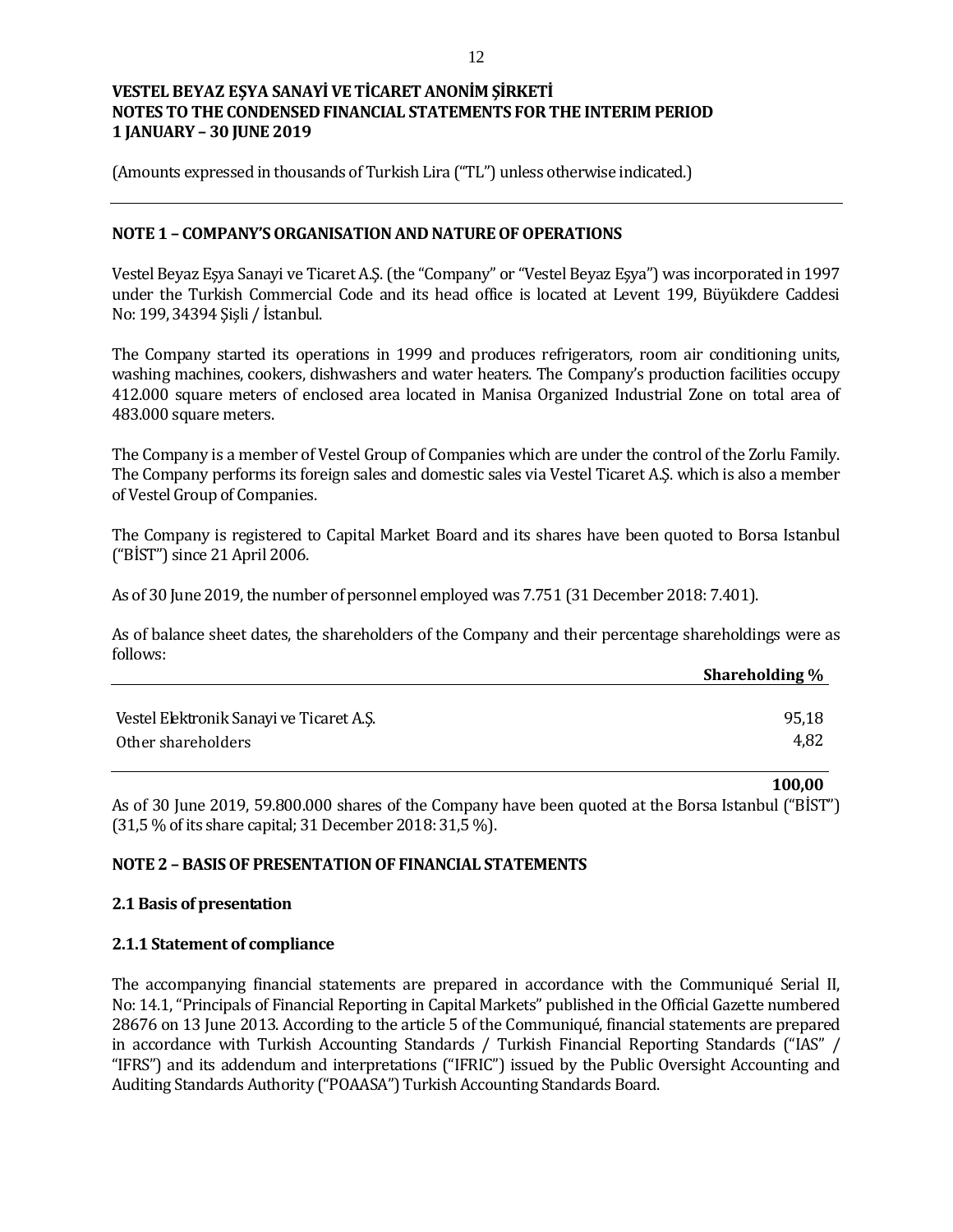(Amounts expressed in thousands of Turkish Lira ("TL") unless otherwise indicated.)

## **NOTE 2 – BASIS OF PRESENTATION OF FINANCIAL STATEMENTS (Cont'd)**

The Company prepared its condensed interim financial statements for the period ended 30 June 2019 in accordance with ("IAS") 34 "Interim Financial Reporting" in the framework of the Communiqué Serial II, No: 14.1, and its related announcement. The condensed interim financial statements and its accompanying notes are presented in compliance with the format recommended by CMB including its mandatory information.

In compliance with the IAS 34, entities have preference in presenting their interim financial statements whether full set or condensed. In this framework, the Company preferred to present its interim financial statements in condensed.

The Company's condensed interim financial statements do not include all disclosure and notes that should be included at year-end financial statements. Therefore the condensed interim financial statements should be examined together with 31 December 2018 financial statements.

The Company maintains its accounting records and prepares its statutory financial statements in accordance with the Turkish Commercial Code ("TCC"), tax legislation and the uniform chart of accounts issued by the Ministry of Finance. The financial statements, except for the financial assets and liabilities presented with their fair values, are maintained under historical cost conversion in TL. These financial statements are based on the statutory records which are maintained under historical cost conversion, with the required adjustments and reclassifications reflected for the purpose of fair presentation in accordance with the IAS/IFRS.

With the decision 11/367 taken on 17 March 2005, the CMB announced that, effective from 1 January 2005, the application of inflation accounting is no longer required for the companies operating in Turkey and preparing their financial statements in accordance with CMB Financial Reporting Standards. Accordingly, IAS 29, "Financial Reporting in Hyperinflationary Economies" issued by the IASB, has not been applied in the financial statements for the accounting year commencing from 1 January 2005.

#### **2.2 Comparative information and restatement of prior period financial statements**

Financial statements of the Company have been prepared comparatively with the preceding financial period, in order to enable determination of trends in financial position and performance. Comparative figures are reclassified, where necessary, to conform to changes in presentation in the financial statements.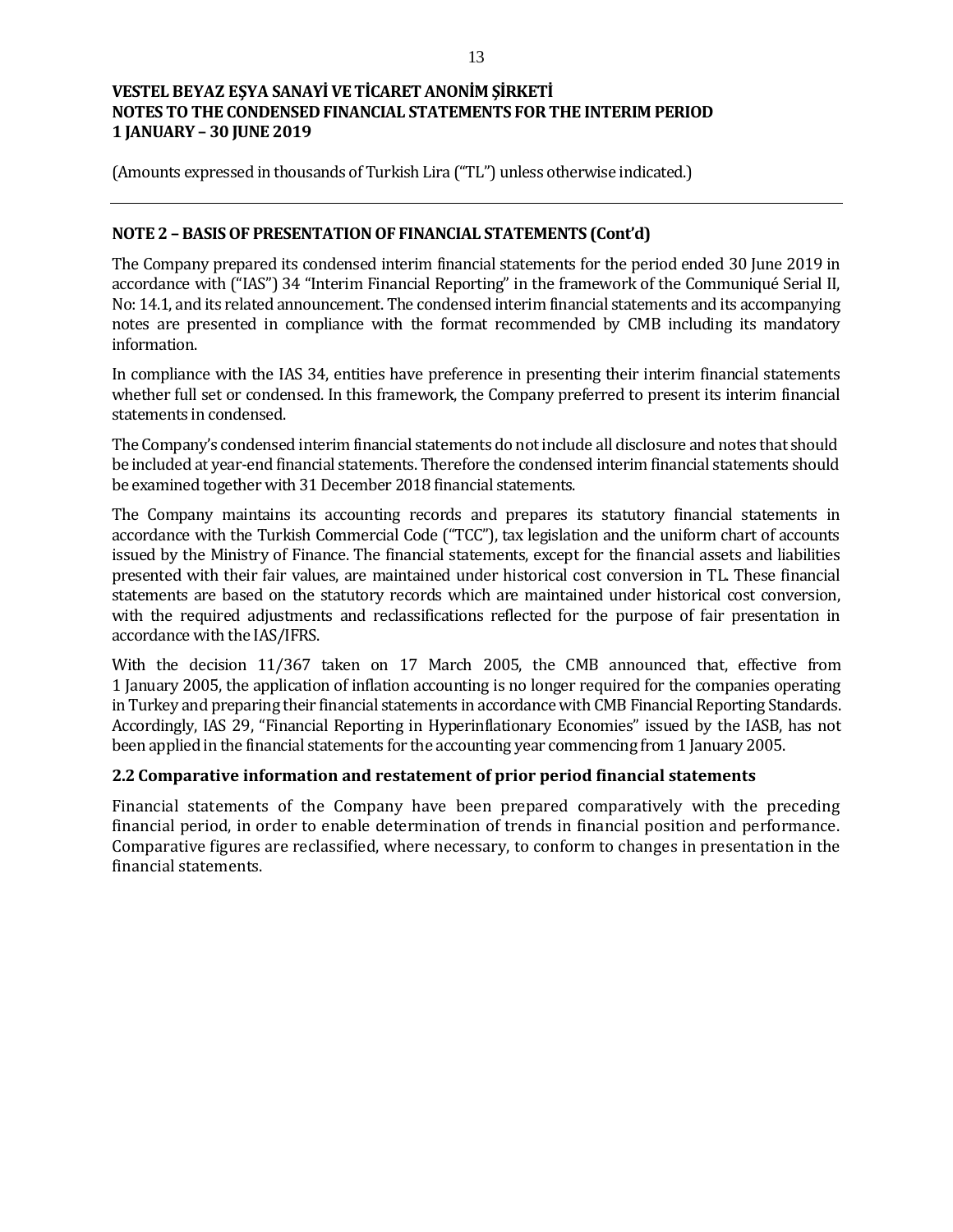(Amounts expressed in thousands of Turkish Lira ("TL") unless otherwise indicated.)

## **NOTE 2 – BASIS OF PRESENTATION OF FINANCIAL STATEMENTS (Cont'd)**

Disclosures related to impacts of IFRS 9 and IFRS 15 adoption:

Impact of changes in IFRS 9 and IFRS 15 on financial statements as of 30 June 2018 as follows:

### **Impact on financial statements as of 30 June 2018**

|                                                         | <b>Amounts before</b> | Impact of the  | <b>Amounts after</b> |
|---------------------------------------------------------|-----------------------|----------------|----------------------|
|                                                         | the adoption          | adoption $(*)$ | the adoption         |
| <b>Profit or Loss and Other Comprehensive</b><br>Income |                       |                |                      |
| Sales                                                   | 2.388.326             | 34.870         | 2.423.196            |
| Cost of Sales                                           | (2.026.262)           | (27.708)       | (2.053.970)          |
| Other Incomes from Operating Activities                 | 189.631               | (34.870)       | 154.761              |
| Other Expenses from Operating Activities                | (246.047)             | 27.708         | (218.339)            |

(\*) Impact of adjustments on forward purchases and sales

#### Transition to IFRS 16 "Leases":

The Company has applied IFRS 16 "Leases" standard as of 1 January 2019. The Company has accounted the effect of transition based on the simplified approach, therefore, prior year financial statements are not restated. With this approach, all right of use assets have been measured by lease liabilities amount (adjusted by the amount of prepaid or accrued lease payments) as of transition date.

The Company has recognized lease liabilities at the date of initial application for leases previously classified as an operating lease applying IAS 17. The Company has measured that lease liability at the present value of the remaining lease payments, discounted using incremental borrowing rate at the date of initial application.

Impact of IFRS 16 application on balance sheet and profit or loss statement for the six months period ended 30 June 2019 is as follows: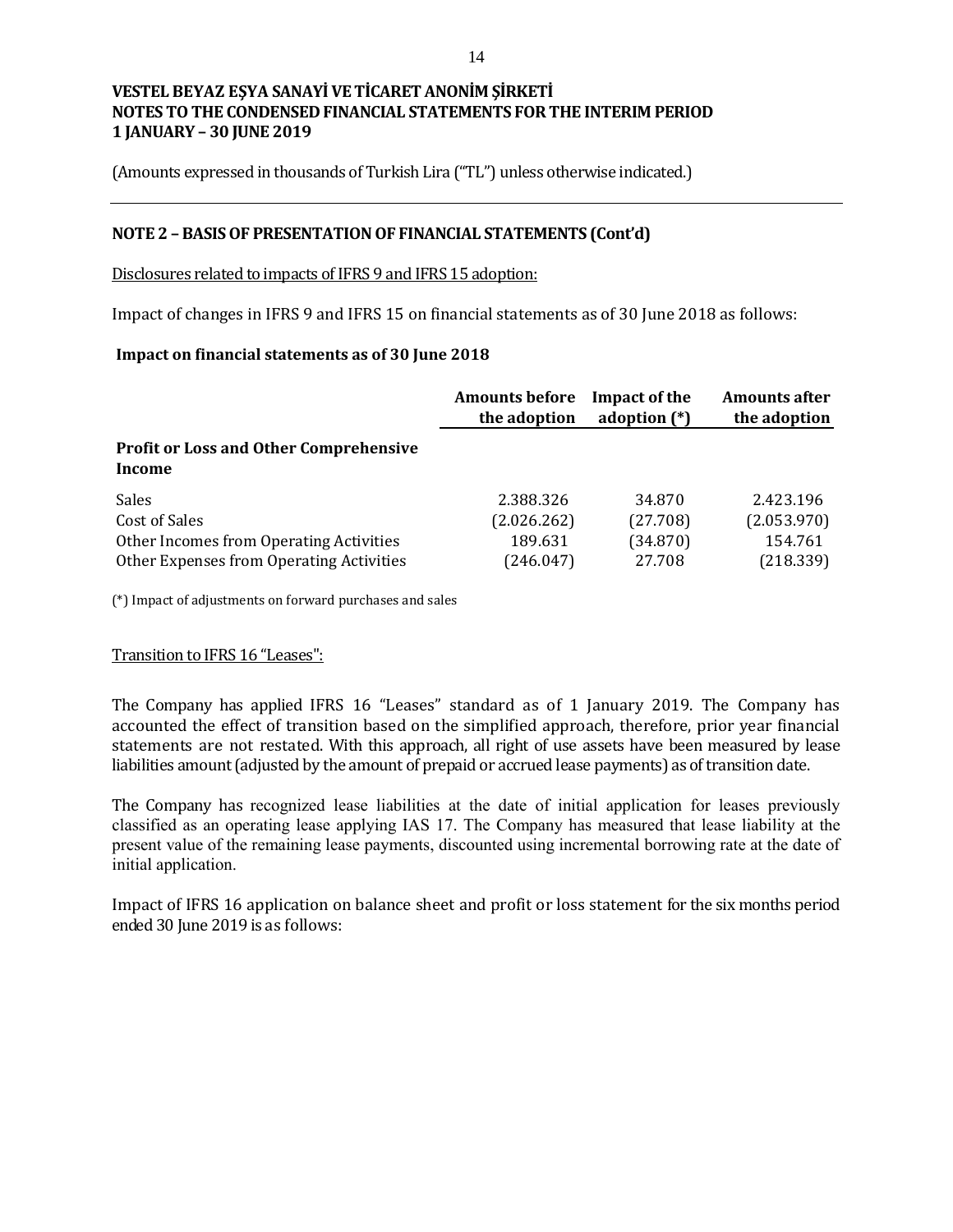(Amounts expressed in thousands of Turkish Lira ("TL") unless otherwise indicated.)

# **NOTE 2 – BASIS OF PRESENTATION OF FINANCIAL STATEMENTS (Cont'd)**

|                                             | <b>Effects Excluded</b><br>30 June 2019 | <b>IFRS-16</b><br><b>Effects</b> | 30 June 2019 |
|---------------------------------------------|-----------------------------------------|----------------------------------|--------------|
| <b>ASSETS</b>                               |                                         |                                  |              |
| <b>TOTAL CURRENT ASSETS</b>                 | 3.084.658                               | $\blacksquare$                   | 3.084.658    |
| <b>NON-CURRENT ASSETS</b>                   |                                         |                                  |              |
| <b>Right of Use Assets</b>                  |                                         | 68.887                           | 68.887       |
| Non-Current Assets Other than Above         | 1.695.160                               |                                  | 1.695.160    |
| <b>TOTAL NON-CURRENT ASSETS</b>             | 1.695.160                               | 68.887                           | 1.764.047    |
| <b>TOTAL ASSETS</b>                         | 4.779.818                               | 68.887                           | 4.848.705    |
| <b>LIABILITIES</b>                          |                                         |                                  |              |
| <b>CURRENT LIABILITIES</b>                  |                                         |                                  |              |
| Lease Liabilities                           | 480                                     | 10.193                           | 10.673       |
| <b>Current Liabilities Other than Above</b> | 3.092.852                               |                                  | 3.092.852    |
|                                             | 3.093.332                               | 10.193                           | 3.103.525    |
| <b>NON-CURRENT LIABILITIES</b>              |                                         |                                  |              |
| Lease Liabilities                           |                                         | 60.491                           | 60.491       |
| Deferred Tax Liabilities                    | 67.341                                  | (360)                            | 66.981       |
| Non-Current Liabilities Other than Above    | 56.327                                  |                                  | 56.327       |
| <b>TOTAL NON-CURRENT LIABILITIES</b>        | 123.668                                 | 60.131                           | 183.799      |
| <b>TOTAL LIABILITIES</b>                    | 3.217.000                               | 70.324                           | 3.287.324    |
| <b>EQUITY</b>                               |                                         |                                  |              |
| <b>Current Period Net Profit Or Loss</b>    | 318.626                                 | (1.437)                          | 317.189      |
| <b>Equity Other than Above</b>              | 1.244.192                               |                                  | 1.244.192    |
| <b>TOTAL EQUITY</b>                         | 1.562.818                               | (1.437)                          | 1.561.381    |
| <b>TOTAL LIABILITIES AND EQUITY</b>         | 4.779.818                               | 68.887                           | 4.848.705    |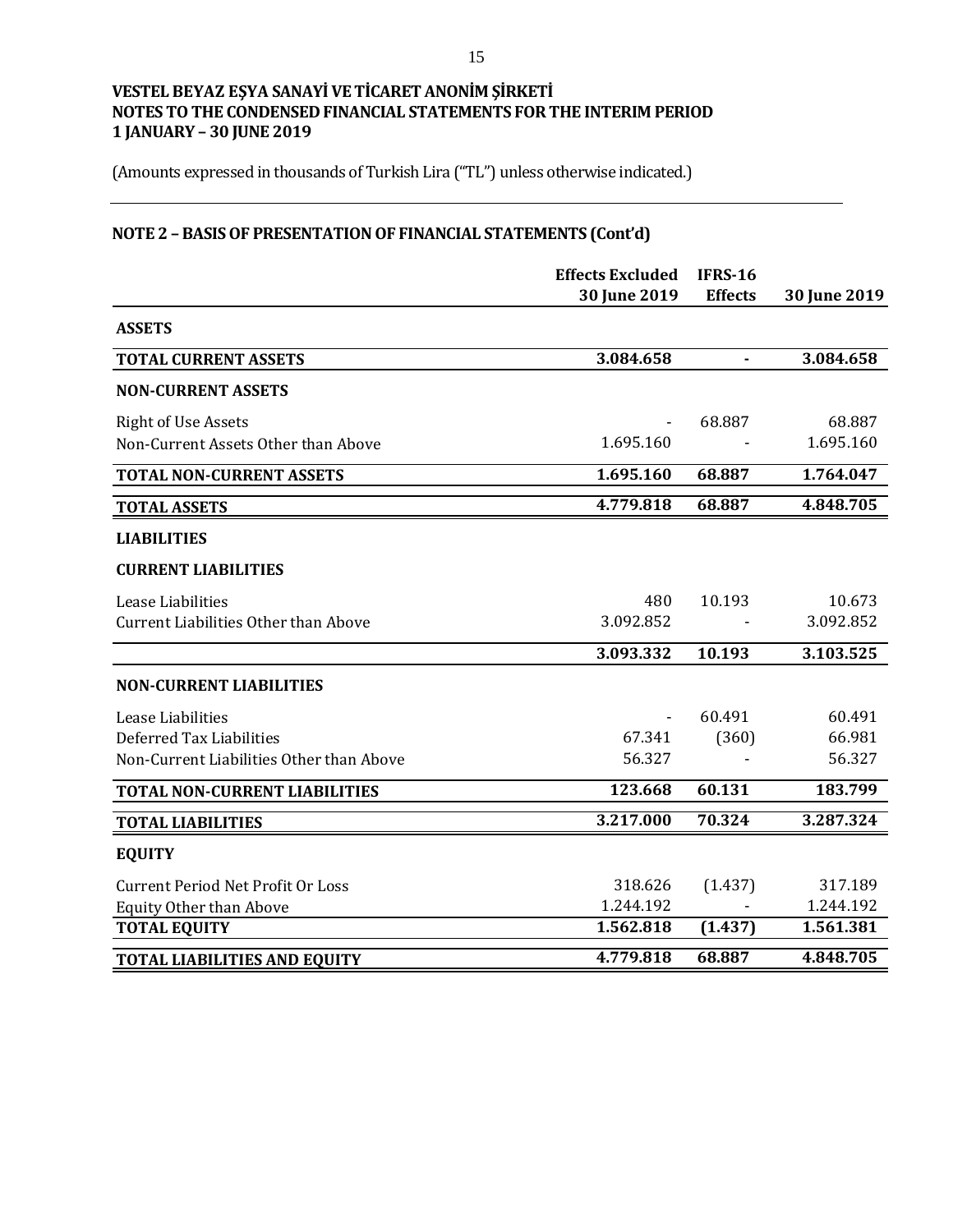(Amounts expressed in thousands of Turkish Lira ("TL") unless otherwise indicated.)

# **NOTE 2 – BASIS OF PRESENTATION OF FINANCIAL STATEMENTS (Cont'd)**

|                                                    | <b>Effects Excluded</b> | <b>IFRS-16</b> |              |
|----------------------------------------------------|-------------------------|----------------|--------------|
|                                                    | 30 June 2019            | <b>Effects</b> | 30 June 2019 |
| <b>PROFIT OR LOSS</b>                              |                         |                |              |
| Revenue                                            | 3.203.318               |                | 3.203.318    |
| <b>Cost of Sales</b>                               | (2.756.634)             | 4.473          | (2.752.161)  |
| <b>GROSS PROFIT (LOSS) FROM COMMERCIAL</b>         |                         |                |              |
| <b>OPERATIONS</b>                                  | 446.684                 | 4.473          | 451.157      |
| <b>GROSS PROFIT (LOSS)</b>                         | 446.684                 | 4.473          | 451.157      |
| <b>Operating Expenses</b>                          | (146.133)               |                | (146.133)    |
| PROFIT (LOSS) FROM OPERATING ACTIVITIES            | 300.551                 | 4.473          | 305.024      |
| PROFIT (LOSS) BEFORE FINANCING INCOME              |                         |                |              |
| (EXPENSE)                                          | 300.551                 | 4.473          | 305.024      |
| Finance Income                                     | 210.124                 |                | 210.124      |
| <b>Finance Costs</b>                               | (195.936)               | (6.270)        | (202.206)    |
| PROFIT (LOSS) FROM CONTINUING OPERATIONS,          |                         |                |              |
| <b>BEFORE TAX</b>                                  | 314.739                 | (1.797)        | 312.942      |
| Tax (Expense) Income, Continuing Operations        | 3.887                   | 360            | 4.247        |
| PROFIT (LOSS) FROM CONTINUING OPERATIONS           | 318.626                 | (1.437)        | 317.189      |
| <b>PROFIT (LOSS)</b>                               | 318.626                 | (1.437)        | 317.189      |
| <b>Earnings Per Share with a TL 1 of Par Value</b> | 1,68                    | (0,008)        | 1,67         |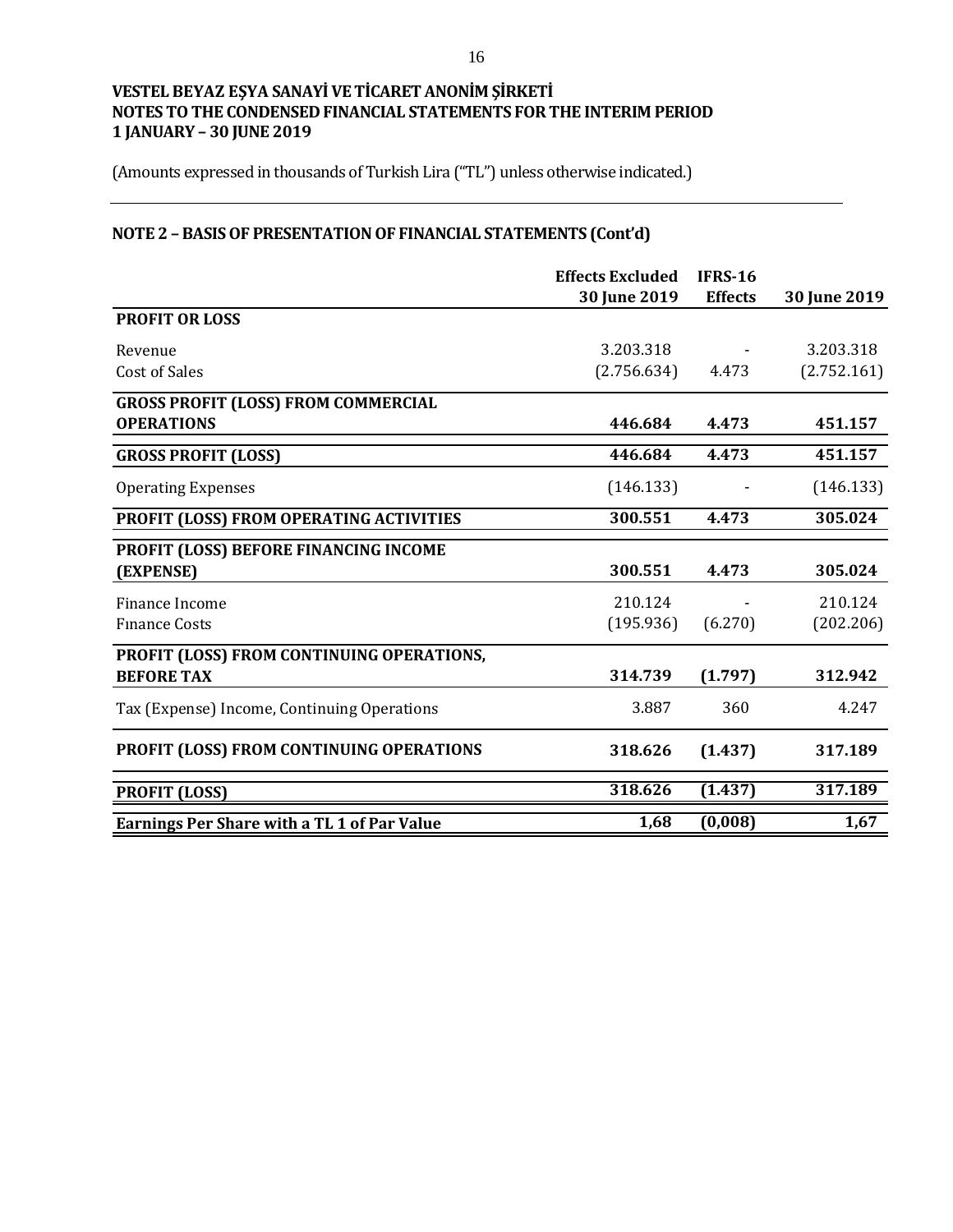(Amounts expressed in thousands of Turkish Lira ("TL") unless otherwise indicated.)

### **NOTE 2 – BASIS OF PRESENTATION OF FINANCIAL STATEMENTS (Cont'd)**

#### **2.3 Restatement and errors in the accounting estimates**

Major changes in accounting policies are applied retrospectively and any major accounting errors that have been detected are corrected and the financial statements of the previous period are restated. Changes in accounting policies resulting from the initial implementation of a new standard, if any, are implemented retrospectively or prospectively in accordance with the transition provisions. If changes in accounting estimates are related to only one period, they are recognized in the period when changes are applied; if changes in estimates are related to future periods, they are recognized both in the period where the change is applied and future periods prospectively.

#### **2.4. Amendments in Turkey Financial Reporting Standards**

- **a) New standards, amendments and interpretations issued and effective for the financial year beginning 30 June 2019:**
	- **Amendment to IFRS 9, 'Financial instruments';** effective from annual periods beginning on or after 1 January 2019. This amendment confirm that when a financial liability measured at amortized cost is modified without this resulting in de-recognition, a gain or loss should be recognized immediately in profit or loss. The gain or loss is calculated as the difference between the original contractual cash flows and the modified cash flows discounted at the original effective interest rate. This means that the difference cannot be spread over the remaining life of the instrument which may be a change in practice from IAS 39.
	- **IFRS 16, 'Leases';** effective from annual periods beginning on or after 1 January 2019. This standard replaces the current guidance in IAS 17 and is a far-reaching change in accounting by lessees in particular. Under IAS 17, lessees were required to make a distinction between a finance lease (on balance sheet) and an operating lease (off balance sheet). IFRS 16 now requires lessees to recognize a lease liability reflecting future lease payments and a 'right of use asset' for virtually all lease contracts. The IASB has included an optional exemption for certain short-term leases and leases of low-value assets; however, this exemption can only be applied by lessees. For lessors, the accounting stays almost the same. However, as the IASB has updated the guidance on the definition of a lease (as well as the guidance on the combination and separation of contracts), lessors will also be affected by the new standard. At the very least, the new accounting model for lessees is expected to impact negotiations between lessors and lessees. Under IFRS 16, a contract is, or contains, a lease if the contract conveys the right to control the use of an identified asset for a period of time in exchange for consideration.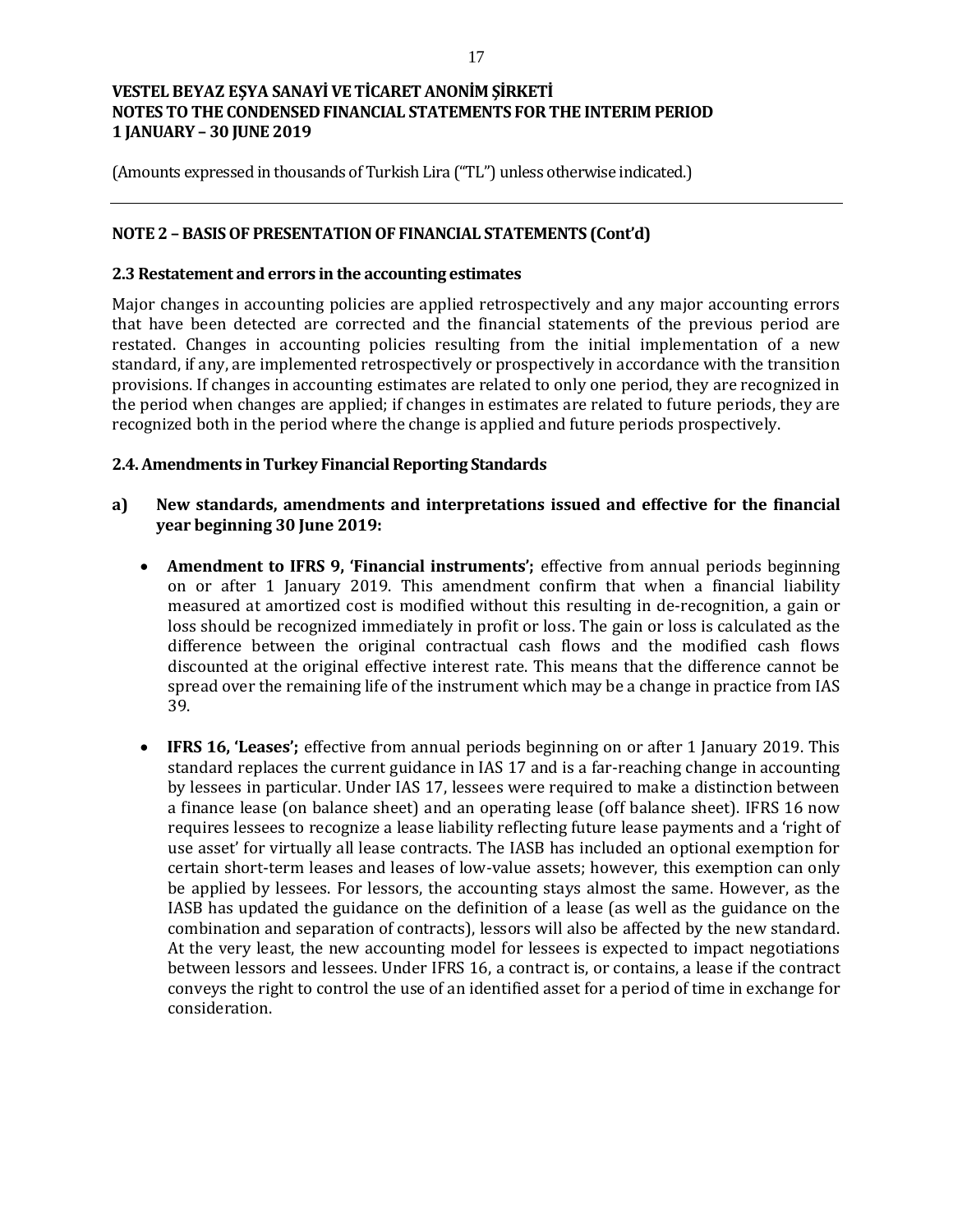(Amounts expressed in thousands of Turkish Lira ("TL") unless otherwise indicated.)

## **NOTE 2 – BASIS OF PRESENTATION OF FINANCIAL STATEMENTS (Cont'd)**

 **IFRIC 23, 'Uncertainty over income tax treatments';** effective from annual periods beginning on or after 1 January 2019. This IFRIC clarifies how the recognition and measurement requirements of IAS 12 'Income taxes', are applied where there is uncertainty over income tax treatments. The IFRS IC had clarified previously that IAS 12, not IAS 37 'Provisions, contingent liabilities and contingent assets', applies to accounting for uncertain income tax treatments. IFRIC 23 explains how to recognize and measure deferred and current income tax assets and liabilities where there is uncertainty over a tax treatment.

An uncertain tax treatment is any tax treatment applied by an entity where there is uncertainty over whether that treatment will be accepted by the tax authority. For example, a decision to claim a deduction for a specific expense or not to include a specific item of income in a tax return is an uncertain tax treatment if its acceptability is uncertain under tax law. IFRIC 23 applies to all aspects of income tax accounting where there is an uncertainty regarding the treatment of an item, including taxable profit or loss, the tax bases of assets and liabilities, tax losses and credits and tax rates.

- **Annual improvements 2015-2017,** effective from annual periods beginning on or after 1 January 2019. These amendments include minor changes to:
	- IFRS 3, 'Business combinations', the Company remeasures it's previously held interest in a joint operation when it obtains control of the business.
	- IFRS 11, 'Joint arrangements', the Company does not remeasure its previously held interest in a joint operation when it obtains joint control of the business.
	- IAS 12, 'Income taxes' the Company accounts for all income tax consequences of dividend payments in the same way.
	- IAS 23, 'Borrowing costs' the Company treats as part of general borrowings any borrowing originally made to develop an asset when the asset is ready for its intended use or sale.
- **Amendments to IAS 19, 'Employee benefits'** on plan amendment, curtailment or settlement', effective from annual periods beginning on or after 1 January 2019. These amendments require an entity to:
	- use updated assumptions to determine current service cost and net interest for the reminder of the period after a plan amendment, curtailment or settlement; and
	- recognize in profit or loss as part of past service cost, or a gain or loss on settlement, any reduction in a surplus, even if that surplus was not previously recognized because of the impact of the asset ceiling.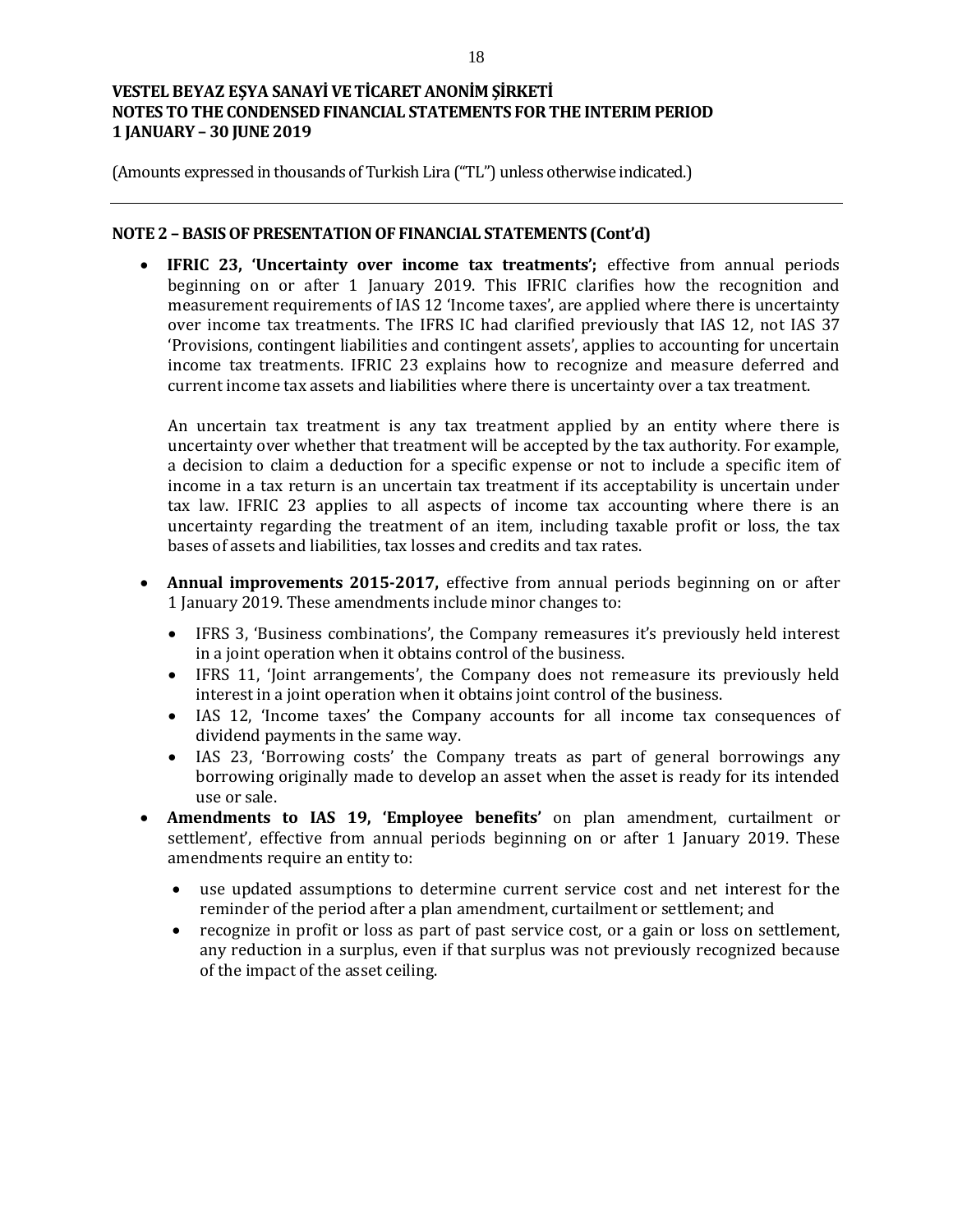(Amounts expressed in thousands of Turkish Lira ("TL") unless otherwise indicated.)

## **NOTE 2 – BASIS OF PRESENTATION OF FINANCIAL STATEMENTS (Cont'd)**

- **b) Standards, amendments and interpretations that are issued but not effective as at 30 June 2019:**
	- **Amendments to IAS 1 and IAS 8 on the definition of material;** effective from Annual periods beginning on or after 1 January 2020. These amendments to IAS 1, 'Presentation of financial statements', and IAS 8, 'Accounting policies, changes in accounting estimates and errors', and consequential amendments to other IFRSs:

i) use a consistent definition of materiality throughout IFRSs and the Conceptual Framework for Financial Reporting;

ii) clarify the explanation of the definition of material; and

- iii) incorporate some of the guidance in IAS 1 about immaterial information.
- **Amendments to IFRS 3 - definition of a business;** effective from Annual periods beginning on or after 1 January 2020. This amendment revises the definition of a business. According to feedback received by the IASB, application of the current guidance is commonly thought to be too complex, and it results in too many transactions qualifying as business combinations.

The Company, will assess the impact of amendments disclosed above and apply as of effective date.

# **2.5. Summary of significant accounting policies**

#### **2.5.1 Revenue**

The Company recognizes revenue in accordance with IFRS 15 "Revenue from contracts with customers" standard by applying the following five step model:

- Identification of customer contracts
- Identification of performance obligations
- Determination of transaction price in the contract
- Allocation of price to performance obligations
- Recognition of revenue when the performance obligations are fulfilled.

Revenue from sale of goods is recognized when all the following conditions are satisfied: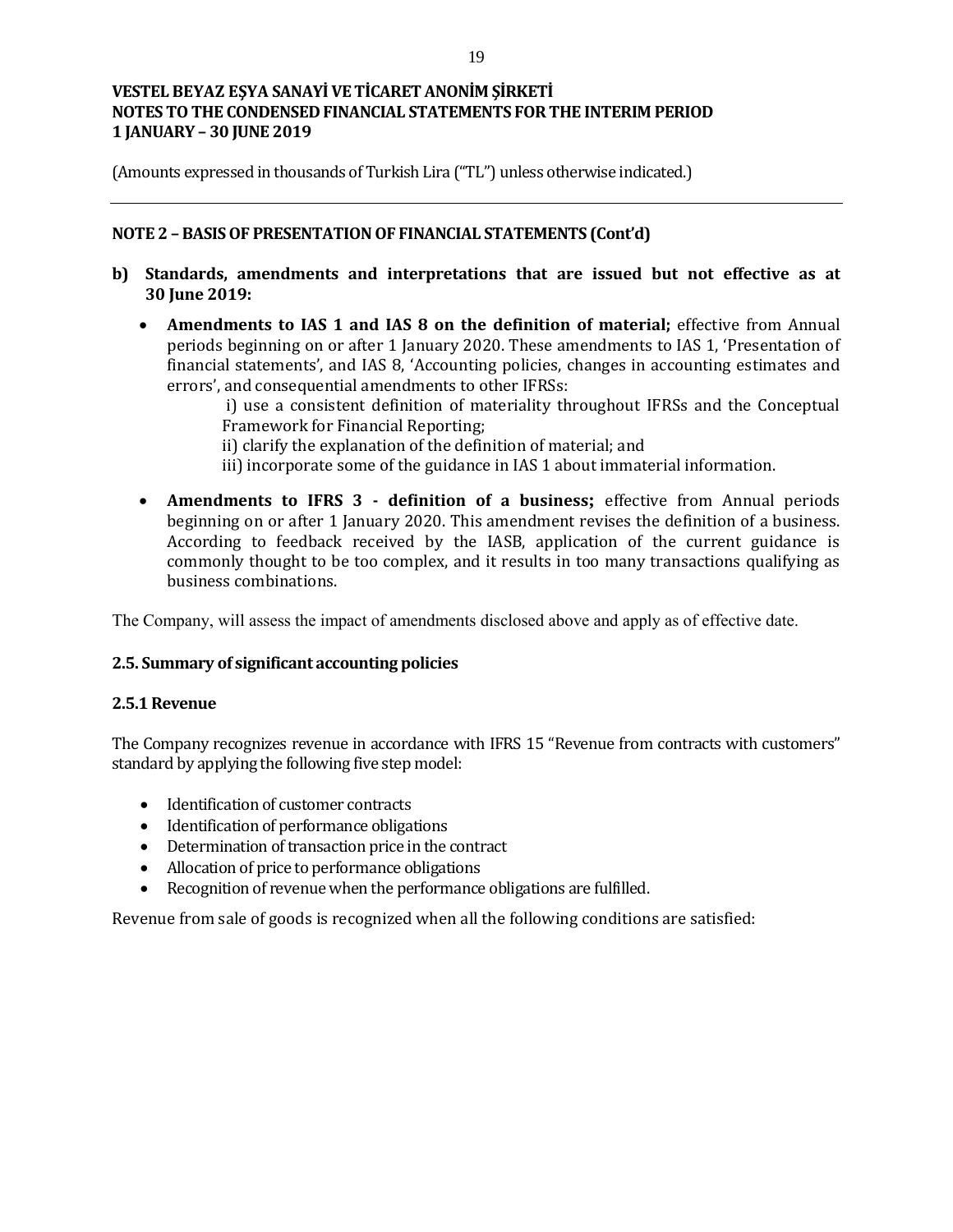(Amounts expressed in thousands of Turkish Lira ("TL") unless otherwise indicated.)

### **NOTE 2 – BASIS OF PRESENTATION OF FINANCIAL STATEMENTS (Cont'd)**

- (a) The parties to the contract have approved the contract (in writing, orally or in accordance with other customary business practices) and are committed to perform their respective obligations,
- (b) Company can identify each party's rights regarding the goods or services to be transferred,
- (c) Company can identify the payment terms for the goods or services to be transferred,
- (d) The contract has commercial substance,
- (e) It is probable that Company will collect the consideration to which it will be entitled in exchange for the goods or services that will be transferred to the customer. In evaluating whether collectability of an amount of consideration is probable, an entity shall consider only the customer's ability and intention to pay that amount of consideration when it is due.

## **2.5.2 Inventories**

Inventories are stated at the lower of cost and net realizable value. Costs, including an appropriate portion of fixed and variable overhead expenses, are assigned to inventories held by the method most appropriate to the particular class of inventory. Company uses moving weighted average method for costing.

Net realizable value represents the estimated selling price less all estimated costs of completion and costs necessary to make a sale. When the net realizable value of inventory is less than cost, the inventory is written down to the net realizable value and the expense is included in statement of income in the period the write-down or loss occurred.

When the circumstances that previously caused inventories to be written down below cost no longer exist or when there is clear evidence of an increase in net realizable value because of changed economic circumstances, the amount of the write-down is reversed. The reversal amount is limited to the amount of the original write-down

#### **2.5.3 Property, plant and equipment**

Land, land improvements and buildings are stated at fair value, based on valuations performed at 31 December 2018 by professional independent valuer Çelen Kurumsal Gayrimenkul Değerleme ve Danışmanlık A.Ş.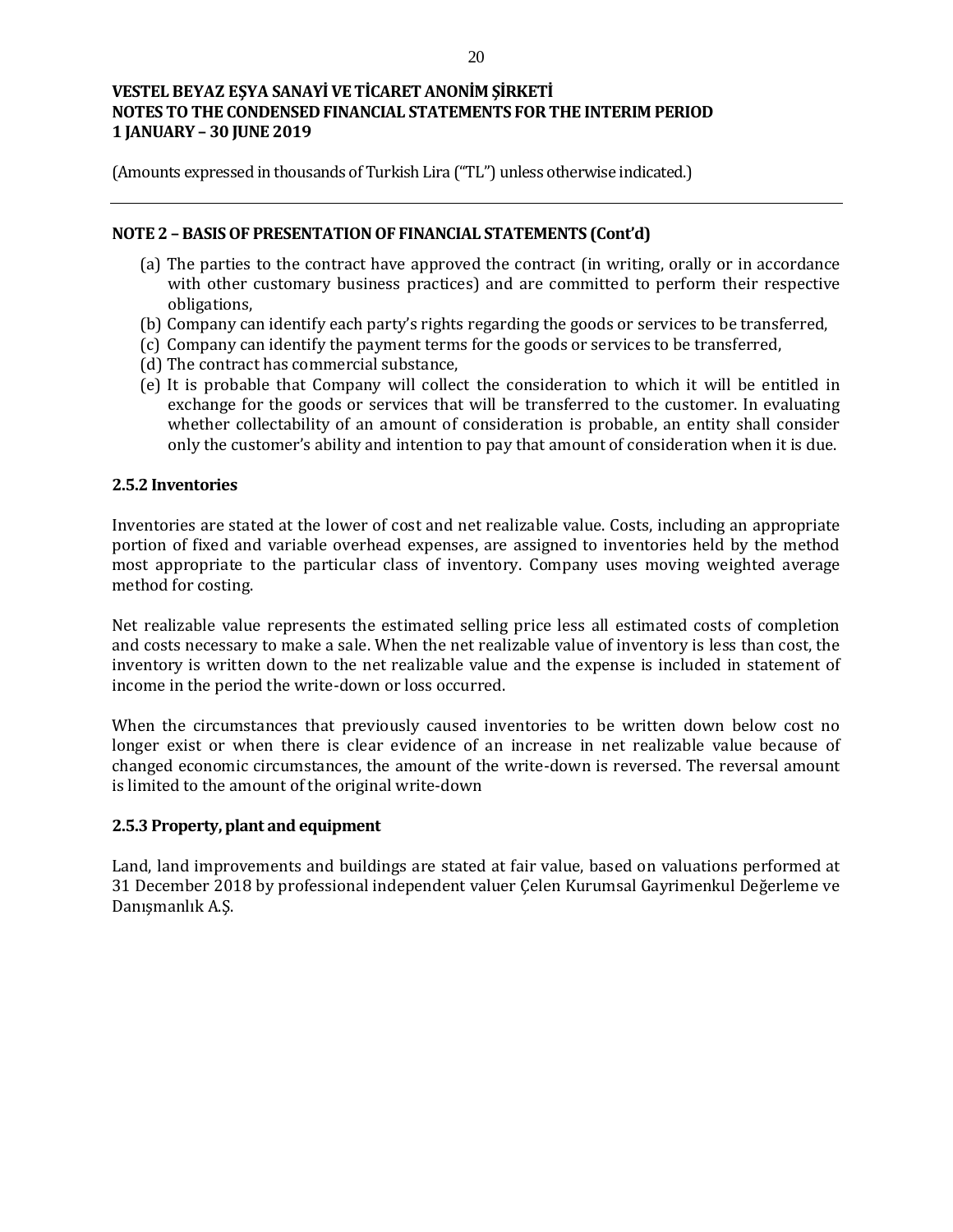(Amounts expressed in thousands of Turkish Lira ("TL") unless otherwise indicated.)

## **NOTE 2 – BASIS OF PRESENTATION OF FINANCIAL STATEMENTS (Cont'd)**

Property, plant and equipment except for land, land improvements and buildings acquired before 1 January 2005 are carried at cost in the equivalent purchasing power of TL as at 31 December 2004 and items acquired after 1 January 2005 are carried at cost, less accumulated amortization and impairment losses, if any.

Any revaluation increase arising on the revaluation of such land, land improvements and buildings is credited in equity to the revaluation reserve, except to the extent that it reverses a revaluation decrease for the same asset previously recognized in profit or loss, in which case the increase is credited to profit or loss to the extent of the decrease previously charged. A decrease in carrying amount arising on the revaluation of such land, land improvements and buildings is charged to profit or loss to the extent that it exceeds the balance, if any, held in the properties revaluation reserve relating to a previous revaluation of that asset. Depreciation on revalued land improvements and buildings is charged to profit or loss.

Each period, the difference between depreciation based on the revalued carrying amount of the asset (the depreciation charged to the statements of comprehensive income) and the depreciation based on the asset's original cost is transferred from revaluation reserves to the retained earnings.

Land is not depreciated. Plant and equipment are carried at cost less accumulated depreciation and any accumulated impairment losses.

Depreciation is charged so as to write off the cost or valuation of assets, other than land and properties under construction, over their estimated useful lives, using the straight-line method. The estimated useful lives, residual values and depreciation method are reviewed at each year end, with the effect of any changes in estimate accounted for on a prospective basis.

Property, plant and equipment are reviewed for impairment whenever events or changes in circumstances indicate that the carrying amount may not be recoverable. An impairment loss is recognized for the amount by which the asset's carrying amount exceeds its recoverable amount. The recoverable amount is the higher of an asset's fair value less costs to sell and value in use.

Gains or losses on disposals of property, plant and equipment are determined by reference to their carrying amounts and are included in the related income and expense accounts, as appropriate. On the disposal of revalued assets, amounts in the revaluation reserve relating to that asset are transferred to the retained earnings.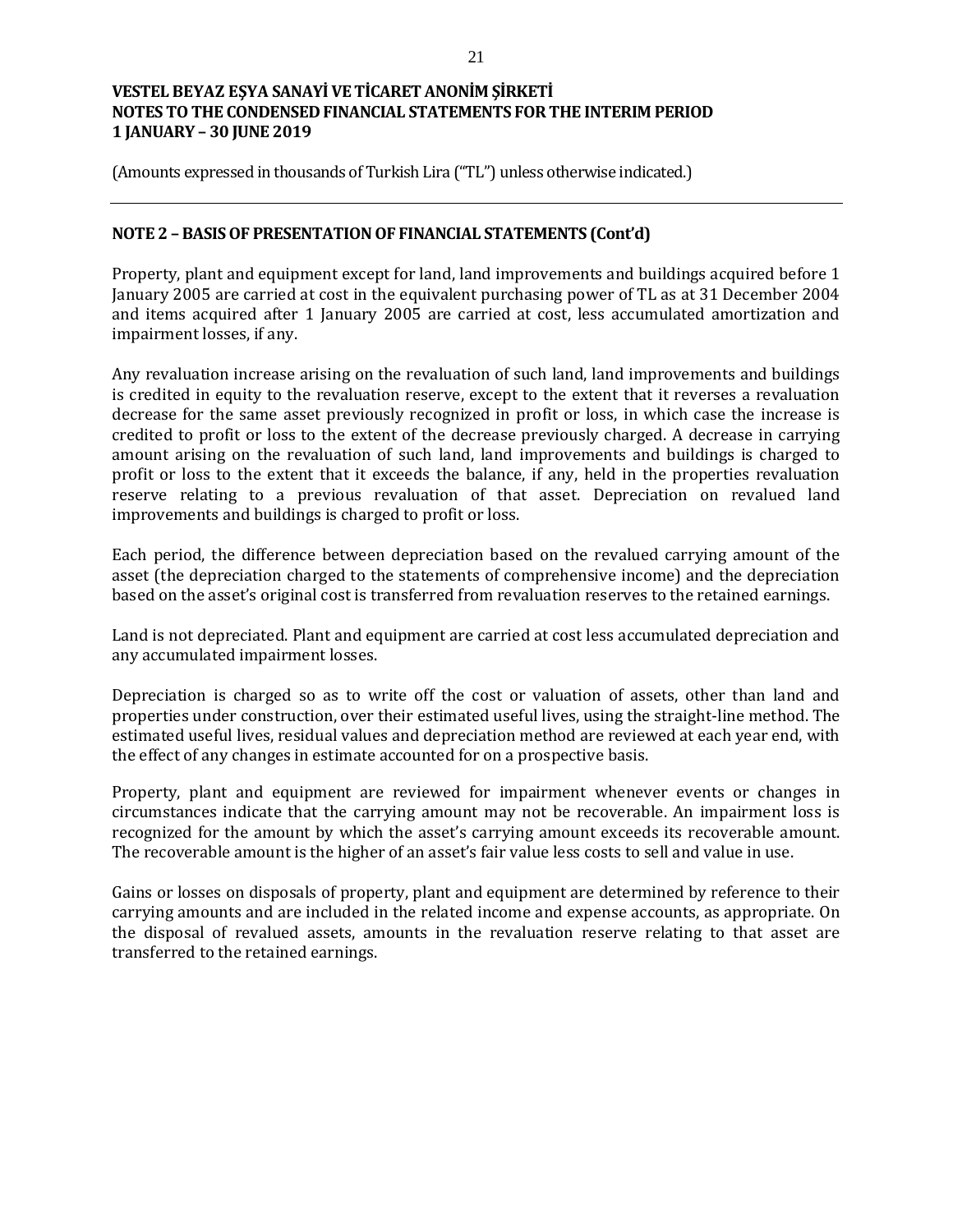(Amounts expressed in thousands of Turkish Lira ("TL") unless otherwise indicated.)

## **NOTE 2 – BASIS OF PRESENTATION OF FINANCIAL STATEMENTS (Cont'd)**

Subsequent costs such as repairs and maintenance or part replacement of plant and equipment are included in the asset's carrying value or recognized as separate asset, as appropriate, only when it is probable that future economic benefits associated with the item will flow to the company. All other costs are charged to the statements of comprehensive income during the financial period in which they are incurred.

#### **Right of use assets:**

The cost of the right-of-use asset comprises:

- a) the amount of the initial measurement of the lease liability,
- b) any lease payments made at or before the commencement date, less any lease incentives received,
- c) any initial direct costs incurred by the Company

To apply the cost model, the Company measures the right-of-use asset at cost less any accumulated depreciation and any accumulated impairment losses and adjusted for any remeasurement of the lease liability. The Company applies the depreciation requirements in IAS 16 Property, Plant and Equipment in depreciating the right-of-use asset.

#### **2.5.4 Intangible assets**

# **a) Research and development costs**

Research costs are recognized as expense in the period in which they are incurred. An intangible asset arising from development (or from the development phase of an internal project) if and only if an entity can demonstrate all of the following:

- The technical feasibility of completing the intangible asset so that it will be available for use or sale;
- Its intention to complete the intangible asset and use or sell it;
- Its ability to use or sell the intangible asset;
- How the intangible asset will generate probable future economic benefits;
- The availability of adequate technical, financial and other resources to complete the development and to use or sell the intangible asset, and
- Its ability to measure reliably the expenditure attributable to the intangible asset during its development

Other development costs are recognized as expense as incurred. If it is not possible to distinguish the research phase from the development phase of an internal project, the entity treats the expenditure on that project as if it were incurred in the research phase only.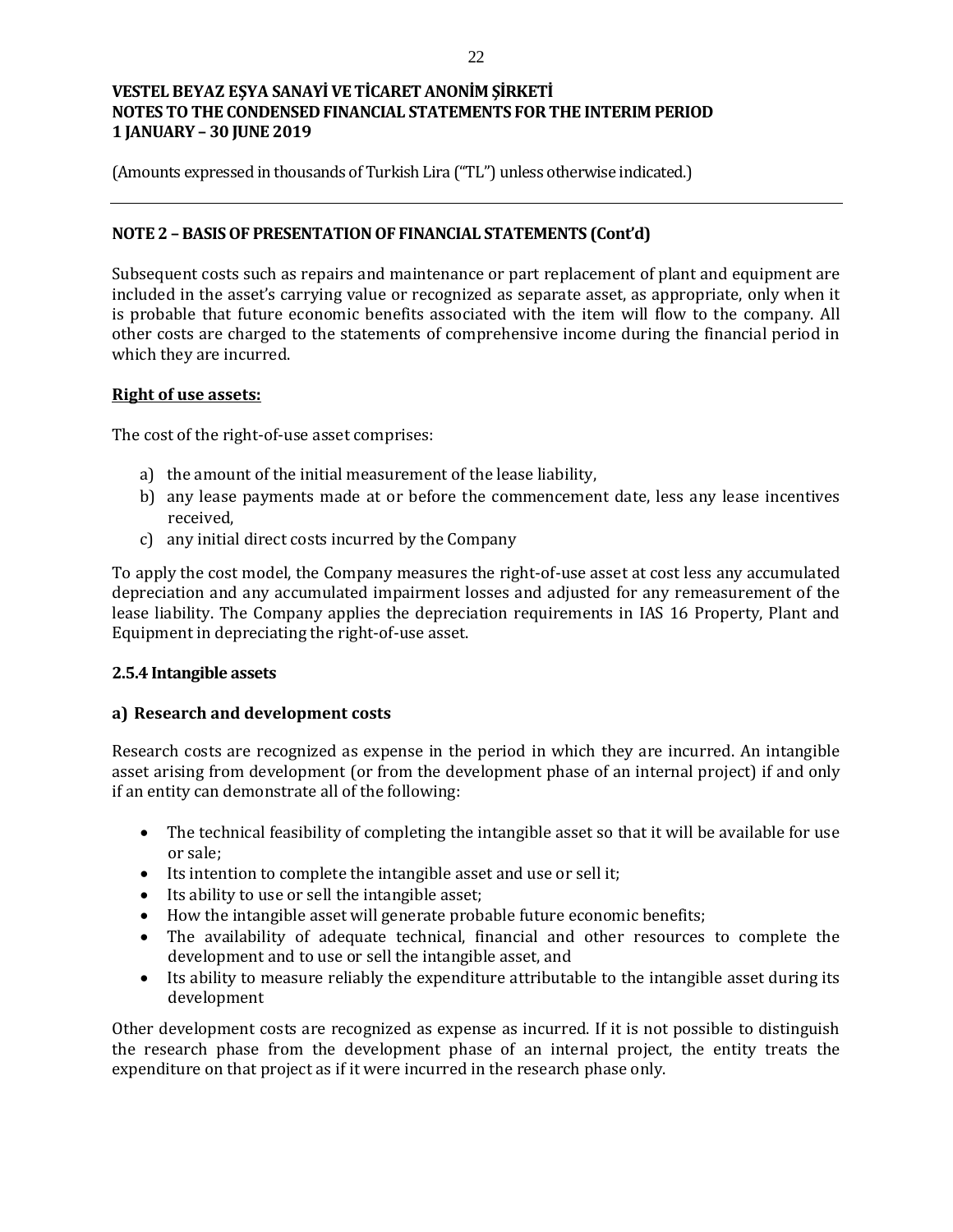(Amounts expressed in thousands of Turkish Lira ("TL") unless otherwise indicated.)

## **NOTE 2 – BASIS OF PRESENTATION OF FINANCIAL STATEMENTS (Cont'd)**

### **b) Rights and other intangible fixed assets**

Rights and other intangible assets consist acquired computer software, computer software development costs and other identifiable rights. Rights and other intangible assets are recognized at their acquisition costs and are amortized on a straight line basis over their expected useful lives which are less than five years.

#### **2.5.5 Financial instruments**

#### **a) Financial assets**

The Company classifies its financial assets into the following specified categories: financial assets as at fair value through profit or loss, loans and receivables and available for sale financial assets. The classification depends on the nature and purpose of the financial assets and is determined at the time of initial recognition.

#### Financial assets carried at amortized cost:

Assets that are held for collection of contractual cash flows where those cash flows represent solely payments of principal and interest, whose payments are fixed or predetermined, which are not actively traded and which are not derivative instruments are measured at amortized cost.

The Company's financial assets carried at amortized cost comprise "trade receivables" and "cash and cash equivalents" in the statement of financial position.

Company has applied simplified approach and used impairment matrix for the calculation of impairment on its receivables carried at amortized cost, since they do not comprise of any significant finance component. In accordance with this method, if any provision to the trade receivables as a result of a specific event, Company measures expected credit loss from these receivables by the life-time expected credit loss. The calculation of expected loss is performed based on the past experience of the Company and its expectations for the future indications.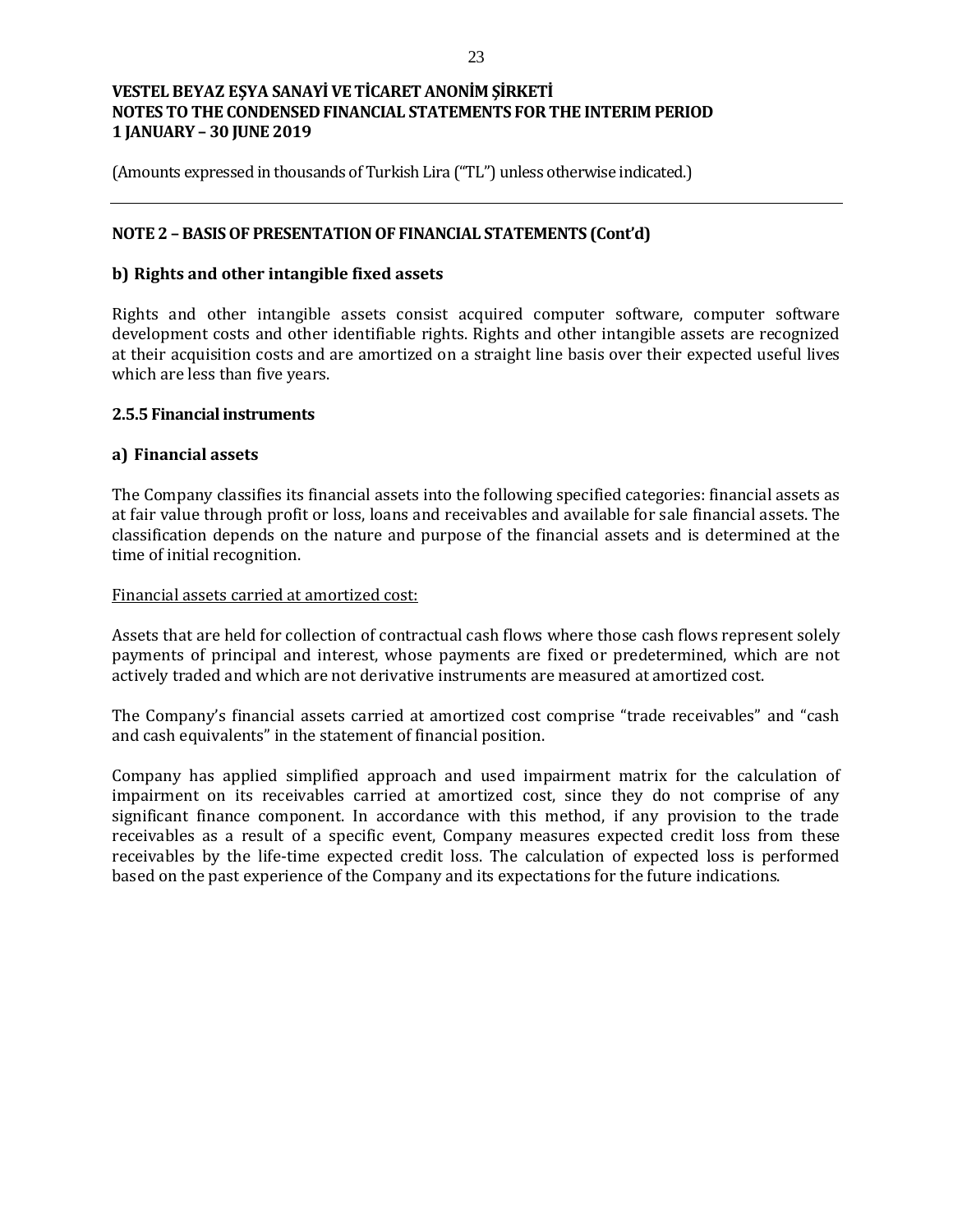(Amounts expressed in thousands of Turkish Lira ("TL") unless otherwise indicated.)

## **NOTE 2 – BASIS OF PRESENTATION OF FINANCIAL STATEMENTS (Cont'd)**

#### Financial assets carried at fair value:

Assets that are held by the management for collection of contractual cash flows and for selling the financial assets are measured at their far value.

#### Impairment of financial assets:

Impairment of the financial and contractual assets measured by using "expected credit loss model". The impairment model applies for amortized financial and contractual assets.

Company has preferred to apply "simplified approach" for the recognition of impairment losses on trade receivables, carried at amortized cost and that do not comprise of any significant finance component (those with maturity less than 12 months). In accordance with the simplified approach, Company measures the loss allowances regarding its trade receivables at an amount equal to "lifetime expected credit losses" except incurred credit losses in which trade receivables are already impaired for a specific reason.

#### **b) Financial liabilities**

Financial liabilities are measured initially at fair value. Transaction costs which are directly related to the financial liability are added to the fair value.

#### **c) Derivative financial instruments and hedge accounting**

Derivatives are initially recognized at fair value on the date a derivative contract is entered into and are subsequently remeasured at their fair value.

The derivative instruments of the Group mainly consist of foreign exchange forward contracts. These derivative transactions, even though providing effective economic hedges under risk accounting, do not generally qualify for hedge accounting under the specific rules and are therefore treated as derivatives held for trading in the financial statements. The fair value changes for these derivatives are recognized in the consolidated profit or loss statement.

The hedging transactions of the Company that qualify for hedge accounting are accounted regarding to IFRS 9. As IFRS 9 does not change the general principles of how an entity accounts for effective hedges, applying the hedging requirements of IFRS 9 will not have a significant impact on Group's financial statements.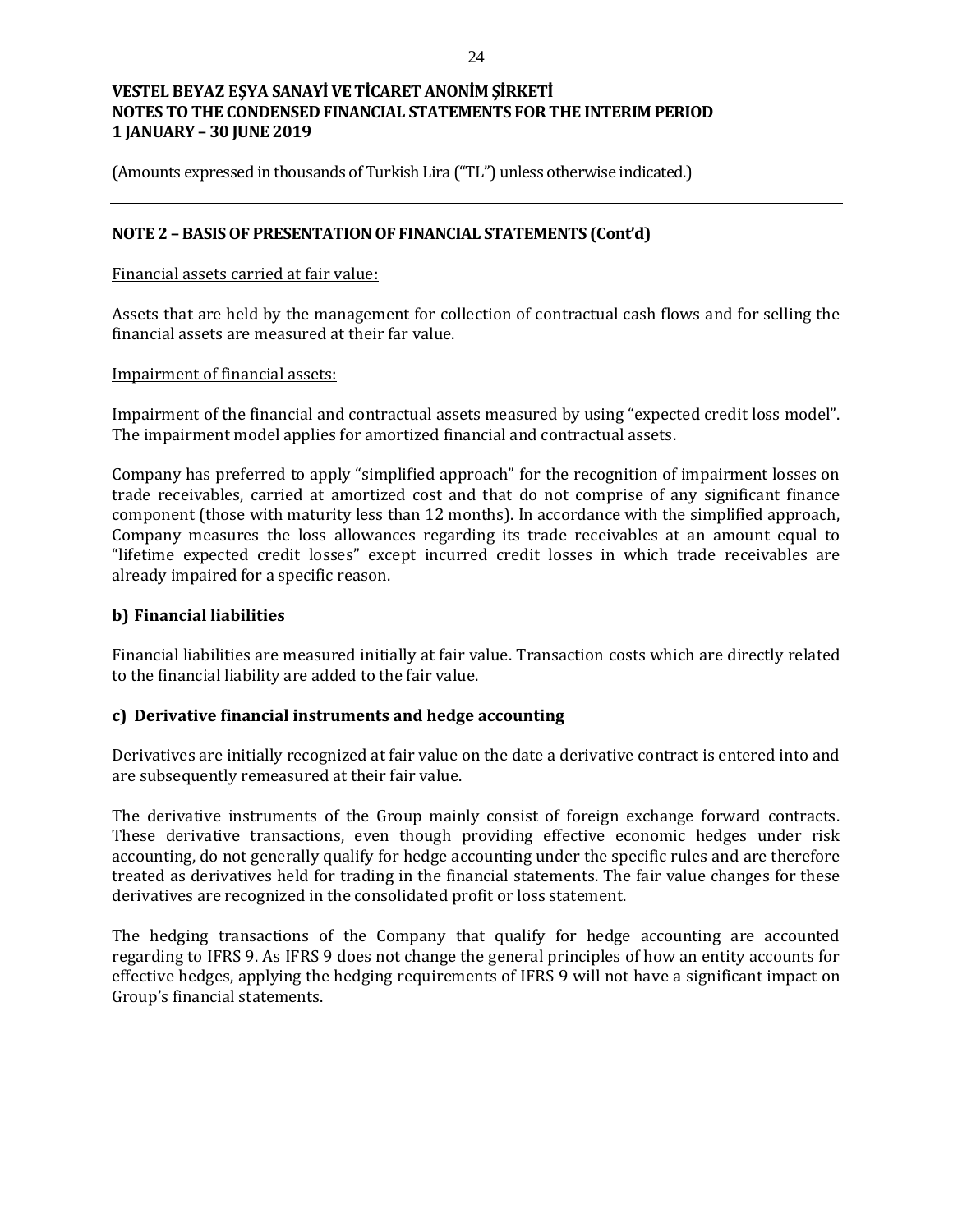(Amounts expressed in thousands of Turkish Lira ("TL") unless otherwise indicated.)

### **NOTE 2 – BASIS OF PRESENTATION OF FINANCIAL STATEMENTS (Cont'd)**

#### Cash flow hedges:

As long as a cash flow hedge meets the qualifying criteria, the hedging relationship shall be accounted for as follows:

(a) the separate component of equity associated with the hedged item (cash flow hedge reserve) is adjusted to the lower of the following (in absolute amounts):

(i) the cumulative gain or loss on the hedging instrument from inception of the hedge; and

(ii) the cumulative change in fair value (present value) of the hedged item (i.e. the present value of the cumulative change in the hedged expected future cash flows) from inception of the hedge.

(b) the portion of the gain or loss on the hedging instrument that is determined to be an effective hedge shall be recognized in other comprehensive income.

(c) any remaining gain or loss on the hedging instrument is hedge ineffectiveness that shall be recognized in profit or loss.

#### **2.5.6 Foreign currency transactions**

Transactions in foreign currencies during the period are recorded at the rates of exchange prevailing on the dates of the transactions. Monetary items denominated in foreign currencies are translated to TL at the rates prevailing on the balance sheet date. Exchange differences on foreign currency denominated monetary assets and liabilities are recognized in profit or loss in the period in which they arise except for the effective portion of the foreign currency hedge of net investments in foreign operations. On-monetary items which are denominated in foreign currency and measured with historical costs are translated using the exchange rates at the dates of initial transactions.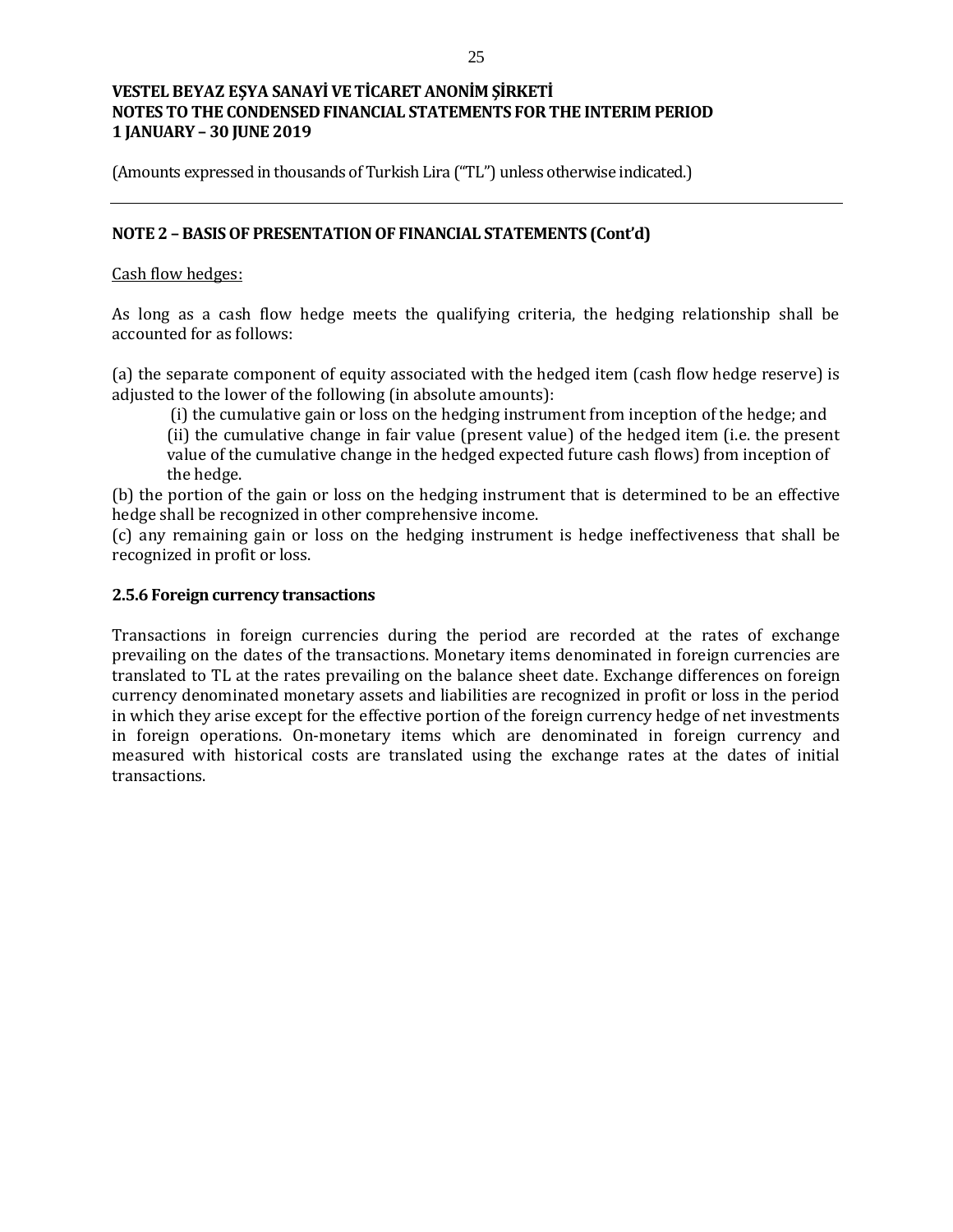(Amounts expressed in thousands of Turkish Lira ("TL") unless otherwise indicated.)

## **NOTE 2 – BASIS OF PRESENTATION OF FINANCIAL STATEMENTS (Cont'd)**

#### **2.5.7 Provisions, contingent assets and liabilities**

Provisions are recognized when the Company has a present obligation as a result of a past event, and it is probable that the Company will be required to settle that obligation, and a reliable estimate can be made of the amount of the obligation.

Possible assets or obligations that arise from past events and whose existence will be confirmed only by the occurrence or non-occurrence of one or more uncertain events not wholly within the control of the company are not included in the financial statements and treated as contingent assets or liabilities.

#### **2.5.8 Related parties**

Shareholders, key management personnel and board members, their close family members and companies controlled, jointly controlled or significantly influenced by them and Zorlu Holding Group companies are considered and referred to as related parties.

#### **2.5.9 Taxation on income**

Tax expense for the period comprises current and deferred tax. Tax is recognized in the income statement, except to the extent that it relates to items directly recognized in equity. In that case, tax is recognized in shareholders' equity.

The tax currently payable is based on taxable profit for the year. Taxable profit differs from profit as reported in the income statement because it excludes items of income or expense that are taxable or deductible in other years and it further excludes items that are never taxable or deductible. The Company's liability for current tax is calculated using tax rates that have been enacted or substantively enacted by the balance sheet date.

Deferred tax is recognized on temporary differences between the carrying amounts of assets and liabilities in the financial statements and the corresponding tax bases which is used in the computation of taxable profit. Deferred tax liabilities are generally recognized for all taxable temporary differences and deferred tax assets are recognized for all deductible temporary differences to the extent that it is probable that taxable profits will be available against which those deductible temporary differences can be utilized.

Investment incentives that are conducive to payment of corporate taxes at reduced rates are subject to deferred tax calculation when there is reasonable assurance that the Company will benefit from the related incentive.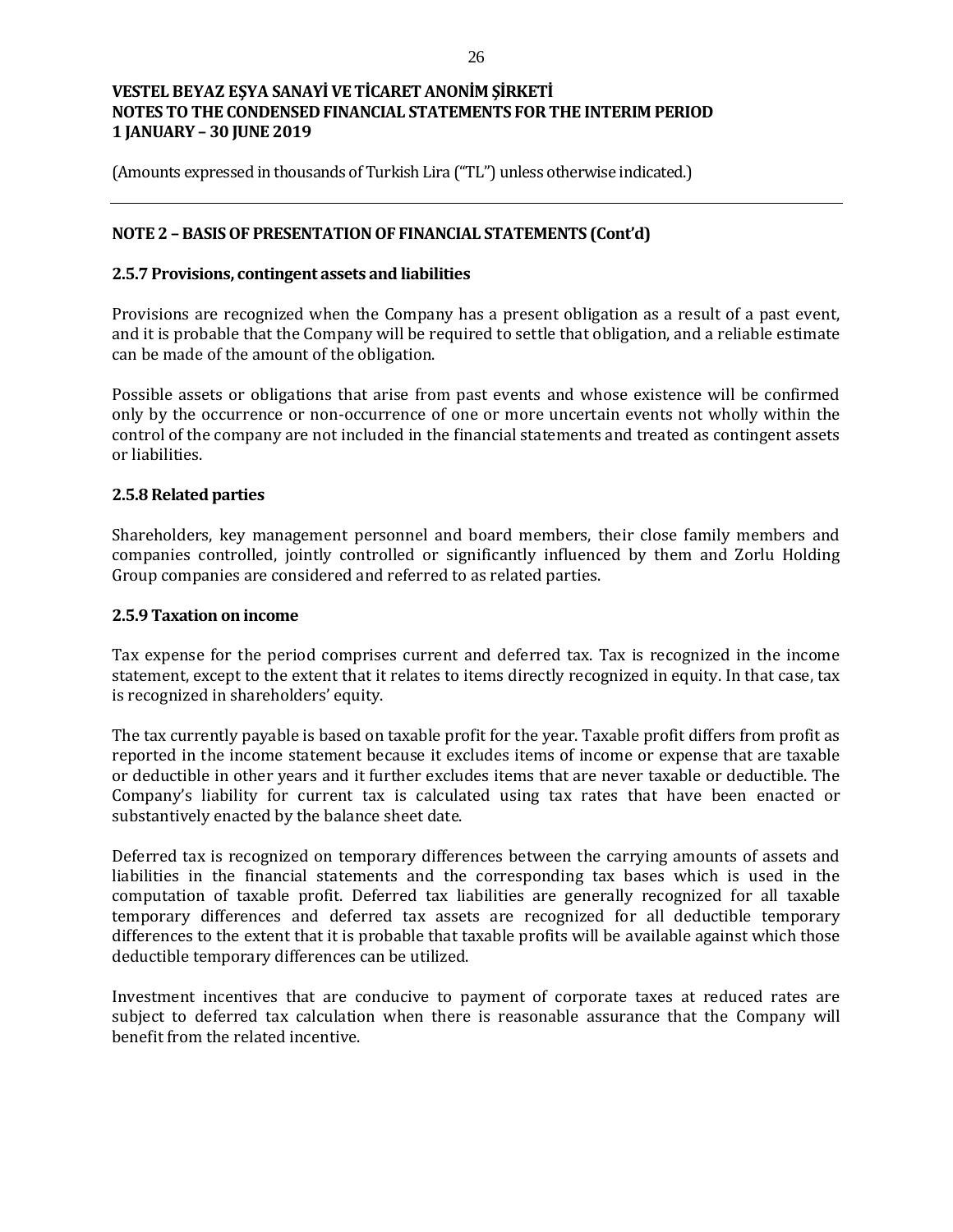(Amounts expressed in thousands of Turkish Lira ("TL") unless otherwise indicated.)

#### **NOTE 2 – BASIS OF PRESENTATION OF FINANCIAL STATEMENTS (Cont'd)**

Deferred tax liabilities are recognized for taxable temporary differences associated with investments in subsidiaries and associates, and interests in joint ventures, except where the Company is able to control the reversal of the temporary difference and it is probable that the temporary difference will not reverse in the foreseeable future. Deferred tax assets arising from deductible temporary differences associated with such investments and interests are only recognized to the extent that it is probable that there will be sufficient taxable profits against which to utilize the benefits of the temporary differences and they are expected to reverse in the foreseeable future.

Deferred tax assets and liabilities are offset when there is a legally enforceable right to set off current tax assets against current tax liabilities and when they relate to income taxes levied by the same taxation authority and the Company intends to settle its current tax assets and liabilities on a net basis.

## **2.5.10 Employee benefits**

Employment termination benefits, as required by the Turkish Labor Law and the laws applicable in the countries where the subsidiaries operate, represent the estimated present value of the total reserve of the future probable obligation of the Company arising in case of the retirement of the employees. According to Turkish Labor Law and other laws applicable in Turkey, the Company is obliged to pay employment termination benefits to all personnel in cases of termination of employment without due cause, call for military service, be retired or death upon the completion of a minimum one year service. Employment termination benefits are considered as being part of defined retirement benefit plan as per IAS 19. All actuarial gains and losses are recognized in statements of income.

#### **2.5.11 Government grants**

Government grants, including non-monetary grants at fair value, are recognized in financial statements when there is reasonable assurance that the entity will comply with the conditions attaching to them, and the grants will be received.

Incentives for research and development activities are recognized in financial statements when they are authorized by the related institutions.

#### **2.5.12 Earnings per share**

Earnings per share disclosed in the statement of income is determined by dividing net income attributable to equity holder of the parent by the weighted average number of such shares outstanding during the year concerned.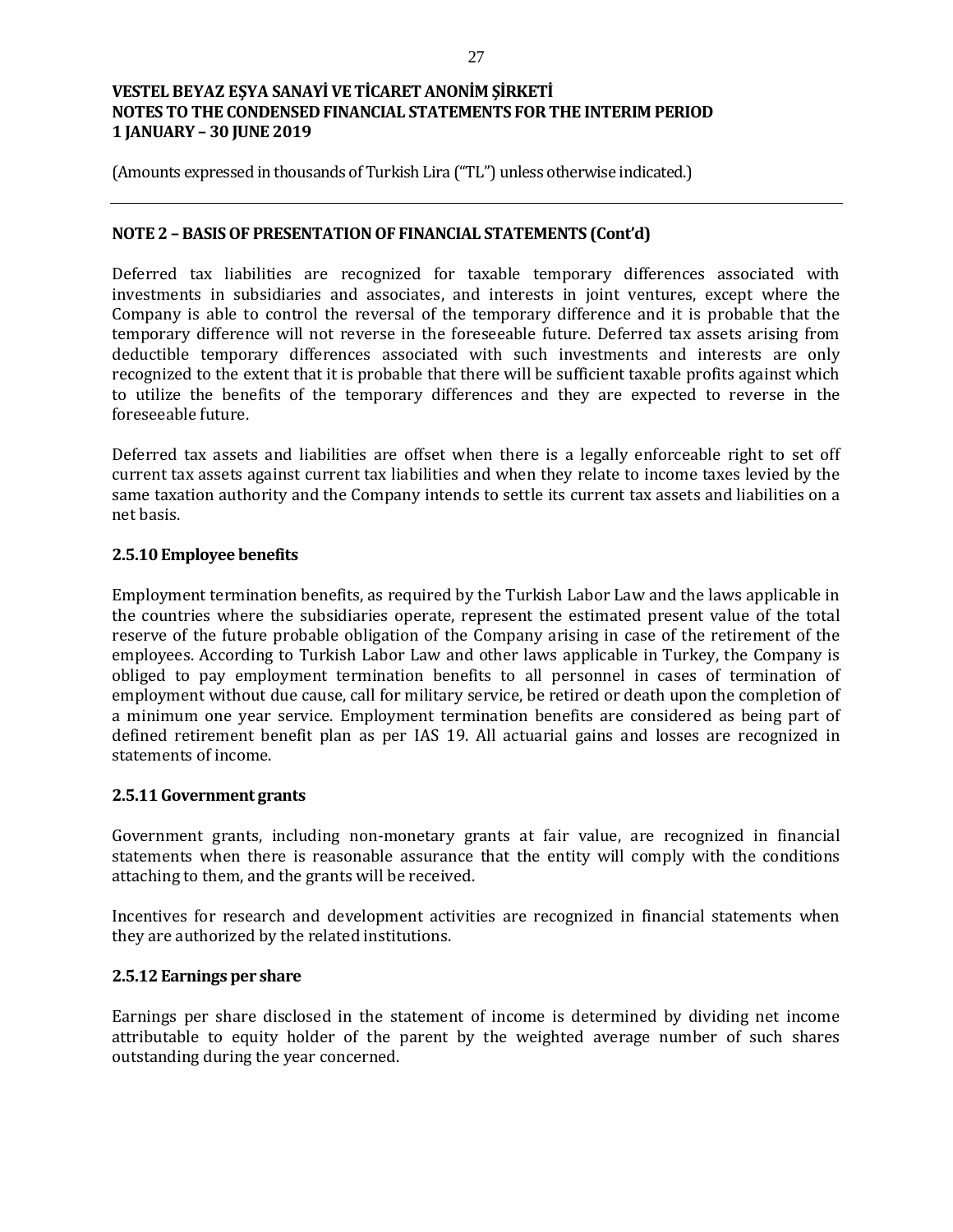(Amounts expressed in thousands of Turkish Lira ("TL") unless otherwise indicated.)

### **NOTE 2 – BASIS OF PRESENTATION OF FINANCIAL STATEMENTS (Cont'd)**

### **2.5.13 Statement of cash flows**

In the statement of cash flows, cash flows are classified into three categories as operating, investment and financing activities. Cash flows from operating activities are those resulting from the Company's production and sales activities. Cash flows from investment activities indicate cash inflows and outflows resulting from property, plant and equipments and financial investments. Cash flows from financing activities indicate the resources used in financing activities and the repayment of these resources. Cash and cash equivalents comprise of cash in hand accounts, bank deposits and shortterm, highly liquid investments that are readily convertible to known amounts of cash with maturities equal or less than three months.

## **2.5.14 Offsetting**

All items with significant amounts and nature, even with similar characteristics, are presented separately in the financial statements. Insignificant amounts are grouped and presented by means of items having similar substance and function. When the nature of transactions and events necessitate offsetting, presentation of these transactions and events over their net amounts or recognition of the assets after deducting the related impairment are not considered as a violation of the rule of non-offsetting. As a result of the transactions in the normal course of business, revenue other than sales are presented as net if the nature of the transaction or the event qualify for offsetting.

#### **2.5.15 Events after the balance sheet date**

Events after the balance sheet date, announcements related to net profit or even declared after other selective financial information has been publicly announced; include all events that take place between the balance sheet date and the date when balance sheet was authorized for issue.

In the case that events require a correction to be made on the balance sheet date, the Company makes the necessary corrections to the financial statements. Moreover, the events that occur subsequent to the balance sheet date and that do not require a correction to be made are disclosed in accompanying notes, where the decisions of the users of financial statements are affected.

# **2.5.16 Going concern**

The Company prepared financial statements in accordance with the going concern assumption.

#### **2.6. Critical accounting estimates and judgments**

Preparation of financial statements requires the use of estimates and assumptions that may affect the amount of assets and liabilities recognized as of the balance sheet date, disclosures of contingent assets and liabilities and the amount of revenue and expenses reported. Although these estimates and assumptions rely on the Company management's best knowledge about current events and transactions, actual outcomes may differ from those estimates and assumptions. Significant estimates of the Company management are as follows: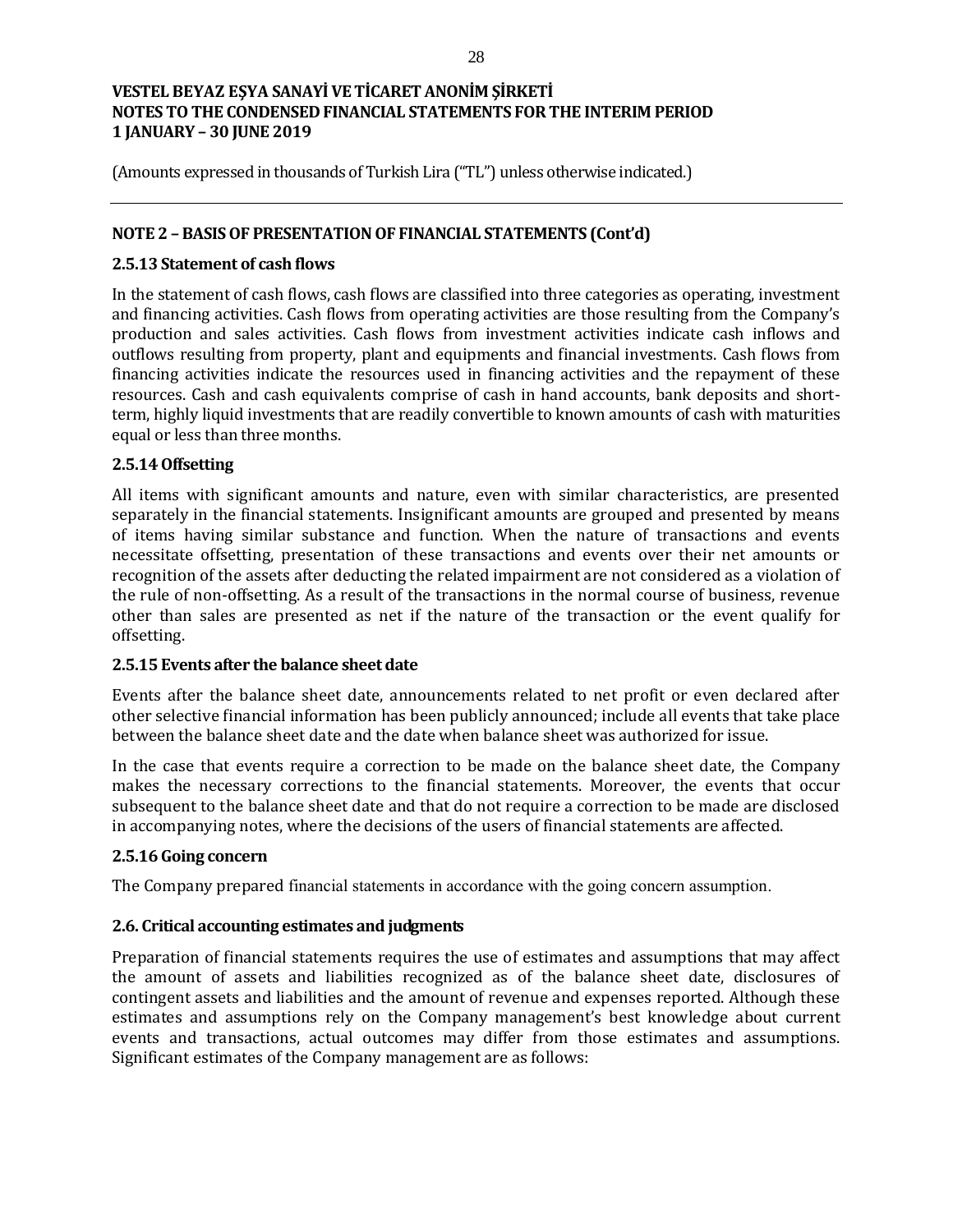(Amounts expressed in thousands of Turkish Lira ("TL") unless otherwise indicated.)

### **NOTE 2 – BASIS OF PRESENTATION OF FINANCIAL STATEMENTS (Cont'd)**

#### i. Revaluation of lands, buildings and land improvements

Land, land improvements and buildings are stated at fair value, based on valuations performed at 31 December 2018 by professional independent valuer Çelen Kurumsal Gayrimenkul Değerleme ve Danışmanlık A.Ş. (Note 11).

As there were no recent similar buying/selling transactions nearby, revaluations of land were based on the method of reference comparison whereas revaluations of buildings and land improvements and machinery and equipment were based on the method of cost approach and based on the following valuation techniques and assumptions:

- Revaluations of land were based on the method of reference comparison whereas revaluations of buildings and land improvements were based on the method of cost approach, considering existing utilization of the aforementioned property, plant and equipments are consistent to the highest and best use approach.
- In the market reference comparison method, current market information was utilized, taking into consideration the comparable property in the market in recent past in the region, price adjustment was made within the framework of criteria that could affect market conditions, and accordingly an average  $m<sup>2</sup>$  sale value was determined for the lands subject to the valuation. The similar pieces of land found were compared in terms of location, size, settlement status, physical conditions, real estate marketing firms were consulted for up-to-date valuation of the estate market, also, current information and experience of the professional valuation company was utilized.
- In the cost approach method, fair value of the buildings and land improvements was calculated by considering recent re-construction costs and related depreciation. In the cost approach method, above explained market reference comparison method was used in calculation of the land value, one of the components.

The carrying values of land, land improvements and buildings do not necessarily reflect the amounts that would result from the outcome of a sales transaction between independent parties.

As of initial recognition and as of balance sheet date, the Company performs impairment assessment for buildings and land improvements of which valuations are based on cost approach, accordance with the IAS 36 "Impairment of Assets", and no impairment indicator is identified.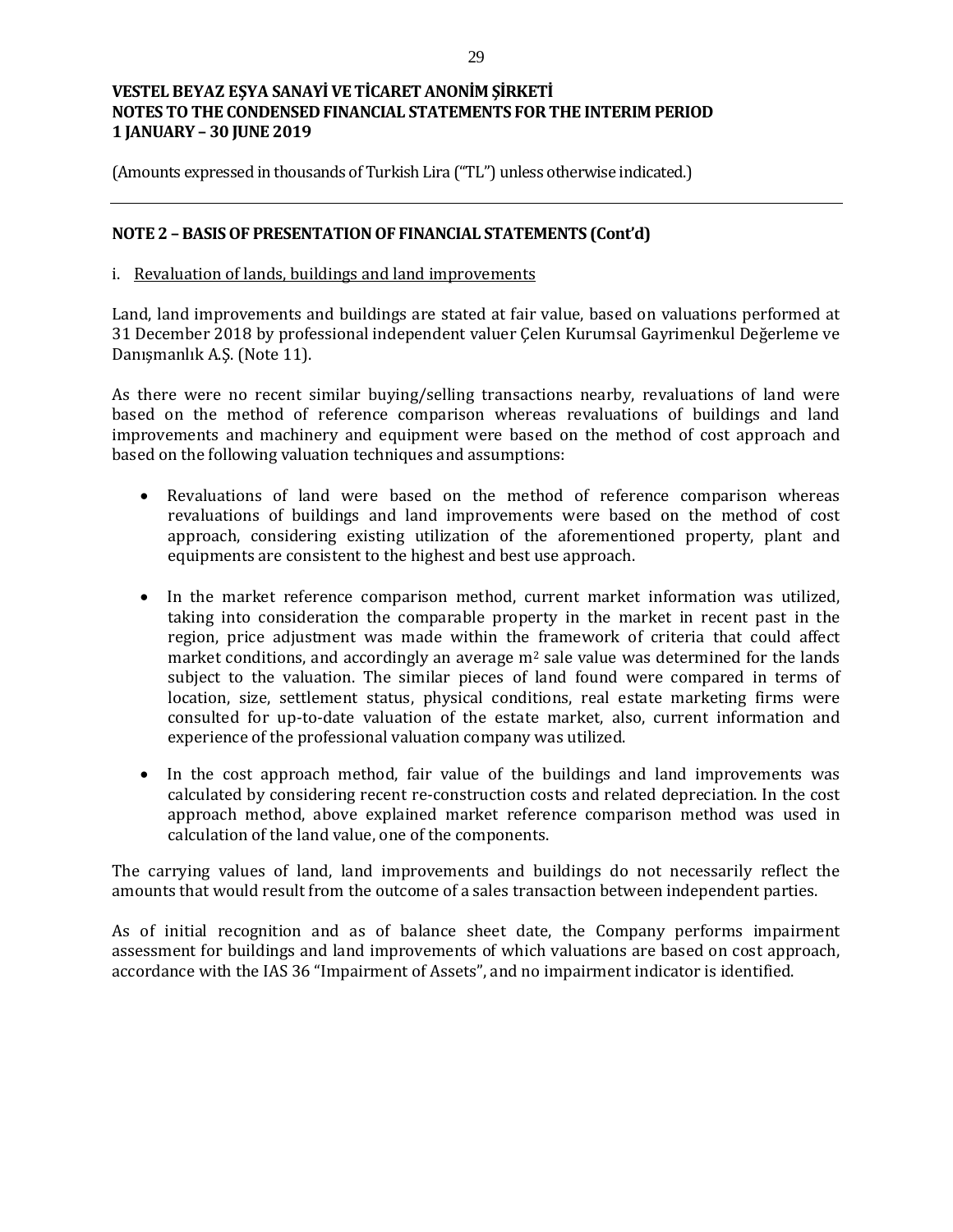(Amounts expressed in thousands of Turkish Lira ("TL") unless otherwise indicated.)

#### **NOTE 3 - SEGMENT REPORTING**

Operating segments are identified on the same basis as financial information is reported internally to the Company's chief operating decision maker. The Company Board of Directors has been identified as the Company's chief operating decision maker who is responsible for allocating resources between segments and assessing their performances. The Company management determines operating segments by reference to the reports reviewed by the Board of Directors to make strategic decisions.

The Management believes that the Company operates in a single industry sector as the risks and returns for the activities do not show any material difference because the scope of activity covers only the production of white goods and the production processes and classes of customers are similar. As a result all information related to the industrial segment has been fully presented in the attached financial statements.

The Management has decided to use geographical segments for segment reporting considering the fact that risks and returns are affected by the differences in geographical regions.

| Segment revenue  | 1 January -<br>30 June<br>2019 | 1 January -<br>30 June<br>2018 | 1 April -<br>30 June<br>2019 | 1 April -<br>30 June<br>2018 |
|------------------|--------------------------------|--------------------------------|------------------------------|------------------------------|
|                  |                                |                                |                              |                              |
| Turkey           | 591.153                        | 723.426                        | 409.495                      | 417.190                      |
| Europe           | 1.947.123                      | 1.215.040                      | 1.038.767                    | 700.032                      |
| <b>Other</b>     | 667.664                        | 485.823                        | 371.117                      | 253.698                      |
| Gross sales      | 3.205.940                      | 2.424.289                      | 1.819.379                    | 1.370.920                    |
| Discounts (-)    | (2.622)                        | (1.093)                        | (1.171)                      | (752)                        |
| <b>Net sales</b> | 3.203.318                      | 2.423.196                      | 1.818.208                    | 1.370.168                    |

### **Geographical segments**

Other segment sales mainly comprise of sales to Asian and African countries.

The amount of export is 2.614.787 thousand TL for the period ended 30 June 2019. (1 January-30 June 2018: 1.700.863 thousand TL). Export sales are denominated in EURO, and USD as 93,5%, and 6,5% of total export respectively (1 January-30 June 2018: 91,5% EUR, 8,5% USD).

The carrying value of segment assets and costs incurred in order to obtain these assets are not separately disclosed since all assets of the company are located in Turkey.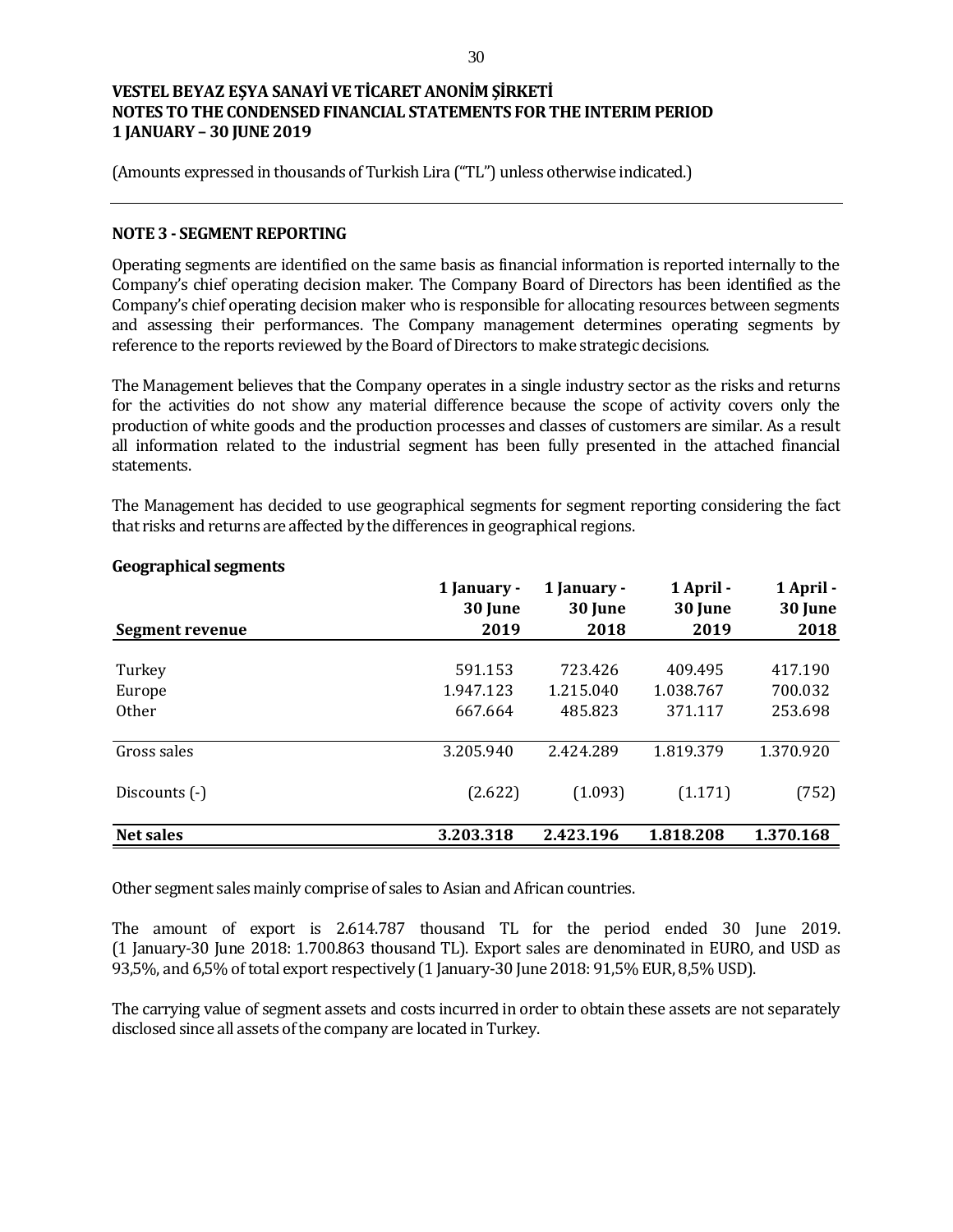(Amounts expressed in thousands of Turkish Lira ("TL") unless otherwise indicated.)

# **NOTE 4 – CASH AND CASH EQUIVALENTS**

|                                            |              | 30 June 2019 31 December 2018 |
|--------------------------------------------|--------------|-------------------------------|
| Cash                                       | 188          | 300                           |
| <b>Bank deposits</b>                       |              |                               |
| - Demand deposits                          | 34.474       | 102.983                       |
| <b>Blocked deposits</b>                    | 39.993       | 17.564                        |
| <b>Cash and cash equivalents</b>           | 74.655       | 120.847                       |
| <b>NOTE 5 - FINANCIAL LIABILITIES</b>      |              |                               |
|                                            | 30 June 2019 | 31 December 2018              |
| <b>Short - term financial liabilities</b>  |              |                               |
| Short term bank loans                      | 902.729      | 365.864                       |
| Short term portion of long term bank loans | 6.048        | 287.078                       |
| Lease liabilities                          | 10.673       | 651                           |
|                                            | 919.450      | 653.593                       |
| Long - term financial liabilities          |              |                               |
| Lease liabilities                          | 60.491       | 111                           |
|                                            | 60.491       | 111                           |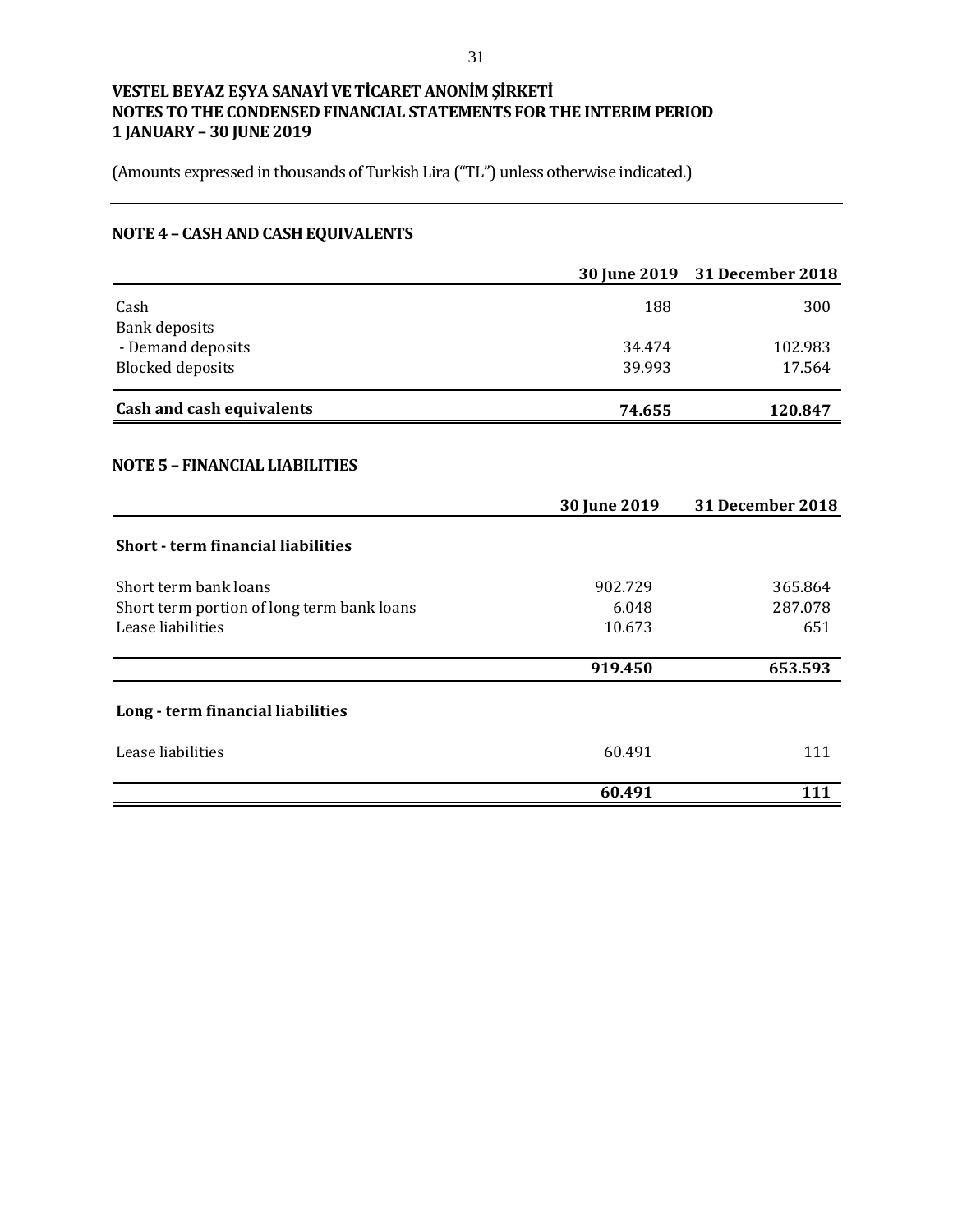(Amounts expressed in thousands of Turkish Lira ("TL") unless otherwise indicated.)

# **NOTE 5 – FINANCIAL LIABILITIES (Cont'd)**

Details of the Company's short term bank loans are given below:

|                        | 30 June 2019                                 |                              |                              |                                                                  | <b>31 December 2018</b>                      |                   |
|------------------------|----------------------------------------------|------------------------------|------------------------------|------------------------------------------------------------------|----------------------------------------------|-------------------|
|                        | Weighted<br>average of<br>effective interest | Original                     |                              | <b>Weighted average</b><br>of effective<br>TL interest rates per | Original                                     | TL                |
| Currency               | rates per annum                              | currency                     | Equivalent                   | annum                                                            | currency                                     | Equivalent        |
| - USD<br>- EUR<br>- TL | 8,79%<br>3,26%<br>29,41%                     | 10.005<br>102.851<br>171.404 | 57.578<br>673.747<br>171.404 | 1,38%<br>24,86%                                                  | $\overline{\phantom{a}}$<br>49.572<br>67.041 | 298.823<br>67.041 |
|                        |                                              |                              | 902.729                      |                                                                  |                                              | 365.864           |

Details of the Company's long term bank loans are given below:

|                           | <b>30 June 2019</b>                          |                                   |                                   |                                                                  | 31 December 2018 |                   |
|---------------------------|----------------------------------------------|-----------------------------------|-----------------------------------|------------------------------------------------------------------|------------------|-------------------|
|                           | Weighted<br>average of<br>effective interest | <b>Original</b>                   |                                   | <b>Weighted average</b><br>of effective<br>TL interest rates per | Original         | TL                |
| Currency                  | rates per annum                              | currency                          | Equivalent                        | annum                                                            | currency         | Equivalent        |
| - EUR<br>- TL             | $\blacksquare$<br>16,13%                     | $\overline{\phantom{a}}$<br>6.048 | $\overline{\phantom{0}}$<br>6.048 | 3,80%<br>18,10%                                                  | 38.737<br>53.570 | 233.508<br>53.570 |
| <b>Short term portion</b> |                                              |                                   | 6.048                             |                                                                  |                  | 287.078           |

Guarantees given for the bank loans obtained are disclosed in note 14.

As of 30 June 2019 and 30 June 2018, reconciliation of net financial debt is as below:

|                                             | 30 June 2019 | 30 June 2018 |
|---------------------------------------------|--------------|--------------|
| Net financial debt as of 1 January          | 550.421      | 466.301      |
| Cash inflows from loans                     | 751.446      | 449.538      |
| Cash outflows from loan payments            | (537.194)    | (555.649)    |
| Payments of lease liabilities               | 70.402       | (61)         |
| Unrealized Fx gain/loss                     | 40.264       | 40.530       |
| Accrued interest                            | 1.319        | 6.210        |
| Change in cash and cash equivalents         | 68.621       | (48.157)     |
| Net financial debt at the end of the period | 945.279      | 358.712      |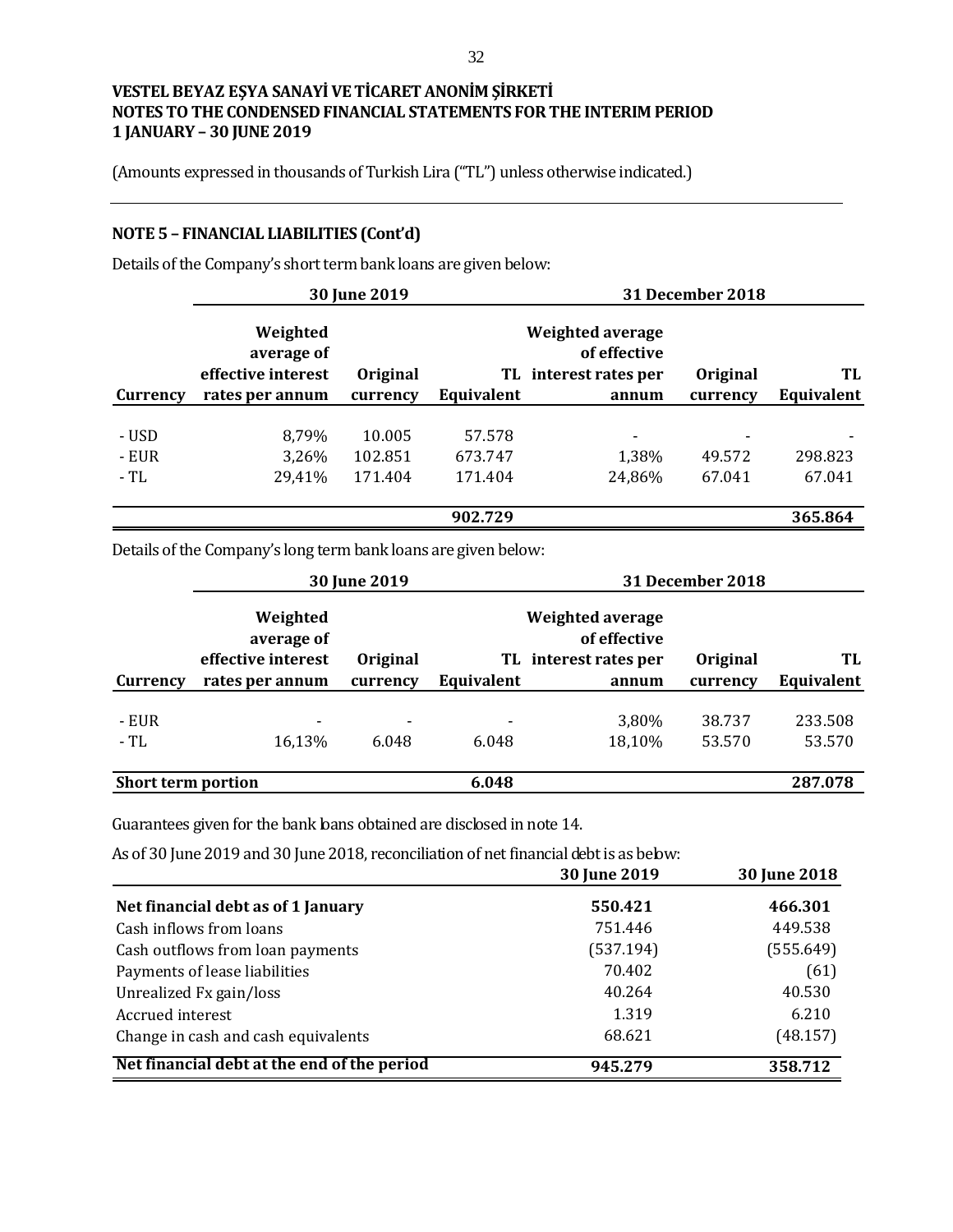(Amounts expressed in thousands of Turkish Lira ("TL") unless otherwise indicated.)

## **NOTE 6 –RELATED PARTY DISCLOSURES**

#### **a) Short term trade receivables from related parties**

|                                      | <b>30 June 2019</b> | <b>31 December 2018</b> |
|--------------------------------------|---------------------|-------------------------|
| Vestel Ticaret A.S.                  | 1.498.927           | 1.481.423               |
|                                      | 1.498.927           | 1.481.423               |
| Unearned interest on receivables (-) | (2.709)             | (5.312)                 |
|                                      | 1.496.218           | 1.476.111               |

The receivables result from the Company's foreign and domestic sales performed via Vestel Ticaret A.Ş. which is also a member of Vestel Group Companies.

#### **b) Short term trade payables to related parties**

|                                          | 30 June 2019 | 31 December 2018 |
|------------------------------------------|--------------|------------------|
|                                          |              |                  |
| Vestel Elektronik Sanayi ve Ticaret A.Ş. | 67.611       | 44.299           |
| Vestel Ticaret A.S.                      |              | 3.667            |
| Vestel Holland B.V.                      | 40.488       | 2.738            |
| Other related parties                    | 1.006        | 420              |
|                                          | 109.105      | 51.124           |
| Unearned interest on payables (-)        | (398)        | (874)            |
|                                          | 108.707      | 50.250           |

#### **c)Other short term receivables from related parties**

|                                          | 30 June 2019 | 31 December 2018 |
|------------------------------------------|--------------|------------------|
| Vestel Elektronik Sanayi ve Ticaret A.Ş. | 543.740      | 703.884          |

The Company's interest rate of other receivables in TL is 30% (31 December 2018: TL %36).

#### **d) Other short term liabilities to related parties**

|                                          | 30 June 2019 | 31 December 2018 |
|------------------------------------------|--------------|------------------|
| Vestel Elektronik Sanayi ve Ticaret A.S. | 98.028       | 130.423          |

The Company's interest rate of other payables in EUR is Euribor +3,20, USD is 9% (31 December 2018: Euribor +3,20).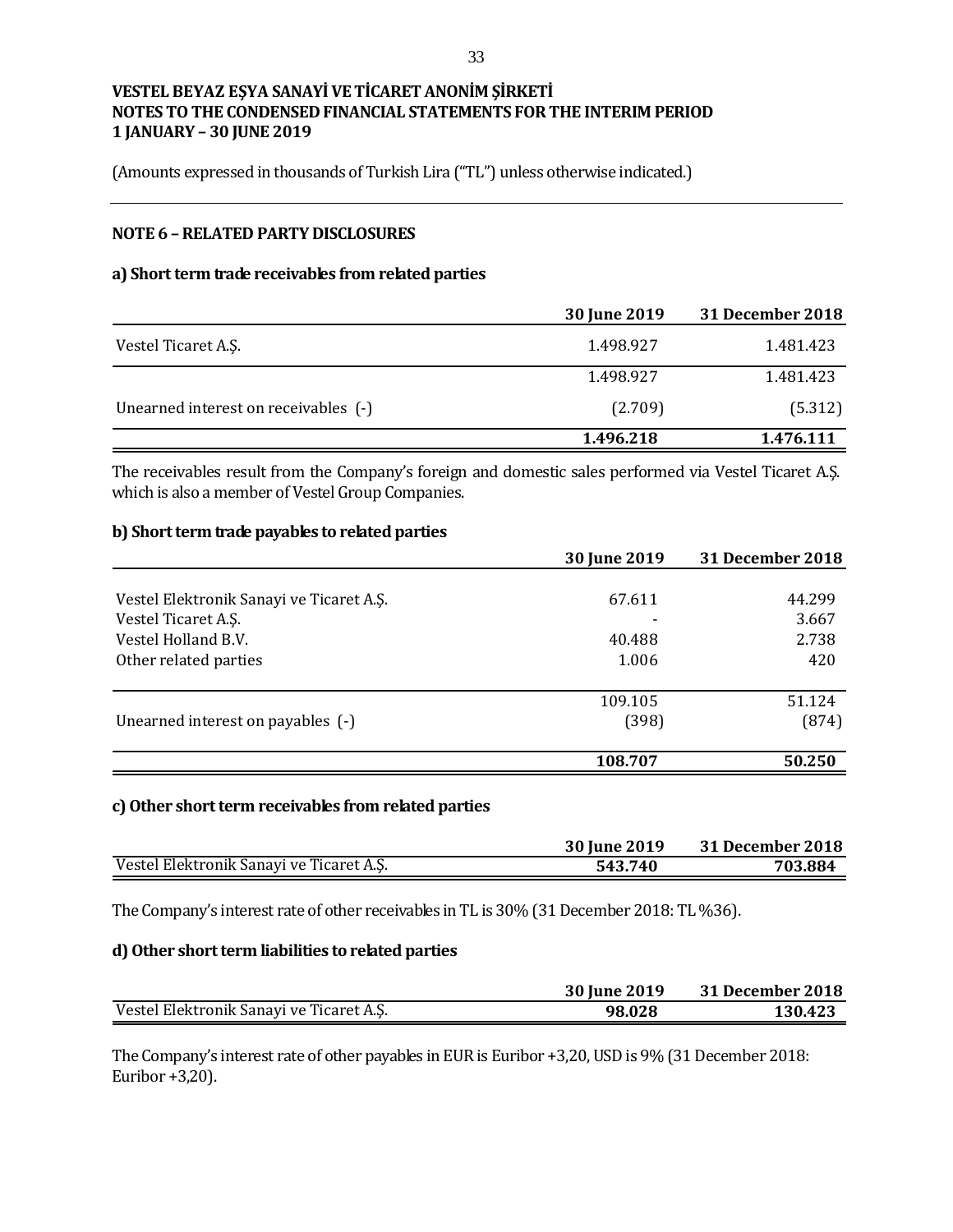(Amounts expressed in thousands of Turkish Lira ("TL") unless otherwise indicated.)

# **NOTE 6 –RELATED PARTY DISCLOSURES (Cont'd)**

# **e) Lease liabilities to related parties**

|                                          | 30 June 2019 | 31 December 2018 |
|------------------------------------------|--------------|------------------|
| Vestel Elektronik Sanayi ve Ticaret A.Ş. | 40.100       |                  |

# **f) Transactions with related parties**

|                                          | 1 January -<br>30 June<br>2019 | 1 January -<br>30 June<br>2018 | 1 April -<br>30 June<br>2019 | 1 April -<br>30 June<br>2018 |
|------------------------------------------|--------------------------------|--------------------------------|------------------------------|------------------------------|
| <b>Sales</b>                             |                                |                                |                              |                              |
| Vestel Ticaret A.Ş.                      | 3.135.375                      | 2.437.004                      | 1.793.734                    | 1.396.822                    |
| Vestel Elektronik Sanayi ve Ticaret A.Ş. | 34.125                         | 8.360                          | 19.014                       | 4.610                        |
| Other related parties                    | 15                             | 58                             | 15                           | 58                           |
|                                          | 3.169.515                      | 2.445.422                      | 1.812.763                    | 1.401.490                    |
| <b>Purchases and operating expenses</b>  |                                |                                |                              |                              |
| Vestel Holland B.V.                      | 104.584                        | 24.183                         | 86.086                       | 11.407                       |
| Vestel Elektronik Sanayi ve Ticaret A.Ş. | 154.842                        | 112.378                        | 93.238                       | 61.608                       |
| Other related parties                    | 8.040                          | 2.573                          | 4.384                        |                              |
|                                          | 267.466                        | 139.134                        | 183.708                      | 73.015                       |
| Other operating income                   |                                |                                |                              |                              |
| Vestel Ticaret A.Ş.                      | 110.598                        | 131.141                        | 40.035                       | 72.193                       |
| Other related parties                    | 866                            | 628                            | (468)                        | 441                          |
|                                          | 111.464                        | 131.769                        | 39.567                       | 72.634                       |
| Other operating expense                  |                                |                                |                              |                              |
| Vestel Ticaret A.Ş.                      | 14.767                         | 14.206                         | 818                          | 9.724                        |
| Other related parties                    | 1.073                          | 1.687                          | 924                          | 1.211                        |
|                                          | 15.840                         | 15.893                         | 1.742                        | 10.935                       |
|                                          |                                |                                |                              |                              |
| Dividend paid                            |                                |                                |                              |                              |
| Vestel Elektronik Sanayi ve Ticaret A.Ş. | 539.483                        | 227.091                        | 539.483                      | 227.091                      |
| Public shares                            | 27.345                         | 12.909                         | 27.345                       | 12.909                       |
|                                          | 566.828                        | 240.000                        | 566.828                      | 240.000                      |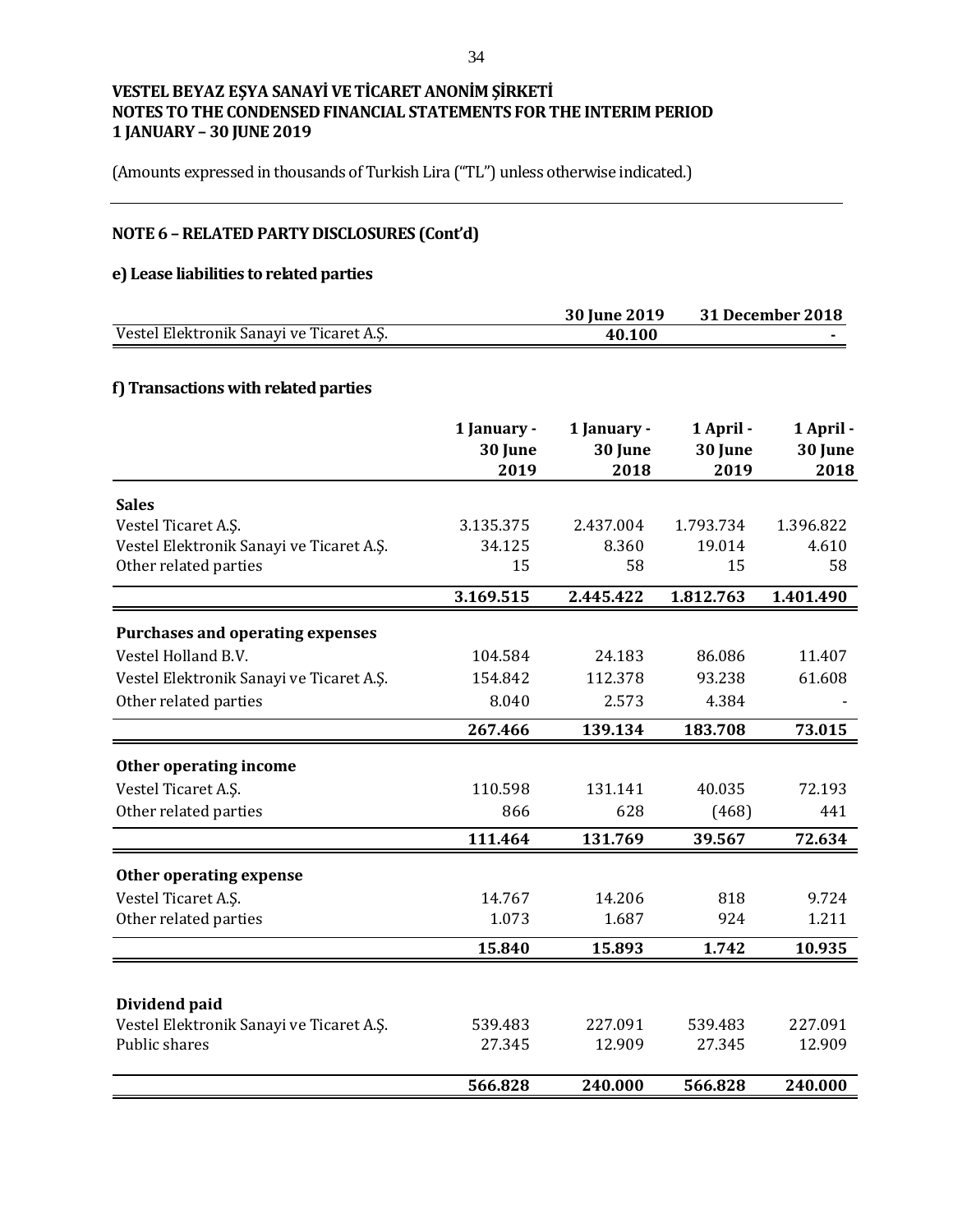(Amounts expressed in thousands of Turkish Lira ("TL") unless otherwise indicated.)

### **NOTE 6 –RELATED PARTY DISCLOSURES (Cont'd)**

|                                          | 1 January -<br>30 June<br>2019 | 1 January -<br>30 June<br>2018 | 1 April -<br>30 June<br>2019 | 1 April -<br>30 June<br>2018 |
|------------------------------------------|--------------------------------|--------------------------------|------------------------------|------------------------------|
|                                          |                                |                                |                              |                              |
| <b>Financial income</b>                  |                                |                                |                              |                              |
| Vestel Elektronik Sanayi ve Ticaret A.Ş. | 115.052                        | 33.489                         | 55.817                       | 10.082                       |
| Other related parties                    | 123                            |                                | 123                          |                              |
|                                          | 115.175                        | 33.489                         | 55.940                       | 10.082                       |
| <b>Financial expense</b>                 |                                |                                |                              |                              |
| Vestel Elektronik Sanayi ve Ticaret A.Ş. | 16.405                         | 22.950                         | 13.066                       | 11.784                       |
|                                          | 16.405                         | 22.950                         | 13.066                       | 11.784                       |

**g)** Guarantees received from and given to related parties are disclosed in note 14.

# **h) Compensation paid to key management including directors, the Chairman of Board of Directors, general managers and assistant general managers**

Compensation paid to key management for the six months period ended 30 June 2019 is 2.661 thousand TL (1 January -30 June 2018: 3.496 thousand TL).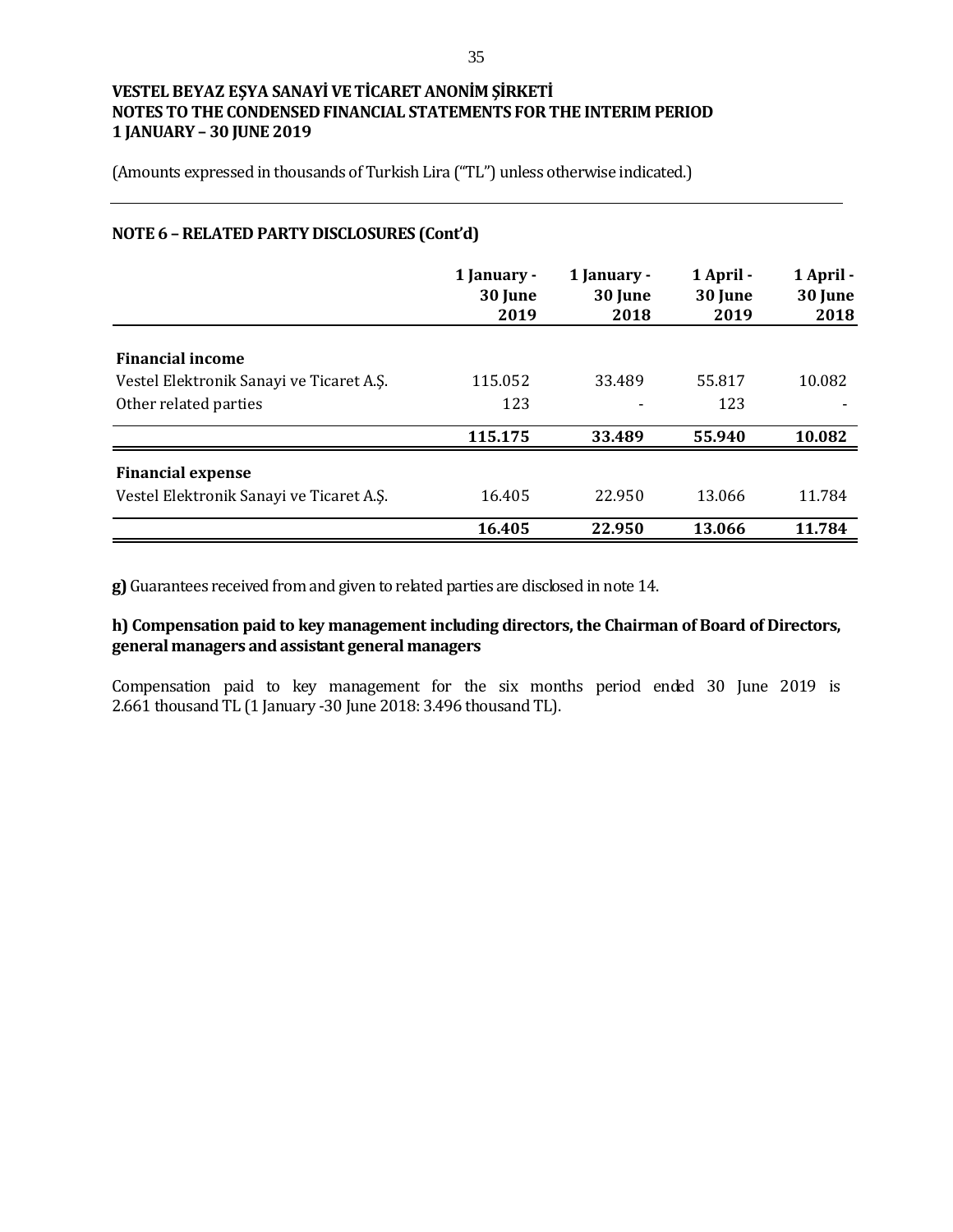(Amounts expressed in thousands of Turkish Lira ("TL") unless otherwise indicated.)

# **NOTE 7 – TRADE RECEIVABLES AND PAYABLES**

|                                        |           | 30 June 2019 31 December 2018 |
|----------------------------------------|-----------|-------------------------------|
| Short - term trade receivables         |           |                               |
| Trade receivables                      |           |                               |
| - Related parties (note 6)             | 1.498.927 | 1.481.423                     |
| - Other parties                        | 2.724     | 4.517                         |
|                                        | 1.501.651 | 1.485.940                     |
| Unearned interest expense (-)          |           |                               |
| - Related parties (note 6)             | (2.709)   | (5.312)                       |
| - Other parties                        | (2)       | (139)                         |
| Allowance for doubtful receivables (-) | (289)     | (276)                         |
| Total short - term trade receivables   | 1.498.651 | 1.480.213                     |

The Company provides allowance for doubtful receivables based on historical experience.

|                                 |           | 30 June 2019 31 December 2018 |
|---------------------------------|-----------|-------------------------------|
| Short term trade payables       |           |                               |
| Trade payables                  |           |                               |
| - Related parties (note 6)      | 109.105   | 51.124                        |
| - Other parties                 | 1.885.685 | 1.857.966                     |
|                                 | 1.994.790 | 1.909.090                     |
| Unearned interest income (-)    |           |                               |
| - Related parties (note 6)      | (398)     | (874)                         |
| - Other parties                 | (213)     | (7.139)                       |
| Total short term trade payables | 1.994.179 | 1.901.077                     |
| Long term trade payables        |           |                               |
| Trade payables                  |           |                               |
| - Other parties                 | 14.837    | 15.028                        |
|                                 | 14.837    | 15.028                        |
| Unearned interest income (-)    |           |                               |
| - Other parties                 | (319)     | (497)                         |
| Total long term trade payables  | 14.518    | 14.531                        |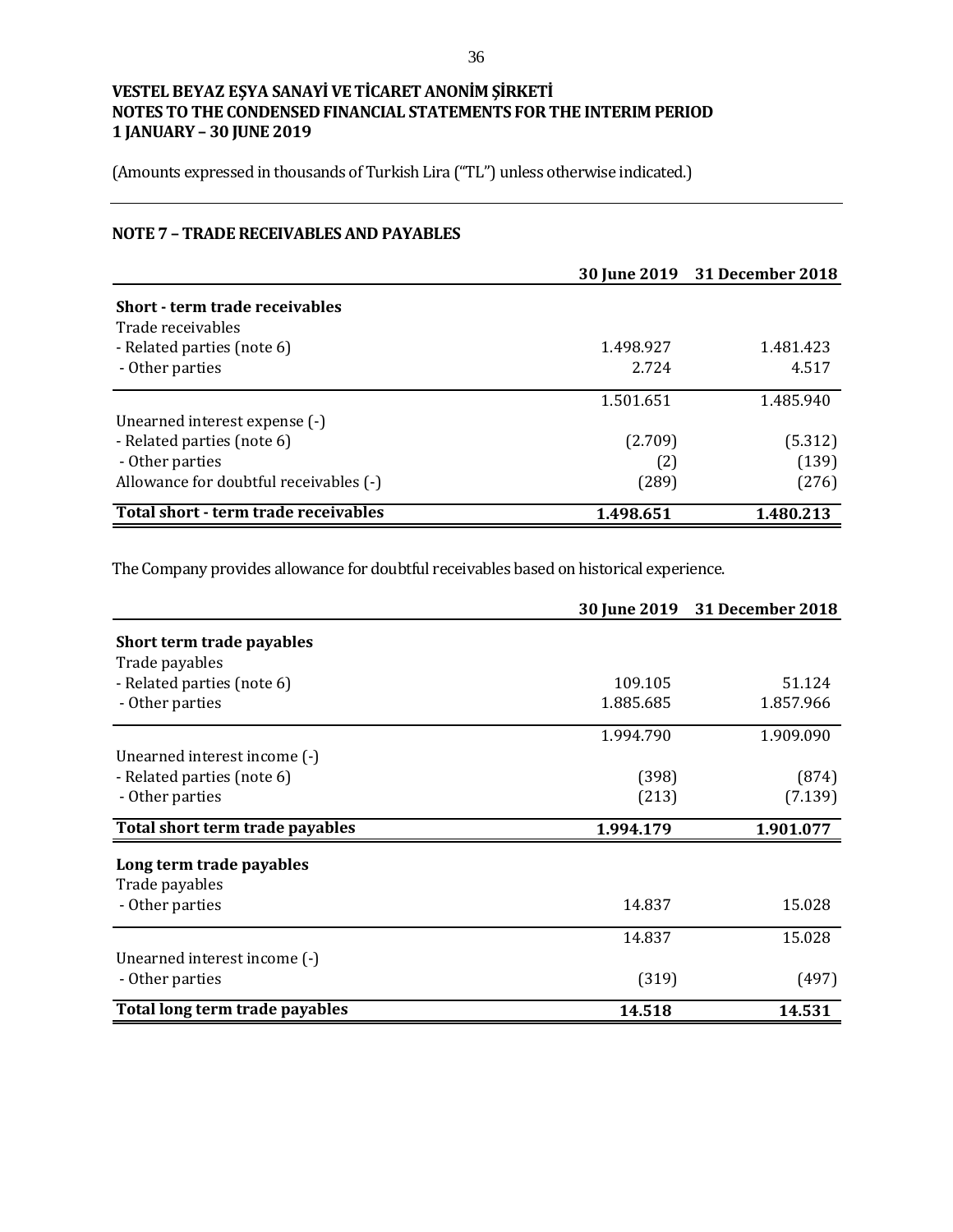(Amounts expressed in thousands of Turkish Lira ("TL") unless otherwise indicated.)

#### **NOTE 8 –OTHER RECEIVABLES**

|                                                 |         | 30 June 2019 31 December 2018 |
|-------------------------------------------------|---------|-------------------------------|
| <b>Short - term other receivables</b>           |         |                               |
| Other receivables from related parties (note 6) | 543.740 | 703.884                       |
| Receivables from government agencies            | 128.224 | 155.464                       |
| Deposits and guarantees given                   | 7.613   | 6.849                         |
| Other receivables                               | 951     | 1.479                         |
|                                                 | 680.528 | 867.676                       |

#### **NOTE 9 – INVENTORIES**

|                                             |         | 30 June 2019 31 December 2018 |
|---------------------------------------------|---------|-------------------------------|
| Raw materials                               | 481.232 | 362.841                       |
| Work in process                             | 15.669  | 10.344                        |
| Finished goods                              | 290.228 | 208.063                       |
|                                             | 787.129 | 581.248                       |
| Provision for impairment on inventories (-) | (534)   | (2.194)                       |
|                                             | 786.595 | 579.054                       |

As of 30 June 2019 the Company does not have inventories pledged as security for liabilities (31 December 2018: None).

Cost of the inventory included in the cost of sales for the current period amounts to 2.399.142 thousand TL (1 January – 30 June 2018: 1.730.131 thousand TL).

Allocation of provision for impairment on inventories in terms of inventory type is as follows:

|                                |     | 30 June 2019 31 December 2018 |
|--------------------------------|-----|-------------------------------|
| Finished goods and merchandise | 534 | 2.194                         |
|                                | 534 | 2.194                         |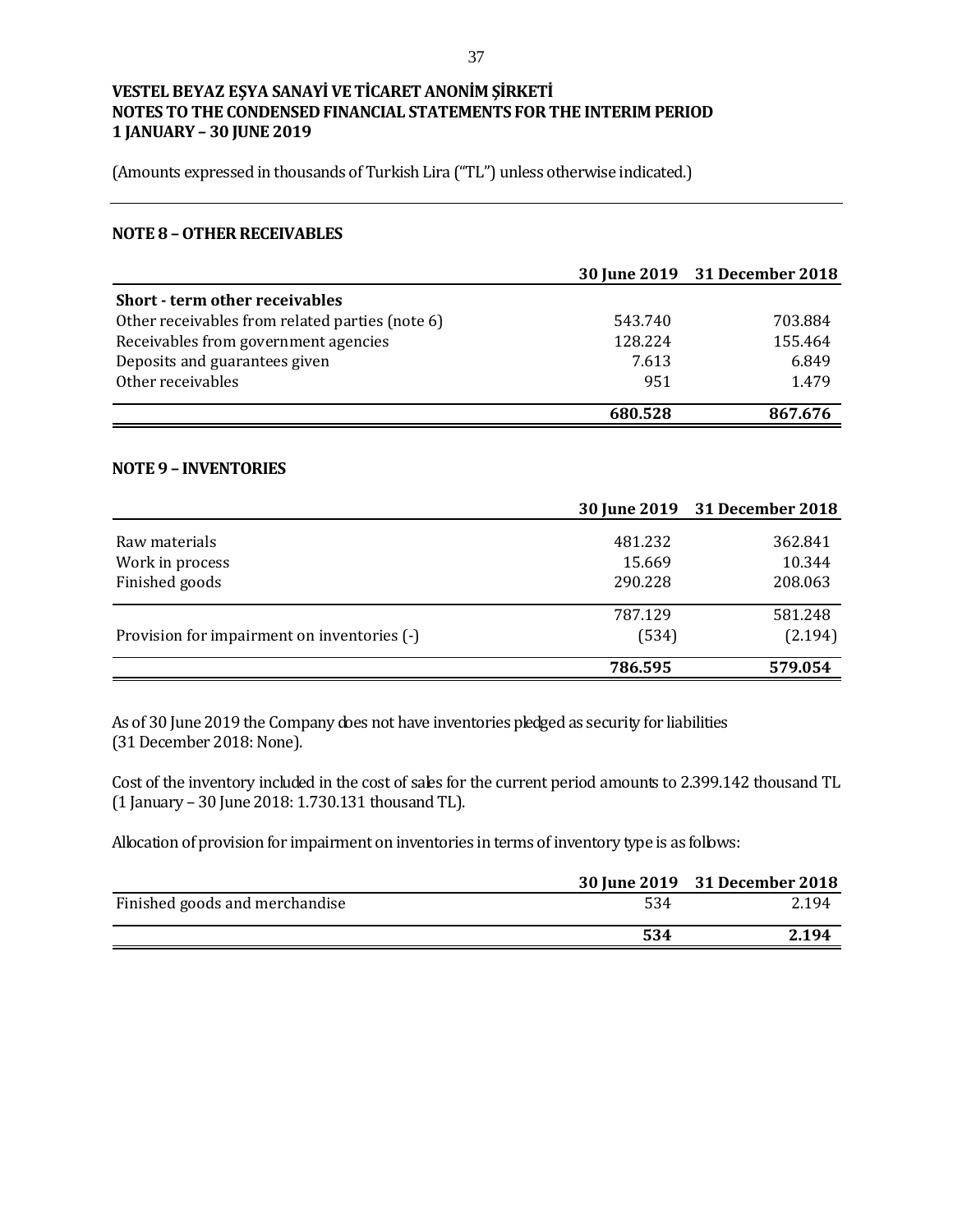(Amounts expressed in thousands of Turkish Lira ("TL") unless otherwise indicated.)

# **NOTE 9 – INVENTORIES (Cont'd)**

Movement of inventory impairment on inventories is as follows:

|                                   | 1 January -<br>30 June 2019 | 1 January -<br>30 June 2018 |
|-----------------------------------|-----------------------------|-----------------------------|
| Opening balance, 1 January        | 2.194                       | 1.175                       |
| Current year additions            | 1.976                       | 1.521                       |
| Realised due to sale of inventory | (3.636)                     | (1.175)                     |
| <b>Balance at 30 June</b>         | 534                         | 1.521                       |

#### **NOTE 10 – PREPAID EXPENSES**

|                                          |        | 30 June 2019 31 December 2018 |
|------------------------------------------|--------|-------------------------------|
| Prepaid expenses in current assets       |        |                               |
| Order advances given                     | 9.129  | 6.815                         |
| Prepaid expenses                         | 14.388 | 5.701                         |
| Business advances given                  | 20     | 107                           |
|                                          | 23.537 | 12.623                        |
| Prepaid expenses in non-current assets   |        |                               |
| Advances given for fixed asset purchases | 75.070 | 38.694                        |
| Prepaid expenses                         | 571    | 896                           |
|                                          | 75.641 | 39.590                        |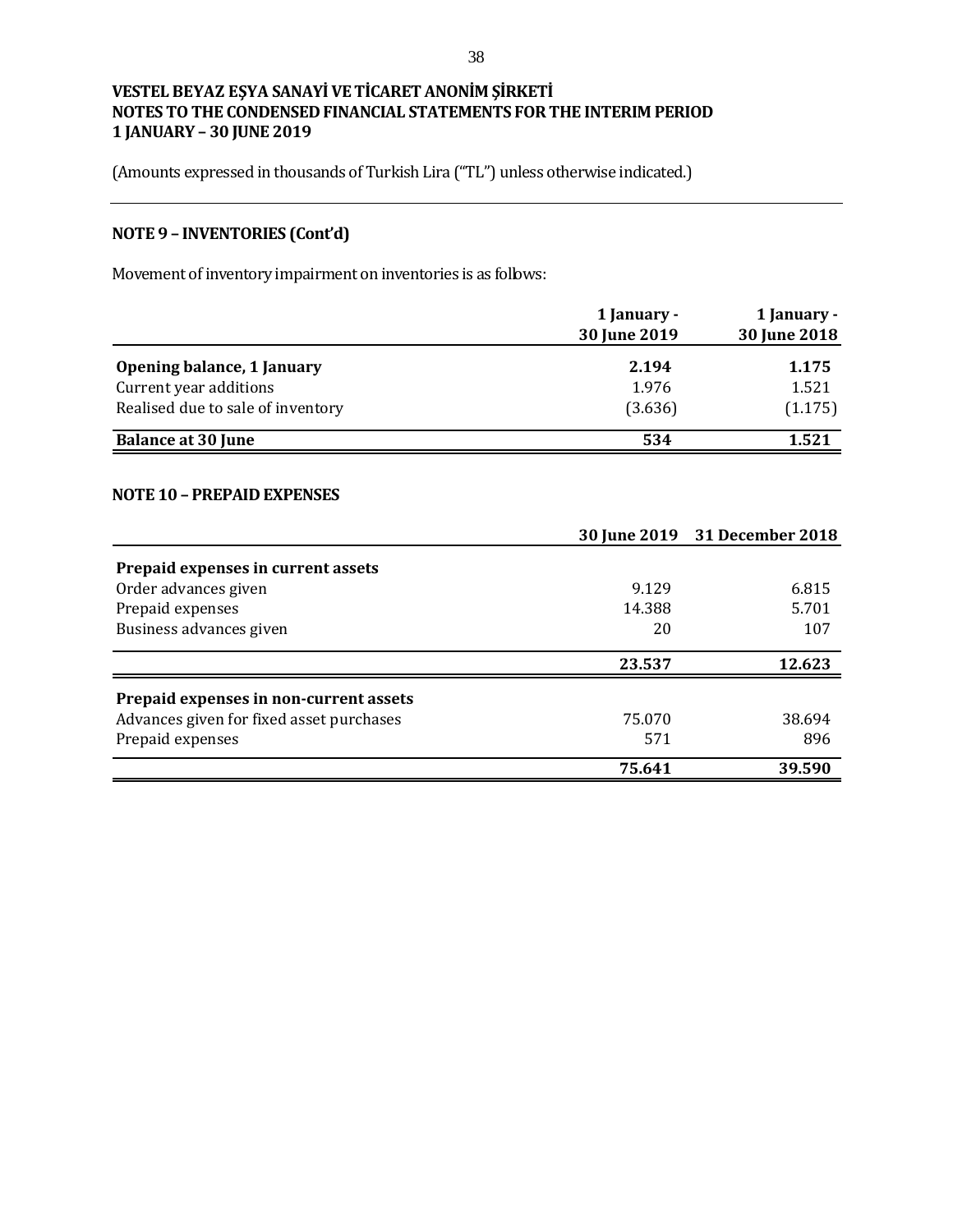(Amounts expressed in thousands of Turkish Lira ("TL") unless otherwise indicated.)

# **NOTE 11 – PROPERTY, PLANT AND EQUIPMENT**

|                                 | 1 January<br>2019 | <b>Additions</b> | <b>Disposals</b> | <b>Transfer</b> | 30 June<br>2019 |
|---------------------------------|-------------------|------------------|------------------|-----------------|-----------------|
|                                 |                   |                  |                  |                 |                 |
| <b>Cost or revaluation</b>      |                   |                  |                  |                 |                 |
| Land                            | 192.824           |                  |                  |                 | 192.824         |
| Land improvements               | 40.833            | 114              |                  |                 | 40.947          |
| <b>Buildings</b>                | 438.634           | 4.030            | (715)            | 567             | 442.516         |
| Leasehold improvements          | 10.100            | 155              |                  | 402             | 10.657          |
| Plant and machinery             | 1.499.154         | 84.153           | (1.900)          | 21.025          | 1.602.432       |
| Motor vehicles                  | 600               | 26               |                  |                 | 626             |
| Furniture and fixtures          | 69.513            | 2.802            | (201)            | 885             | 72.999          |
| Construction in progress        | 37.488            | 34.699           |                  | (22.879)        | 49.308          |
|                                 |                   |                  |                  |                 |                 |
|                                 | 2.289.146         | 125.979          | (2.816)          |                 | 2.412.309       |
| <b>Accumulated depreciation</b> |                   |                  |                  |                 |                 |
| Land improvements               |                   | 679              |                  |                 | 679             |
| <b>Buildings</b>                |                   | 5.687            | (6)              |                 | 5.681           |
| Leasehold improvements          | 4.387             | 675              |                  |                 | 5.062           |
| Plant and machinery             | 806.605           | 92.701           | (1.792)          |                 | 897.514         |
| Motor vehicles                  | 379               | 42               |                  |                 | 421             |
| <b>Furniture and fixtures</b>   | 42.411            | 4.032            | (192)            |                 | 46.251          |
|                                 | 853.782           | 103.816          | (1.990)          |                 | 955.608         |
| Net book value                  | 1.435.364         |                  |                  |                 | 1.456.701       |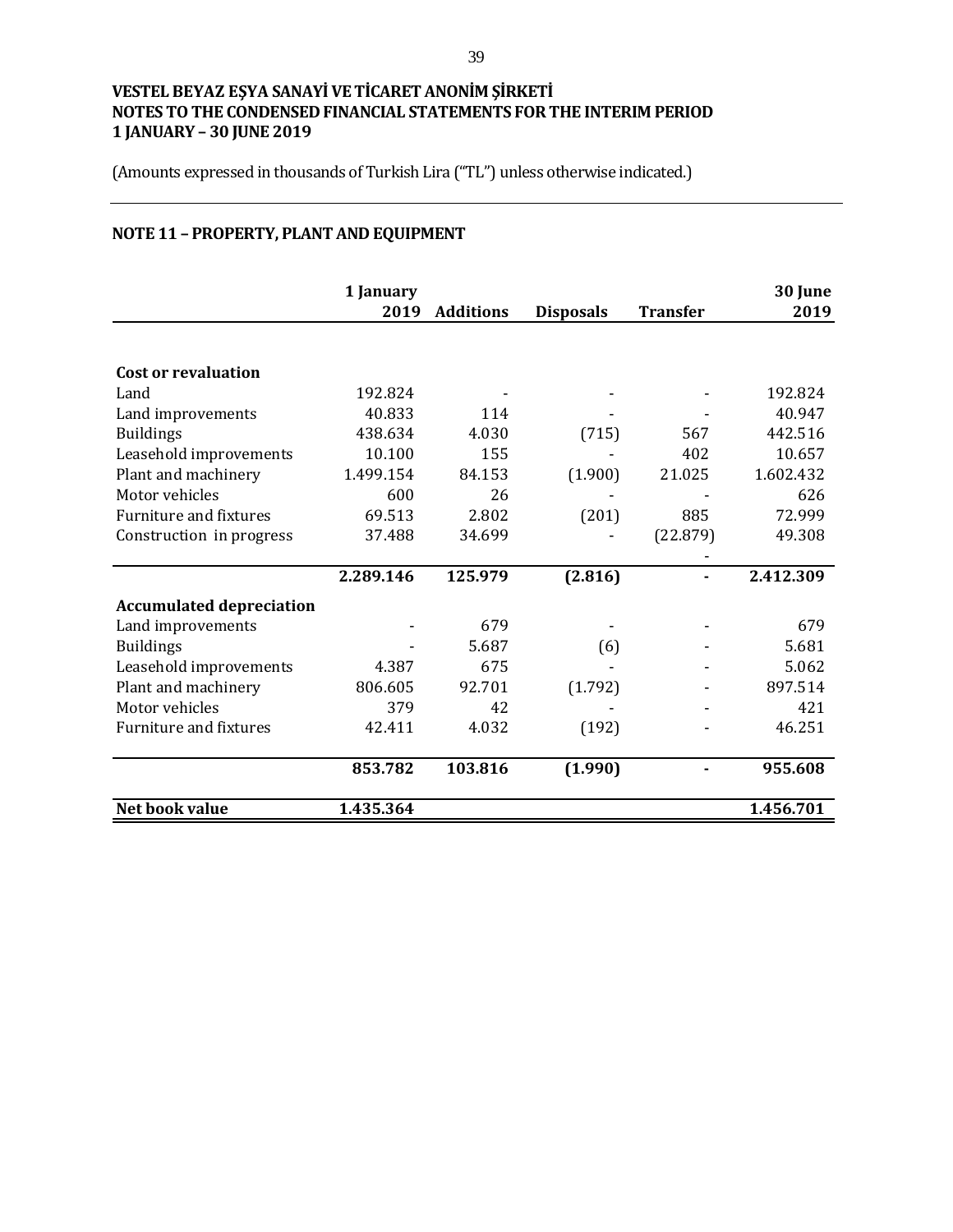(Amounts expressed in thousands of Turkish Lira ("TL") unless otherwise indicated.)

| NOTE 11 - PROPERTY, PLANT AND EQUIPMENT (Cont'd) |  |  |
|--------------------------------------------------|--|--|
|                                                  |  |  |

|                                 | 1 January |                  |                  |                 | 30 June   |
|---------------------------------|-----------|------------------|------------------|-----------------|-----------|
|                                 | 2018      | <b>Additions</b> | <b>Disposals</b> | <b>Transfer</b> | 2018      |
| Cost                            |           |                  |                  |                 |           |
| Land                            | 39.063    |                  |                  |                 | 39.063    |
| Land improvements               | 3.275     |                  |                  |                 | 3.275     |
| <b>Buildings</b>                | 71.623    | 956              |                  | 54.162          | 126.741   |
| Leasehold improvements          | 7.514     | 384              | (8)              | 269             | 8.159     |
| Plant and machinery             | 1.056.638 | 97.300           | (9.879)          | 68.437          | 1.212.496 |
| Motor vehicles                  | 589       | 70               |                  |                 | 659       |
| <b>Furniture and fixtures</b>   | 54.285    | 3.531            | (64)             | 1.075           | 58.827    |
| Construction in progress        | 83.051    | 189.499          |                  | (123.943)       | 148.607   |
|                                 | 1.316.038 | 291.740          | (9.951)          |                 | 1.597.827 |
| <b>Accumulated depreciation</b> |           |                  |                  |                 |           |
| Land improvements               | 2.431     | 30               |                  |                 | 2.461     |
| <b>Buildings</b>                | 30.785    | 1.356            |                  |                 | 32.141    |
| Leasehold improvements          | 3.444     | 420              | (4)              |                 | 3.860     |
| Plant and machinery             | 689.240   | 60.042           | (9.846)          |                 | 739.436   |
| Motor vehicles                  | 340       | 46               |                  |                 | 386       |
| <b>Furniture and fixtures</b>   | 36.596    | 2.758            | (62)             |                 | 39.292    |
|                                 | 762.836   | 64.652           | (9.912)          |                 | 817.576   |
| Net book value                  | 553.202   |                  |                  |                 | 780.251   |

Additions to property, plant and equipment in the period 1 January – 30 June 2019 and 2018 mainly consist of machinery and equipment investments made to refrigerator, washing machine, cooker, dishwasher and air conditioner factories.

Useful lives of property, plant and equipment is as follows:

|                        | Useful life    |  |
|------------------------|----------------|--|
|                        |                |  |
| Land improvements      | 8 - 35 years   |  |
| <b>Buildings</b>       | 25 - 50 years  |  |
| Leasehold improvements | 5 years        |  |
| Plant and machinery    | $5 - 20$ years |  |
| Motor vehicles         | 5 years        |  |
| Furniture and fixtures | 5 - 10 years   |  |
|                        |                |  |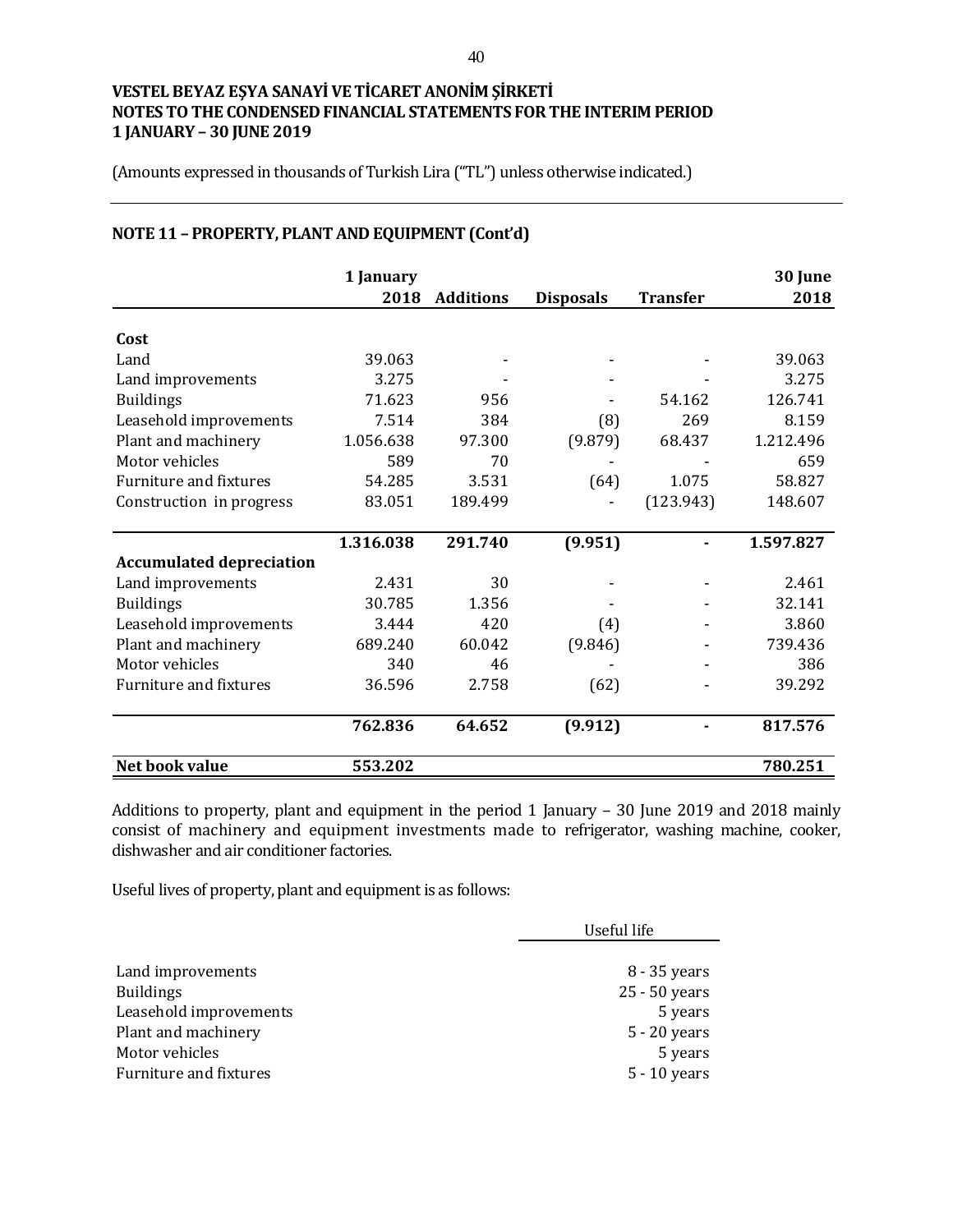(Amounts expressed in thousands of Turkish Lira ("TL") unless otherwise indicated.)

# **NOTE 11 – PROPERTY, PLANT AND EQUIPMENT (Cont'd)**

Allocation of period depreciation and amortization expenses is as follows:

|                                              | 1 January -         | 1 January -  |  |
|----------------------------------------------|---------------------|--------------|--|
|                                              | <b>30 June 2019</b> | 30 June 2018 |  |
| Cost of sales                                | 106.688             | 63.134       |  |
| Research and development expenses            | 15.519              | 10.879       |  |
| Marketing, selling and distribution expenses | 303                 | 237          |  |
| General administrative expenses              | 843                 | 626          |  |
|                                              | 123.353             | 74.876       |  |

#### **NOTE 12 –RIGHT OF USE ASSETS**

|                                 |                | <b>Effect of change in</b> |                  |         |
|---------------------------------|----------------|----------------------------|------------------|---------|
|                                 | 1 January      | accounting                 |                  | 30 June |
|                                 | 2019           | policies                   | <b>Additions</b> | 2019    |
| Cost                            |                |                            |                  |         |
| Land and buildings              |                | 43.353                     |                  | 43.353  |
| Machinery                       |                | 32.297                     |                  | 32.297  |
|                                 |                | 75.650                     | $\blacksquare$   | 75.650  |
| <b>Accumulated amortization</b> |                |                            |                  |         |
| Land and buildings              | -              | $\overline{\phantom{a}}$   | 2.301            | 2.301   |
| Machinery                       |                |                            | 4.462            | 4.462   |
|                                 | $\blacksquare$ | $\blacksquare$             | 6.763            | 6.763   |
| Net book value                  |                | 75.650                     |                  | 68.887  |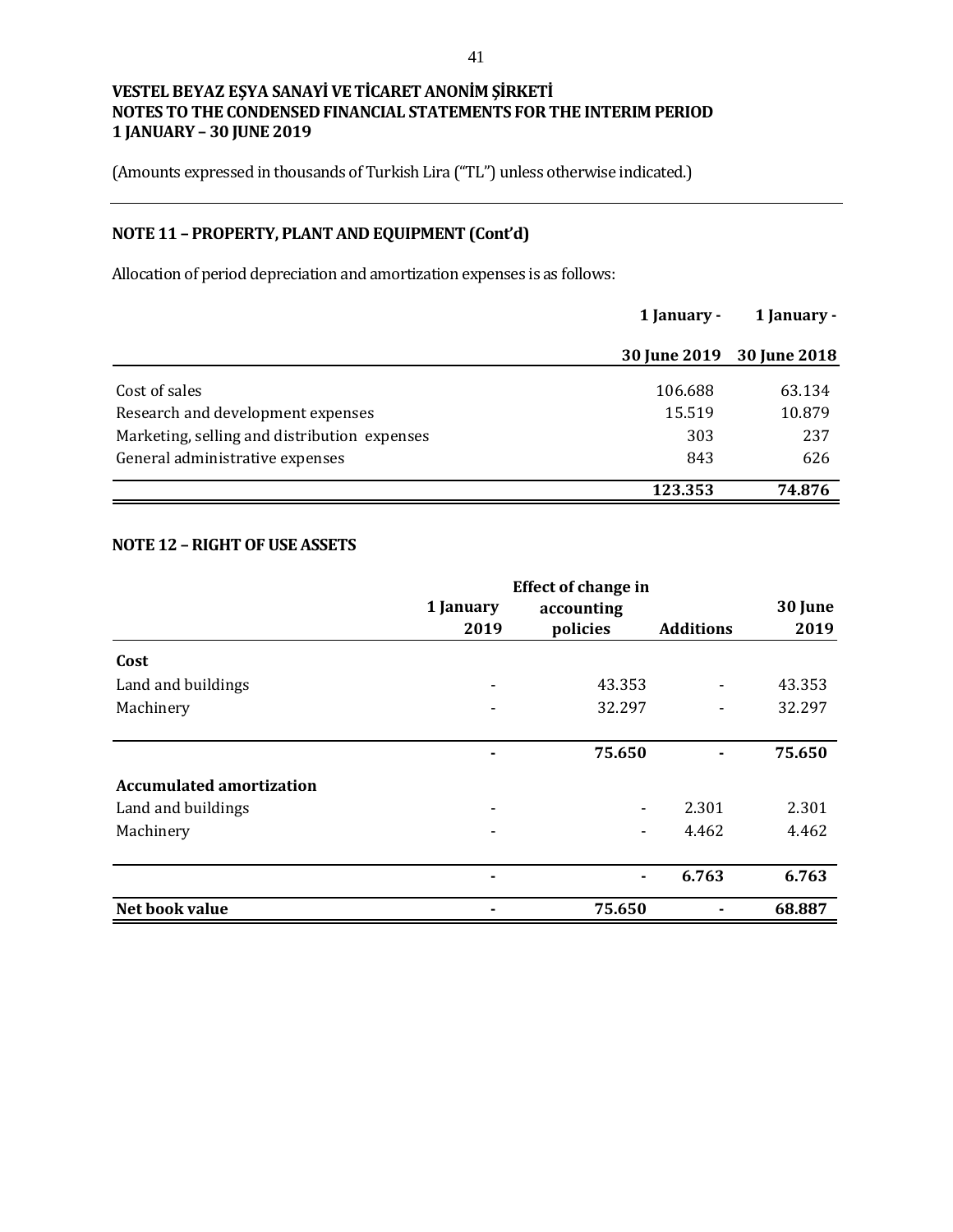(Amounts expressed in thousands of Turkish Lira ("TL") unless otherwise indicated.)

#### **NOTE 13 – INTANGIBLE ASSETS**

|                                 | 1 January<br>2019 | <b>Additions</b> | <b>Disposals</b> | 30 June<br>2019 |
|---------------------------------|-------------------|------------------|------------------|-----------------|
|                                 |                   |                  |                  |                 |
| Cost                            |                   |                  |                  |                 |
| Rights                          | 6.429             |                  |                  | 6.429           |
| Development cost                | 244.701           | 26.339           | (114)            | 270.926         |
| Other intangible assets         | 16.127            | 454              |                  | 16.581          |
|                                 | 267.257           | 26.793           | (114)            | 293.936         |
| <b>Accumulated amortization</b> |                   |                  |                  |                 |
| Rights                          | 6.360             | 4                |                  | 6.364           |
| Development cost                | 107.534           | 12.055           |                  | 119.589         |
| Other intangible assets         | 6.496             | 715              |                  | 7.211           |
|                                 | 120.390           | 12.774           |                  | 133.164         |
| Net book value                  | 146.867           |                  |                  | 160.772         |

|                                 | 1 January |                |                  | 30 June |
|---------------------------------|-----------|----------------|------------------|---------|
|                                 |           | 2018 Additions | <b>Disposals</b> | 2018    |
| Cost                            |           |                |                  |         |
| Rights                          | 6.376     |                |                  | 6.376   |
| Development cost                | 197.197   | 22.406         |                  | 219.603 |
| Other intangible assets         | 13.762    | 2.066          |                  | 15.828  |
|                                 | 217.335   | 24.472         |                  | 241.807 |
| <b>Accumulated amortization</b> |           |                |                  |         |
| Rights                          | 6.357     | 1              |                  | 6.358   |
| Development cost                | 87.391    | 9.676          |                  | 97.067  |
| Other intangible assets         | 5.373     | 547            |                  | 5.920   |
|                                 | 99.121    | 10.224         |                  | 109.345 |
| Net book value                  | 118.214   |                |                  | 132.462 |

Development costs, incurred by the Company on development projects relating to refrigerators, split air conditioners, washing machines, cookers and dish washers are capitalized as intangible assets when it is probable that costs will be recovered through future commercial activity and only if the cost can be measured reliably.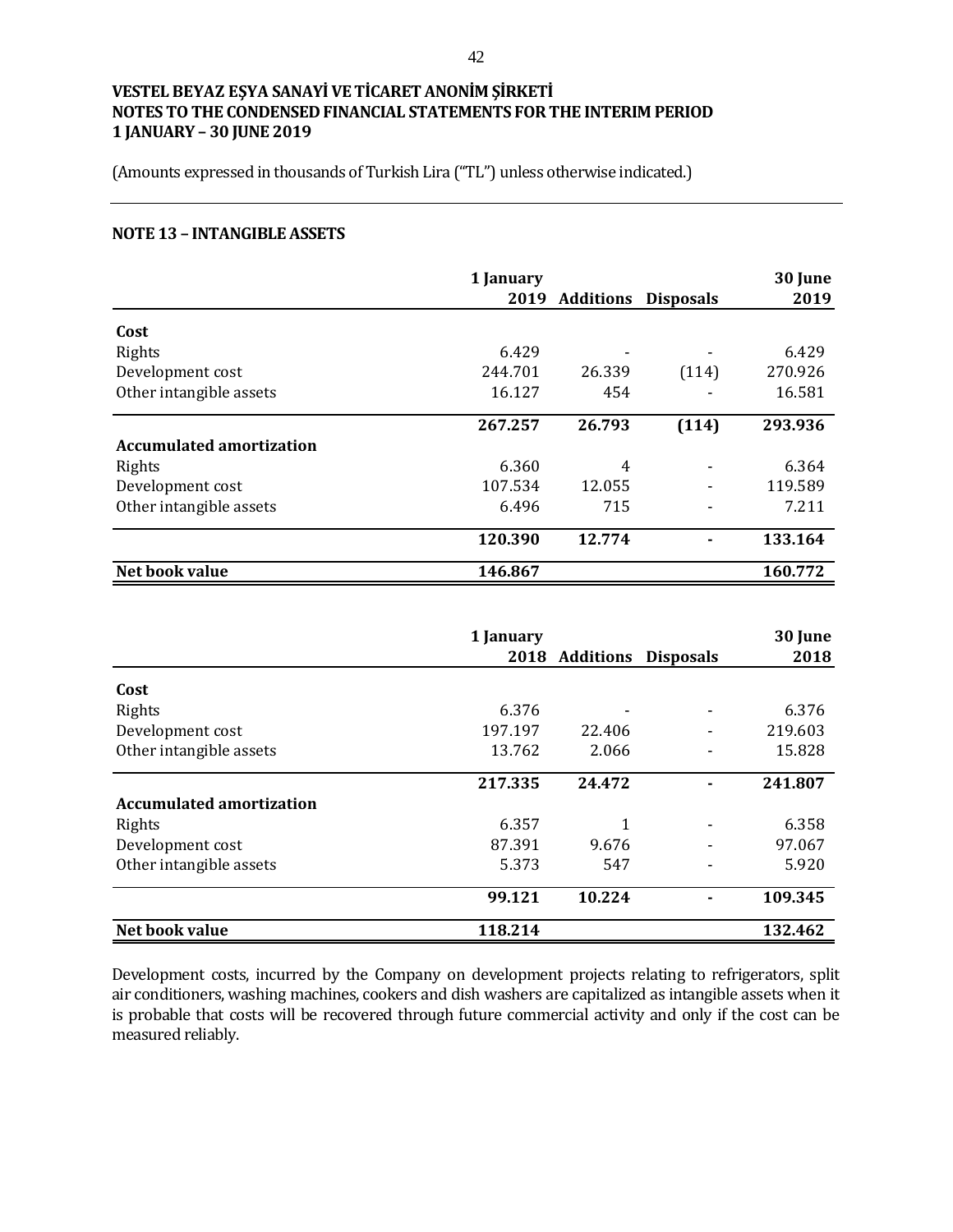(Amounts expressed in thousands of Turkish Lira ("TL") unless otherwise indicated.)

# **NOTE 13 – INTANGIBLE ASSETS (Cont'd)**

Useful lives of intangible assets are as follows:

|                         | Useful life    |
|-------------------------|----------------|
|                         |                |
| Rights                  | $3 - 15$ years |
| Development cost        | $2 - 10$ years |
| Other intangible assets | $2 - 15$ years |

#### **NOTE 14 – PROVISIONS, CONTINGENT ASSETS AND LIABILITIES**

| a) Provisions                  |       |                               |
|--------------------------------|-------|-------------------------------|
|                                |       | 30 June 2019 31 December 2018 |
| <b>Short - term provisions</b> |       |                               |
| Provision for lawsuit risks    | 3.190 | 3.190                         |
|                                |       |                               |
|                                | 3.190 | 3.190                         |

## **b) Guarantees received by the Company**

|                         |           | 30 June 2019 31 December 2018 |
|-------------------------|-----------|-------------------------------|
| Guarantee letters       | 37.644    | 27.062                        |
| Cheques and notes       | 5.716     | 6.879                         |
| Collaterals and pledges | 6.112.088 | 5.269.273                     |
|                         | 6.155.448 | 5.303.214                     |

Vestel Elektronik Sanayi ve Ticaret A.Ş. and Vestel Ticaret A.Ş. has given guarantees to various banks on behalf of the Company for its forward contracts and bank borrowings.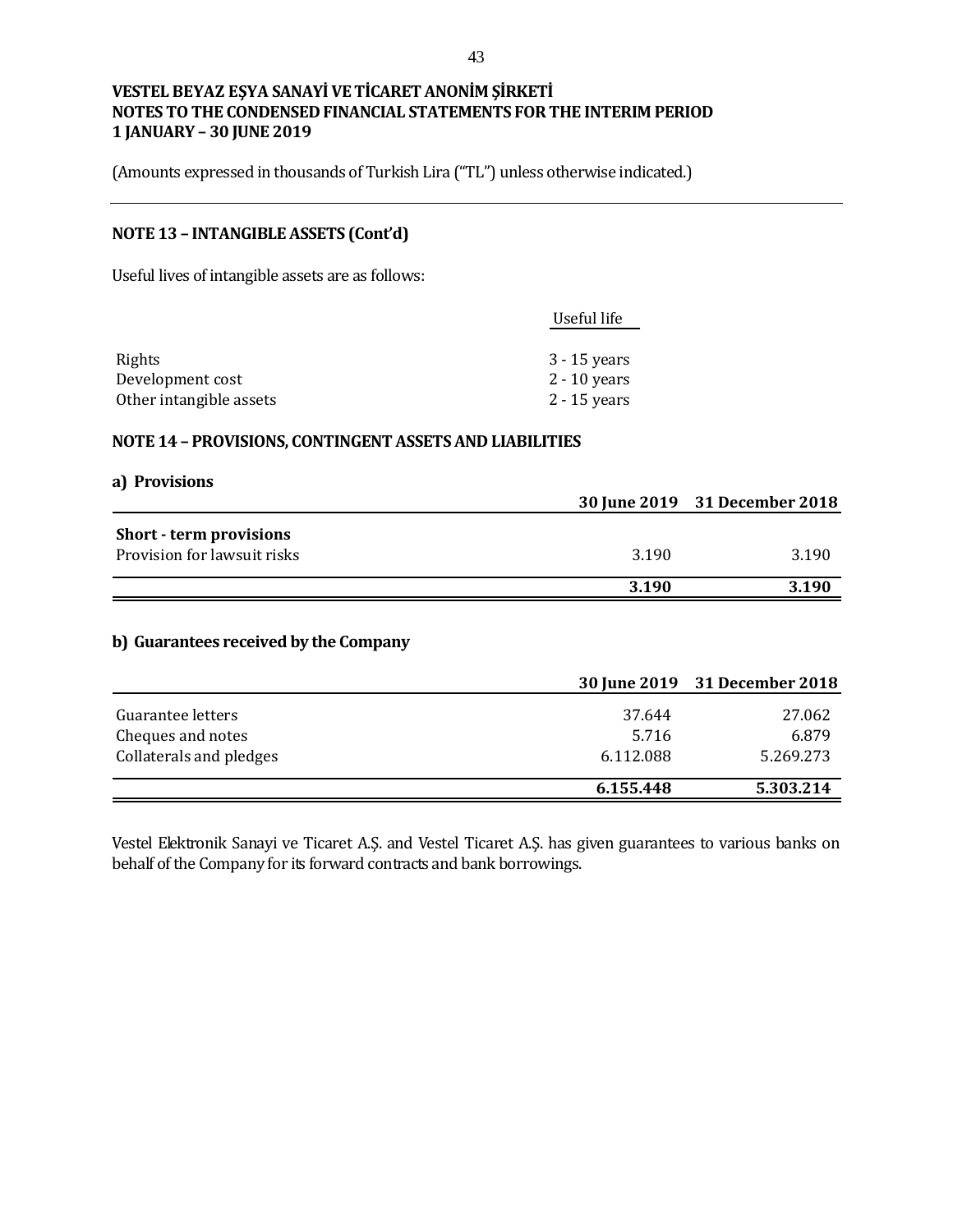(Amounts expressed in thousands of Turkish Lira ("TL") unless otherwise indicated.)

# **NOTE 14 – PROVISIONS, CONTINGENT ASSETS AND LIABILITIES (Cont'd)**

# **c) Collaterals, pledges and mortgages ("CPM's") given by the Company are as follows:**

|                                                                                                                                                                           | <b>USD</b> | <b>EUR</b> |         | TL         |
|---------------------------------------------------------------------------------------------------------------------------------------------------------------------------|------------|------------|---------|------------|
| <b>CPM's given by the Group</b>                                                                                                                                           | (000)      | (000)      | TL      | Equivalent |
| 30 June 2019                                                                                                                                                              |            |            |         |            |
| A. CPM's given on behalf of its own legal entity                                                                                                                          |            | 7.420      | 33.184  | 81.790     |
| B. CPM's given on behalf of fully consolidated<br>subsidiaries                                                                                                            |            |            |         |            |
| C. CPM's given on behalf of third parties for<br>ordinary course of business                                                                                              |            |            |         |            |
| D. Total amount of other CPM's given                                                                                                                                      | 1.008.140  | 44.487     | 907.894 | 7.001.260  |
| i. Total amount of CPM's given on behalf of the<br>parent company<br>ii. Total amount of CPM's given to on behalf of<br>other group companies which are not in scope of B | 722.288    |            | 667.835 | 4.824.673  |
| and C.                                                                                                                                                                    | 285.852    | 44.487     | 240.059 | 2.176.587  |
| iii. Total amount of CPM's given on behalf of third<br>parties which are not in scope of C.                                                                               |            |            |         |            |
| <b>Total</b>                                                                                                                                                              | 1.008.140  | 51.907     | 941.078 | 7.083.050  |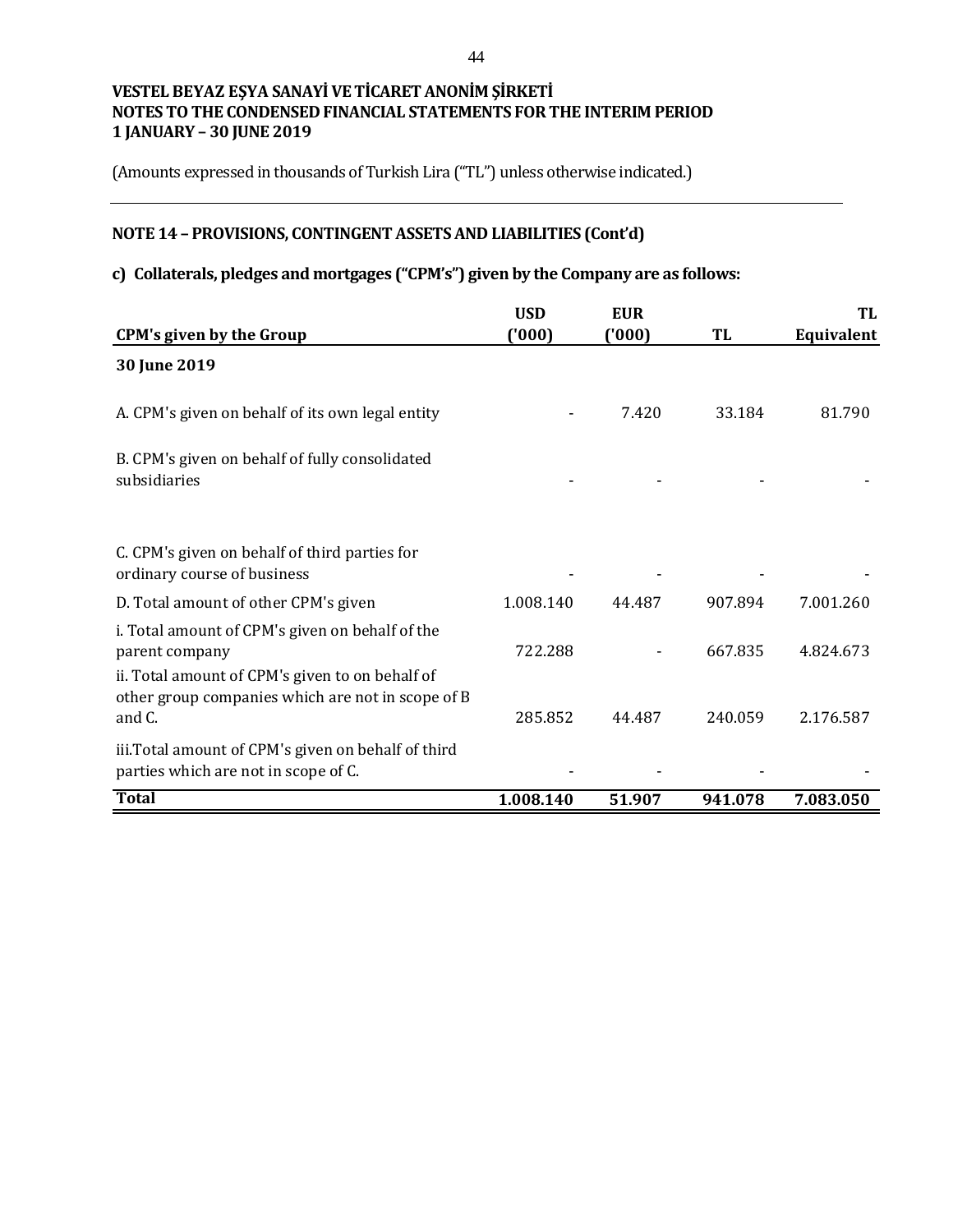(Amounts expressed in thousands of Turkish Lira ("TL") unless otherwise indicated.)

| NOTE 14 - PROVISIONS, CONTINGENT ASSETS AND LIABILITIES (Cont'd)                                                                                                          | <b>USD</b> | <b>EUR</b> |         | TL         |
|---------------------------------------------------------------------------------------------------------------------------------------------------------------------------|------------|------------|---------|------------|
| <b>CPM's given by the Group</b>                                                                                                                                           | (000)      | (000)      | TL      | Equivalent |
| 31 December 2018                                                                                                                                                          |            |            |         |            |
| A. CPM's given on behalf of its own legal entity                                                                                                                          |            | 7.420      | 41.916  | 86.642     |
| B. CPM's given on behalf of fully consolidated<br>subsidiaries                                                                                                            |            |            |         |            |
| C. CPM's given on behalf of third parties for<br>ordinary course of business                                                                                              |            |            |         |            |
| D. Total amount of other CPM's given                                                                                                                                      | 1.008.140  | 44.487     | 907.894 | 6.479.785  |
| i. Total amount of CPM's given on behalf of the<br>parent company<br>ii. Total amount of CPM's given to on behalf of<br>other group companies which are not in scope of B | 722.288    |            | 667.835 | 4.467.720  |
| and C.                                                                                                                                                                    | 285.852    | 44.487     | 240.059 | 2.012.065  |
| iii. Total amount of CPM's given on behalf of third<br>parties which are not in scope of C.                                                                               |            |            |         |            |
| <b>Total</b>                                                                                                                                                              | 1.008.140  | 51.907     | 949.810 | 6.566.427  |

The Company has given collaterals to various banks on behalf of Vestel Elektronik Sanayi and Ticaret A.Ş. Vestel Ticaret A.Ş. and Vestel Holland BV for their forward contracts and bank loans obtained.

Proportion of other CPM's given by the Company to its equity 448 % as of 30 June 2019 (31 December 2018: 358%).

#### **NOTE 15 – COMMITMENTS**

As of the balance sheet date the Company has committed to realize exports amounting to 679.150 thousand USD (31 December 2018: 615.687 thousand USD) due to the export and investment incentive certificates obtained.

As of 30 June 2019 the Company has forward foreign currency purchase contract that amounts to 28.933 thousand TL, 42.518 thousand EUR and 104.588 thousand USD against forward foreign currency sales contract that amounts to 43.392 thousand EUR, 1.936 thousand USD and 633.379 thousand TL (31 December 2018: 347.064 thousand TL, 41.714 thousand EUR and 158.639 thousand USD against forward foreign currency sales contract that amounts to 109.555 thousand EUR, 23.681 thousand USD and 669.358 thousand TL sales contracts).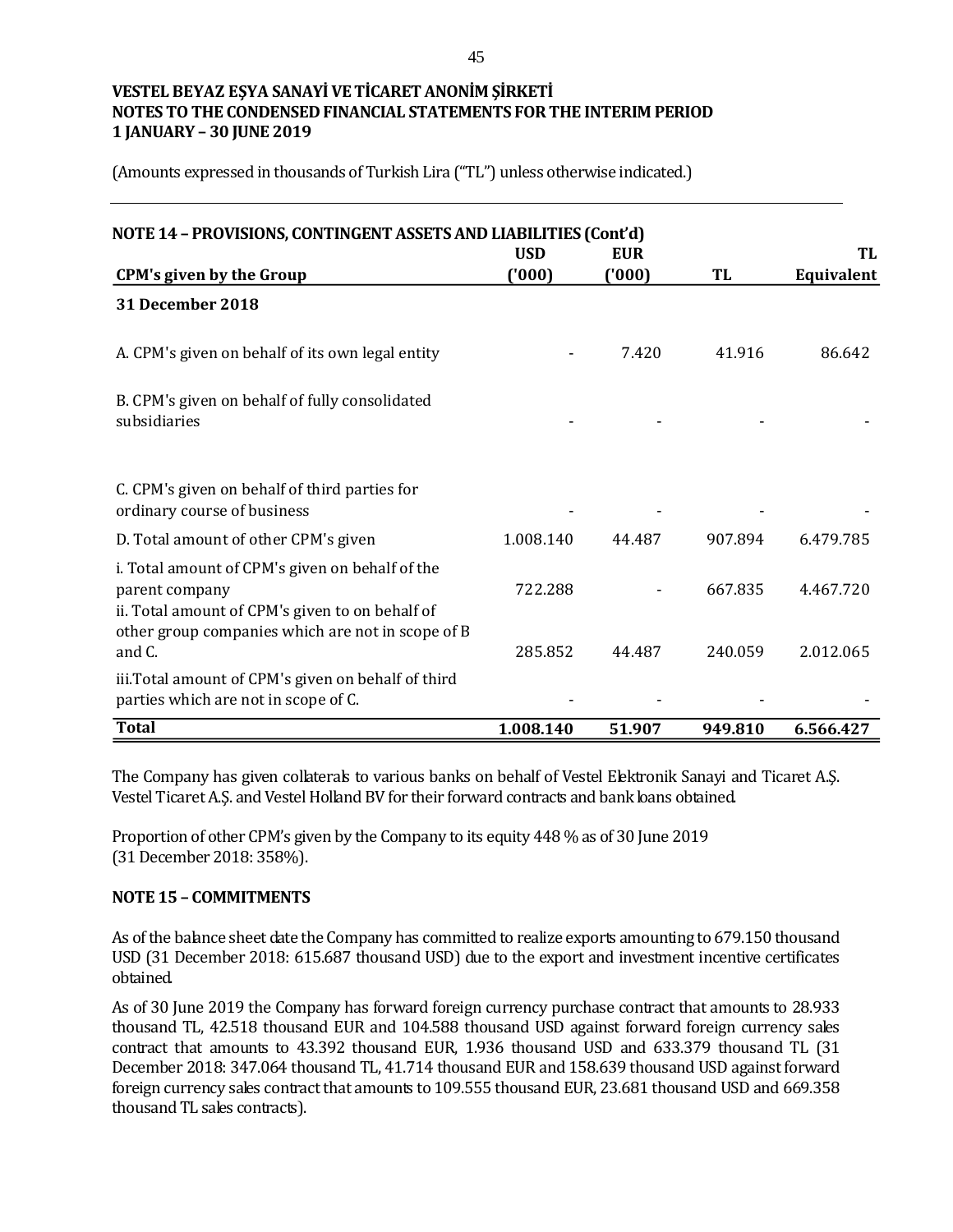(Amounts expressed in thousands of Turkish Lira ("TL") unless otherwise indicated.)

#### **NOTE 16 – EMPLOYEE BENEFITS**

#### **Liabilities for employee benefits:**

|                                              |                 | 30 June 2019 31 December 2018 |
|----------------------------------------------|-----------------|-------------------------------|
| Due to personnel<br>Social security payables | 32.229<br>9.428 | 23.224<br>7.972               |
|                                              | 41.657          | 31.196                        |

#### **Long term provisions for employee benefits:**

|                                               |        | 30 June 2019 31 December 2018 |
|-----------------------------------------------|--------|-------------------------------|
| Provision for employment termination benefits | 41.809 | 38.713                        |

Under Turkish law, the Company is required to pay employment termination benefits to each employee whose employment is terminated without due caus. In addition, under the existing Social Security Law No. 506, clause No. 60, amended by the Labor Laws dated 6 March 1981, No. 2422 and 25 August 1999, No. 4447, the Company is also required to pay termination benefits to each employee who has earned the right to retire by receiving termination indemnities.

The amount payable is the equivalent of one month's gross salary for each year of service and is limited to a maximum of TL 6.017,60 TL / year as of 30 June 2019 (31 December 2018: 5.434,42 TL/year).

The provision for employee termination benefits is not funded.

The provision is calculated by estimating the present value of the future obligation of the company arising from retirement of employees. Turkish Accounting Standards No: 19 ("Employee Benefits") requires actuarial valuation methods to be developed to estimate the enterprise's obligation under defined employee plans. Accordingly actuarial assumptions were used in the calculation of the total liability which is described below:

The principal assumption is that the maximum liability for each year of service will increase in line with inflation. Thus, the discount rate applied represents the expected real rate after adjusting for the anticipated effects of future inflation. An expected inflation rate and appropriate discount rate should both be determined, the net of these being real discount rate. Consequently in the accompanying financial statements as at 30 June 2019 the provision is calculated by estimating the present value of the future obligation of the company arising from retirement of employees. As of 30 June 2019 provision is calculated based on real discount rate of 5,45% (31 December 2018: 5,45%) assuming 10 % annual inflation rate and 15,99% discount rate.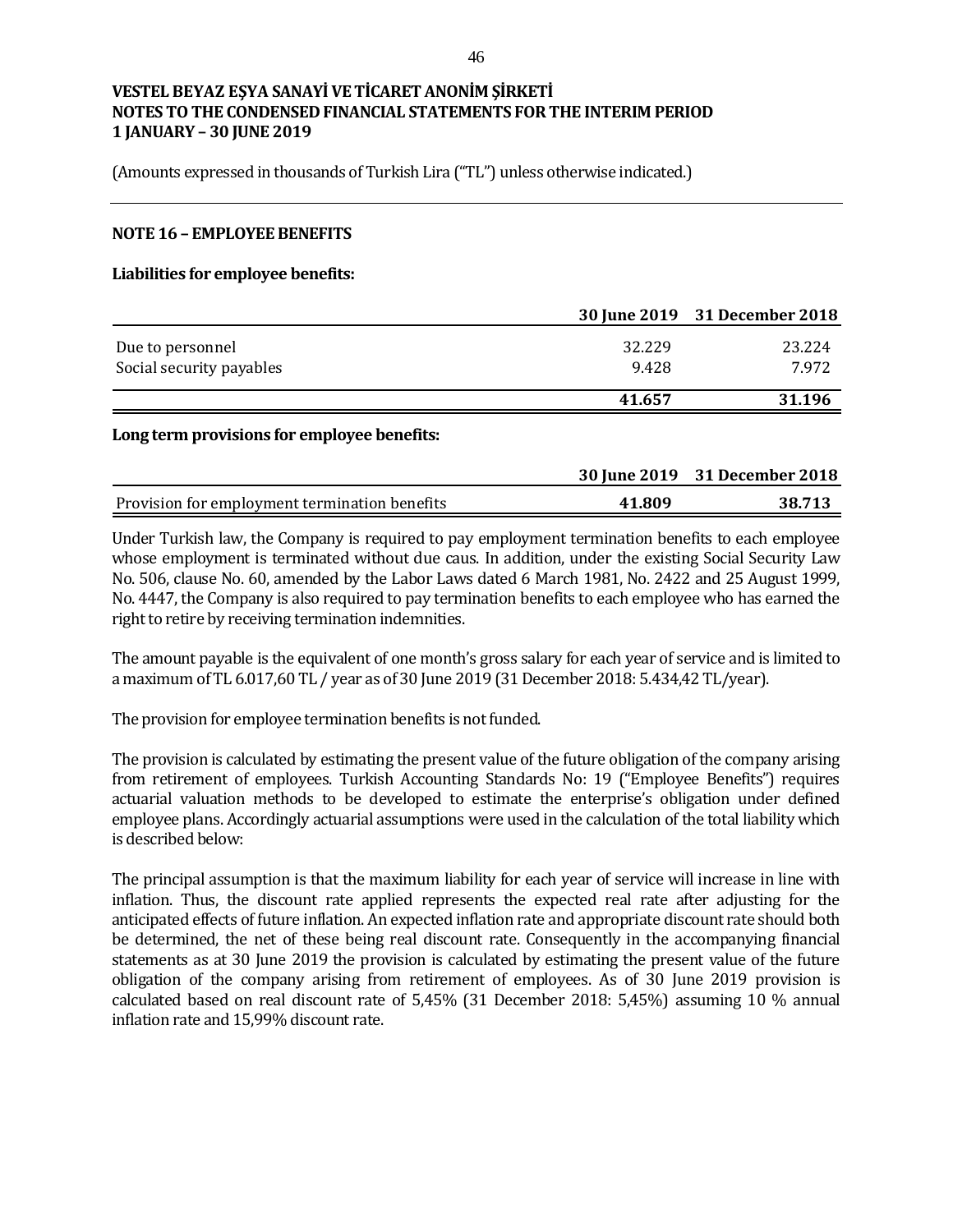(Amounts expressed in thousands of Turkish Lira ("TL") unless otherwise indicated.)

# **NOTE 16 – EMPLOYEE BENEFITS (Cont'd)**

The movements in the provision for employment termination benefit are as follows:

|                             | 1 January -<br>30 June 2019 | 1 January -<br>30 June 2018 |
|-----------------------------|-----------------------------|-----------------------------|
| <b>Balance at 1 January</b> | 38.713                      | 31.749                      |
| Increase during the year    | 1.847                       | 2.537                       |
| Payments during the year    | (2.930)                     | (2.857)                     |
| Actuarial (gain) /loss      | 885                         | 377                         |
| Interest expense            | 3.294                       | 1.926                       |
| <b>Balance at 30 June</b>   | 41.809                      | 33.732                      |

# **NOTE 17 –OTHER ASSETS AND LIABILITIES**

|                                      |        | 30 June 2019 31 December 2018 |
|--------------------------------------|--------|-------------------------------|
| Other current assets                 |        |                               |
| VAT carried forward                  | 137    | 221                           |
| Receivables from government agencies | 19.327 |                               |
| <b>Other</b>                         | 1.228  | 609                           |
|                                      | 20.692 | 830                           |
| Other current liabilities            |        |                               |
| Taxes and dues payable               | 5.405  | 6.280                         |
| Advances received                    | 26.157 | 108                           |
| <b>Other</b>                         | 4.949  | 414                           |
|                                      |        |                               |
|                                      | 36.511 | 6.802                         |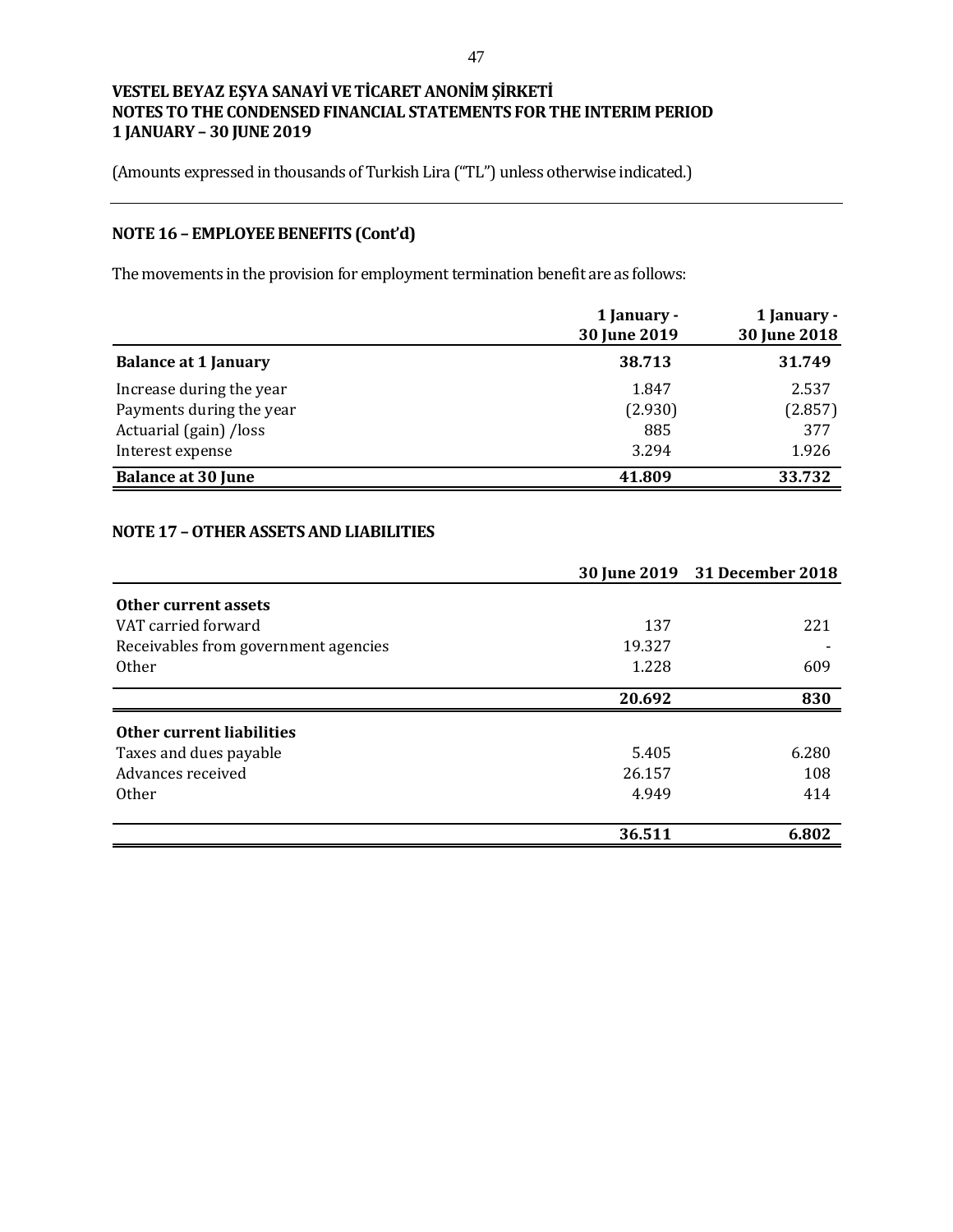(Amounts expressed in thousands of Turkish Lira ("TL") unless otherwise indicated.)

# **NOTE 18 – CAPITAL, RESERVES AND OTHER EQUITY ITEMS**

#### **a) Paid in capital**

|                               |         | 30 June 2019 31 December 2018 |
|-------------------------------|---------|-------------------------------|
|                               |         |                               |
| Shares of par value TL 1 each |         |                               |
| Issued share capital          | 190.000 | 190.000                       |

As of 30 June 2019 and 31 December 2018 the shareholding structure is as follows:

|                                          | <b>Shareholding</b> |                     | <b>Amount</b> |                     |
|------------------------------------------|---------------------|---------------------|---------------|---------------------|
|                                          |                     | 30 June 31 December |               | 30 June 31 December |
|                                          | 2019                | 2018                | 2019          | 2018                |
| Vestel Elektronik Sanayi ve Ticaret A.S. | 95,18%              | 95.18%              | 180.834       | 180.834             |
| Shares held by public                    | 4,82%               | 4,82%               | 9.166         | 9.166               |
|                                          | 100,00%             | 100,00%             | 190.000       | 190.000             |

#### **b) Adjustments to share capital**

Adjustment to share capital (restated to 31 December 2004 purchasing power of money) is the difference between restated share capital and historical share capital.

|                             |       | 30 June 2019 31 December 2018 |
|-----------------------------|-------|-------------------------------|
| Adjustment to share capital | 9.734 | 9.734                         |

#### **c) Share Premium**

Share premium account refers the difference between par value of the company's shares and the amount of the company received for newly issued shares. The share premium account is disclosed under equity as a separate line item and may not be distributed. It may be used in capital increase.

|               | <b>30 June 2019</b> | <b>31 December 2018</b> |
|---------------|---------------------|-------------------------|
| Share premium | 109.031             | 109.031                 |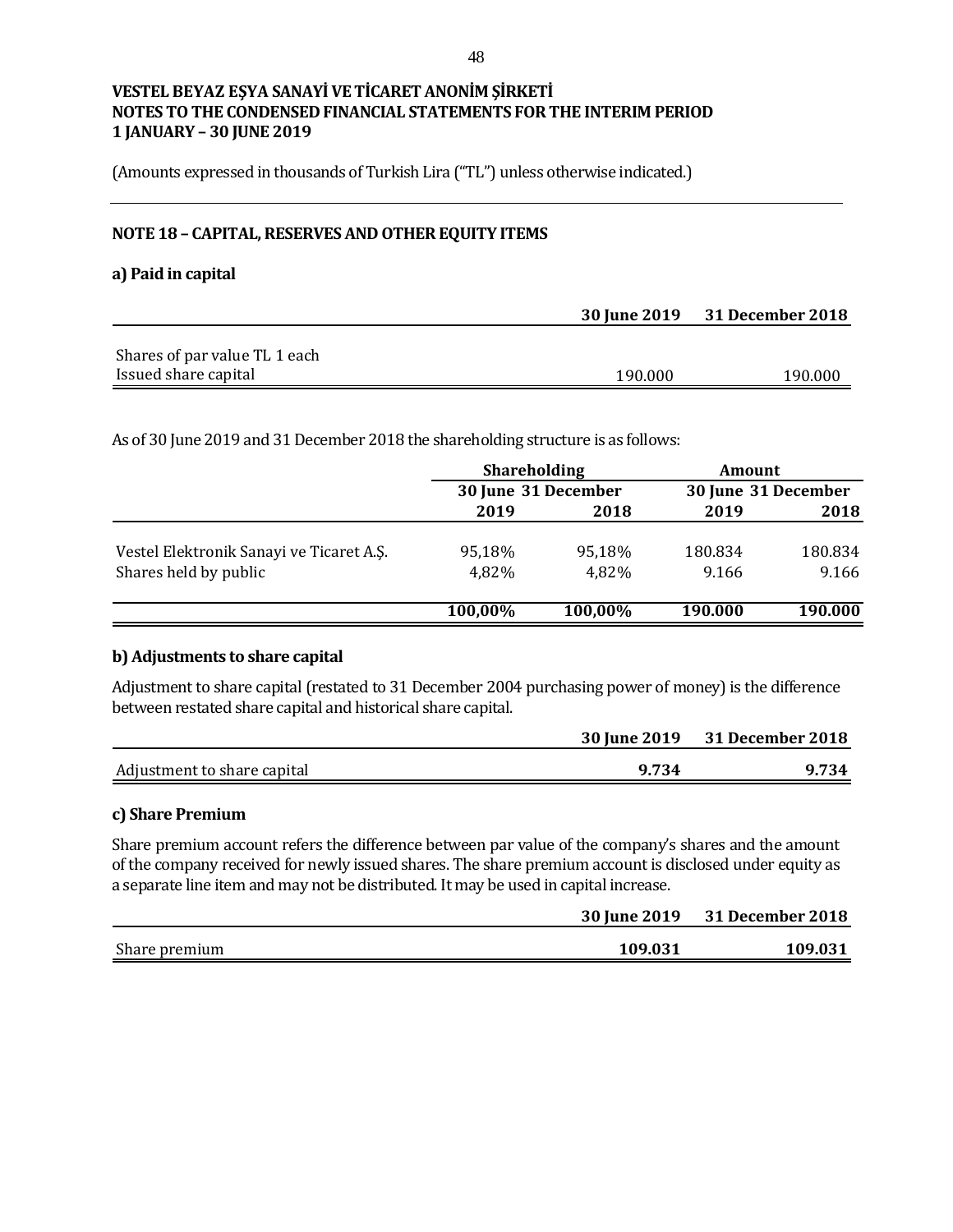(Amounts expressed in thousands of Turkish Lira ("TL") unless otherwise indicated.)

## **NOTE 18 – CAPITAL, RESERVES AND OTHER EQUITY ITEMS (Cont'd)**

# **d) Restricted reserves ("Legal reserves")**

The legal reserves consist of first and second legal reserves appropriated in accordance with the Turkish Commercial Code ("TCC"). The first legal reserve is appropriated out of the statutory profits at the rate of 5%, until the total reserve reaches a maximum of 20% of the Company's share capital. The second legal reserve is appropriated at the rate of 10% of all distributions in excess of 5% of the Company's share capital. Under TCC, the legal reserves can only be used to offset losses and are not available for any other usage unless they exceed 50% of paid in share capital.

|                                                          | <b>30 June 2019</b> | 31 December 2018        |
|----------------------------------------------------------|---------------------|-------------------------|
| Legal reserves                                           | 173.938             | 118.206                 |
| e) Retained earnings                                     | <b>30 June 2019</b> | <b>31 December 2018</b> |
| <b>Extraordinary reserves</b><br>Previous year's profits | 282.356<br>73.741   | 282.356<br>70.365       |
|                                                          | 356.097             | 352.721                 |
|                                                          |                     |                         |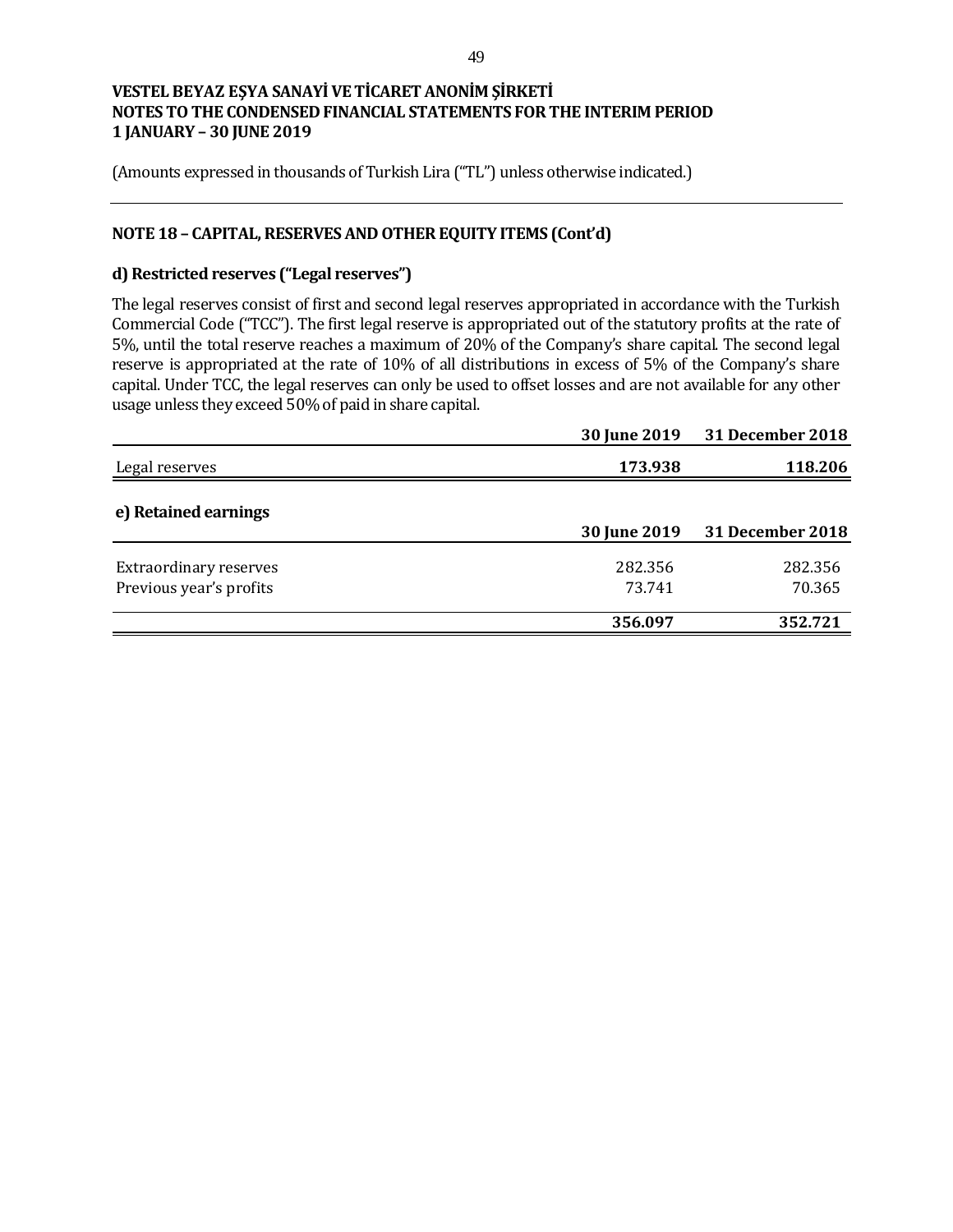(Amounts expressed in thousands of Turkish Lira ("TL") unless otherwise indicated.)

## **NOTE 18 – CAPITAL, RESERVES AND OTHER EQUITY ITEMS (Cont'd)**

## **f) Dividend distribution**

For quoted companies dividends are distributed in accordance with the Communiqué Serial II -19.1 on "Principals Regarding Distribution of Interim Dividends" issued by the CMB effective from 1 February 2014.

Companies distribute dividends in accordance with their dividend payment policies settled and dividend payment decision taken in general assembly and in conformity with relevant legislations. The communiqué does not state a minimum dividend rate. Companies distribute dividends in accordance with the method defined in their dividend policy or articles of association. Additionally, dividend can be distributed in fixed or variable installments and dividend advances can be paid over the profit on interim financial statements.

Unless the general reserves that has to be appropriated in accordance with TCC or the dividend to shareholders as determined in the articles of association or dividend policy are set aside; no decision can be taken to set aside other reserves, to transfer reserves to the subsequent year or to distribute dividends to holders of usufruct right certificates, to board of directors members or to employees; and no dividend can be distributed to those unless the determined dividend to shareholders is paid in cash.

On the other hand, in accordance with the Articles of Association of the Company, up to 5% of retained earnings after dividend distribution could be allocated to the Board of Directors or used for certain reasons designated by the Board of Directors when necessary.

- Based on the approval of the General Assembly, up to %3 of retained earnings after dividend distribution could be allocated to plant investments designated in accordance with article of 468 in TCC,
- Up to %5 of retained earnings after dividend distribution could be allocated to the Board of Directors as necessary,
- Up to %5 of retained earnings after dividend distribution could be allocated to donations, bonuses etc.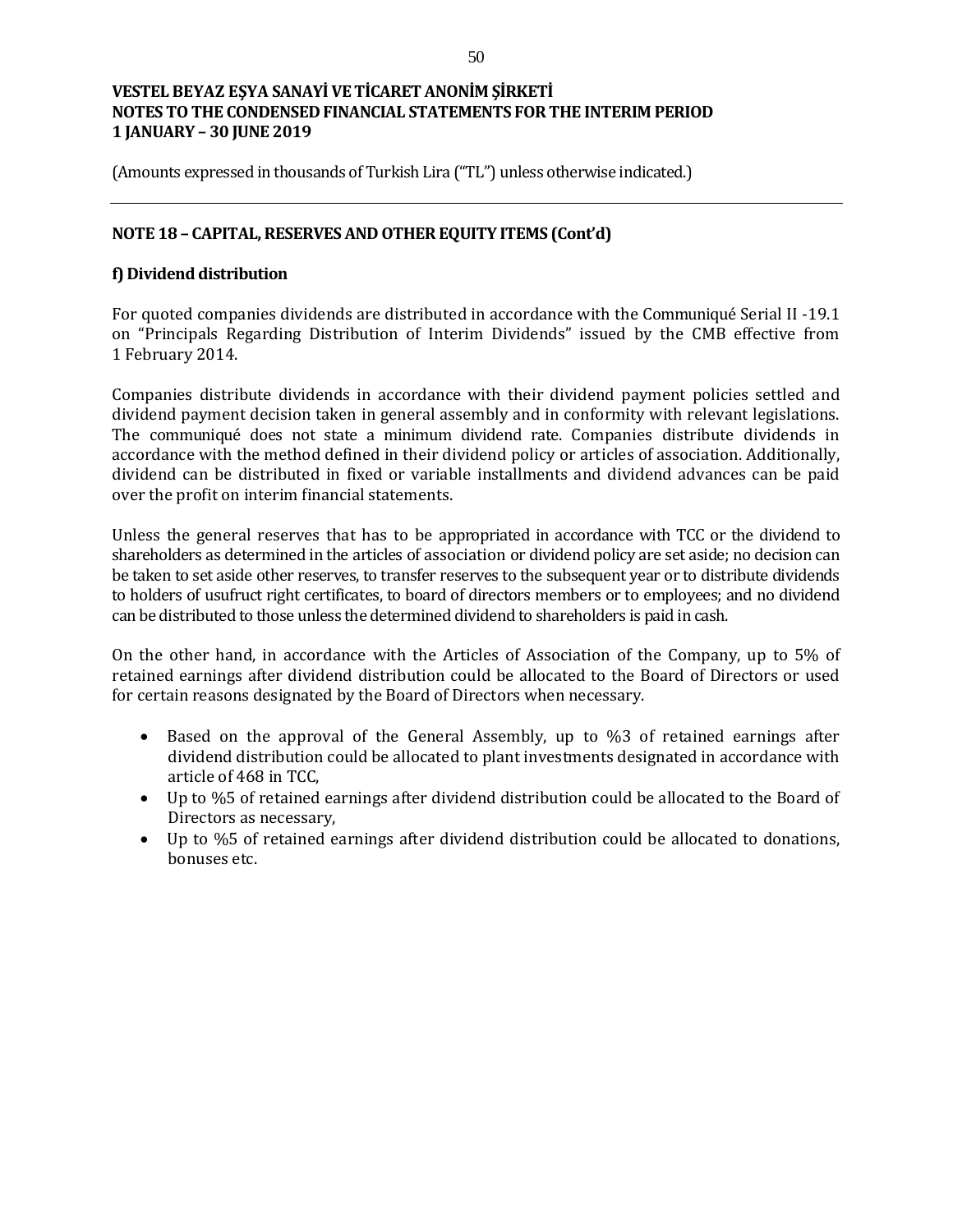(Amounts expressed in thousands of Turkish Lira ("TL") unless otherwise indicated.)

# **NOTE 19 – SALES**

|                       | 1 January -<br>30 June<br>2019 | 1 January -<br>30 June<br>2018 | 1 April -<br>30 June<br>2019 | 1 April -<br>30 June<br>2018 |
|-----------------------|--------------------------------|--------------------------------|------------------------------|------------------------------|
| Domestic sales        | 591.153                        | 723.426                        | 409.495                      | 417.369                      |
| Overseas sales        | 2.614.787                      | 1.700.863                      | 1.409.884                    | 953.551                      |
| Gross sales           | 3.205.940                      | 2.424.289                      | 1.819.379                    | 1.370.920                    |
| Less: Sales discounts | (2.622)                        | (1.093)                        | (1.171)                      | (752)                        |
| <b>Net sales</b>      | 3.203.318                      | 2.423.196                      | 1.818.208                    | 1.370.168                    |
| Cost of sales         | (2.752.161)                    | (2.053.970)                    | (1.514.489)                  | (1.146.934)                  |
| <b>Gross profit</b>   | 451.157                        | 369.226                        | 303.719                      | 223.234                      |

### **NOTE 20 – EXPENSES BY NATURE**

|                                                                                              | 1 January -<br>30 June<br>2019 | 1 January -<br>30 June<br>2018 | 1 April -<br>30 June<br>2019 | 1 April -<br>30 June<br>2018 |
|----------------------------------------------------------------------------------------------|--------------------------------|--------------------------------|------------------------------|------------------------------|
|                                                                                              |                                |                                |                              |                              |
| Raw materials, supplies and finished goods<br>Changes in finished goods, work in process and | 2.486.632                      | 1.811.588                      | 1.374.660                    | 975.977                      |
| trade goods                                                                                  | (87.490)                       | (26.041)                       | (33.236)                     | 25.516                       |
| Personnel expenses                                                                           | 222.819                        | 169.590                        | 118.146                      | 92.863                       |
| Depreciation and amortization                                                                | 123.353                        | 74.876                         | 63.035                       | 39.206                       |
| <b>Other</b>                                                                                 | 109.800                        | 106.265                        | 48.733                       | 60.250                       |
|                                                                                              | 2.855.114                      | 2.136.278                      | 1.571.338                    | 1.193.812                    |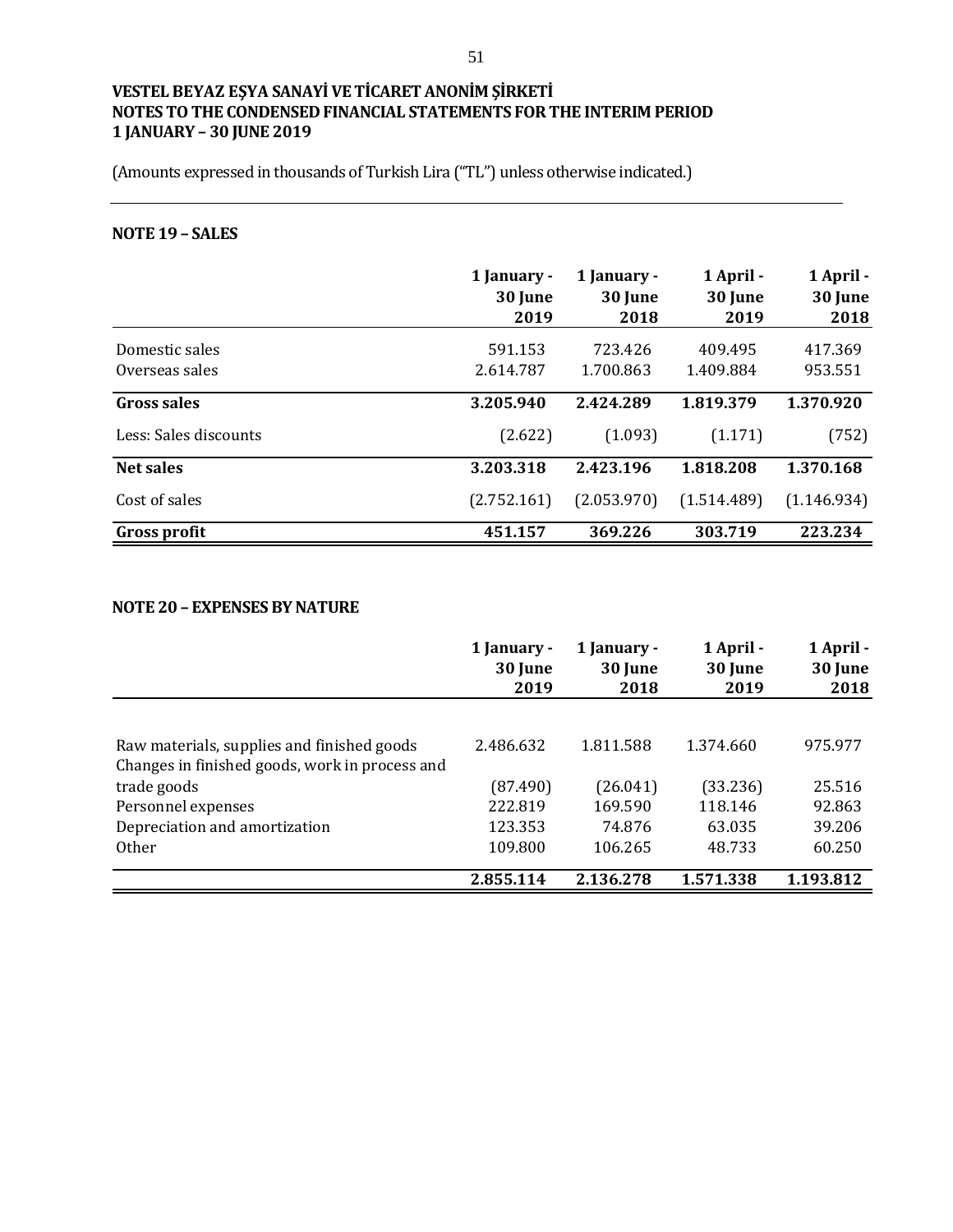(Amounts expressed in thousands of Turkish Lira ("TL") unless otherwise indicated.)

# **NOTE 21 – GENERAL ADMINISTRATIVE EXPENSES, MARKETING EXPENSES, RESEARCH AND DEVELOPMENT EXPENSES**

# **a) General administrative expenses:**

|                                       | 1 January -<br>30 June<br>2019 | 1 January -<br>30 June<br>2018 | 1 April -<br>30 June<br>2019 | 1 April -<br>30 June<br>2018 |
|---------------------------------------|--------------------------------|--------------------------------|------------------------------|------------------------------|
| Personnel expenses                    | 5.839                          | 6.361                          | 3.124                        | 4.315                        |
| Consultancy and IT expenses           | 11.449                         | 8.914                          | 5.853                        | 4.605                        |
| Rent and office expenses              | 3.671                          | 2.644                          | 2.100                        | 1.352                        |
| Travelling expense                    | 902                            | 611                            | 454                          | 325                          |
| <b>Energy expenses</b>                | 439                            | 367                            | 259                          | 166                          |
| Depreciation and amortization         | 843                            | 626                            | 425                          | 319                          |
| <b>External benefits and services</b> | 140                            | 270                            | 103                          | 242                          |
| Other                                 | 9.044                          | 11.226                         | 5.938                        | 7.682                        |
|                                       | 32.327                         | 31.019                         | 18.256                       | 19.006                       |
| <b>Marketing expenses:</b><br>b)      |                                |                                |                              |                              |
| Personnel expenses                    | 9.720                          | 7.509                          | 5.284                        | 4.122                        |
| <b>Transportation expenses</b>        | 25.669                         | 17.297                         | 14.193                       | 9.370                        |
| Tax and duties                        | 5.495                          | 3.475                          | 3.040                        | 1.990                        |
| Insurance expenses                    | 1.007                          | 790                            | 509                          | 429                          |
| Depreciation and amortization         | 303                            | 237                            | 151                          | 122                          |
| <b>Other</b>                          | 3.710                          | 2.831                          | 1.812                        | 1.507                        |
|                                       | 45.904                         | 32.139                         | 24.989                       | 17.540                       |
| c) Research and development expenses: |                                |                                |                              |                              |
| Depreciation and amortization         | 15.519                         | 10.879                         | 8.144                        | 5.625                        |
| Personnel expenses                    | 4.161                          | 4.061                          | 2.179                        | 2.381                        |
| Other                                 | 5.042                          | 4.210                          | 3.281                        | 2.326                        |
|                                       | 24.722                         | 19.150                         | 13.604                       | 10.332                       |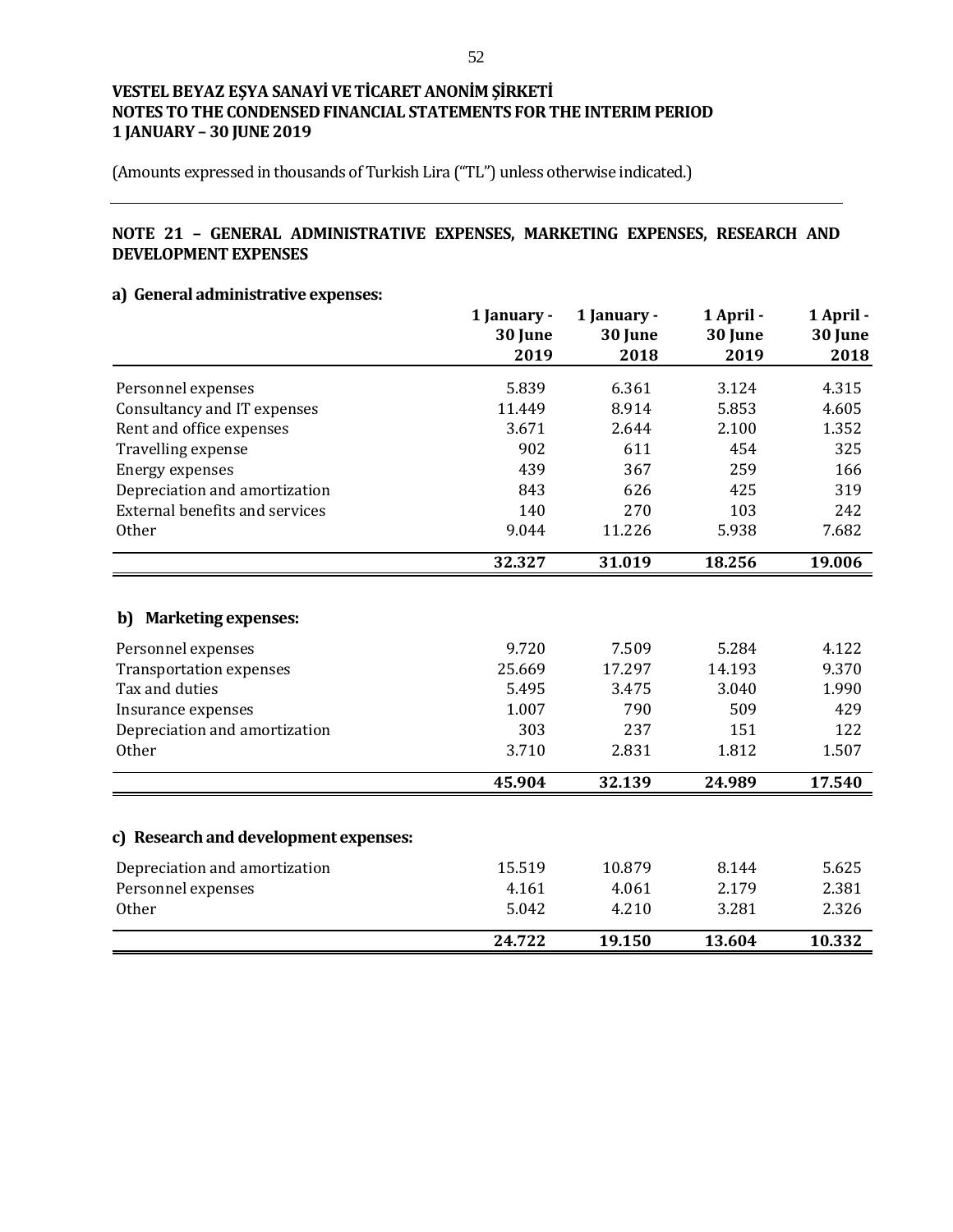(Amounts expressed in thousands of Turkish Lira ("TL") unless otherwise indicated.)

# **NOTE 22 –OTHER INCOME AND EXPENSE FROM OPERATING ACTIVITIES**

| a) Other operating income                                                                              | 1 January -<br>30 June<br>2019 | 1 January -<br>30 June<br>2018 | 1 April -<br>30 June<br>2019 | 1 April -<br>30 June<br>2018 |
|--------------------------------------------------------------------------------------------------------|--------------------------------|--------------------------------|------------------------------|------------------------------|
| Credit finance gains arising from trading<br>activities<br>Foreign exchange gains arising from trading | 12.897                         | 2.249                          | 5.756                        | 1.772                        |
| activities                                                                                             | 147.248                        | 147.416                        | 41.287                       | 88.432                       |
| Other income                                                                                           | 3.571                          | 5.096                          | 1.938                        | 3.847                        |
|                                                                                                        | 163.716                        | 154.761                        | 48.981                       | 94.051                       |

# **b) Other operating expenses**

|                                            | 1 January -     | 1 January -     | 1 April -       | 1 April -       |  |
|--------------------------------------------|-----------------|-----------------|-----------------|-----------------|--|
|                                            | 30 June<br>2019 | 30 June<br>2018 | 30 June<br>2019 | 30 June<br>2018 |  |
| Debit finance charges arising from trading |                 |                 |                 |                 |  |
| activities                                 | 14.753          | 15.191          | 4.819           | 9.018           |  |
| Foreign exchange expenses arising from     |                 |                 |                 |                 |  |
| trading activities                         | 176.882         | 197.823         | 39.256          | 141.960         |  |
| Other expenses                             | 15.261          | 5.325           | 10.944          | 3.587           |  |
|                                            | 206.896         | 218.339         | 55.019          | 154.565         |  |

#### **NOTE 23 – FINANCIAL INCOME AND FINANCIAL EXPENSE**

#### **a) Financial income:**

|                                           | 1 January - | 1 April -<br>1 January - |         | 1 April - |  |
|-------------------------------------------|-------------|--------------------------|---------|-----------|--|
|                                           | 30 June     | 30 June                  | 30 June | 30 June   |  |
|                                           | 2019        | 2018                     | 2019    | 2018      |  |
| Foreign exchange gains                    | 18.767      | 12.353                   | 3.547   | 10.636    |  |
| Gains on derivative financial instruments | 74.091      | 110.216                  | 29.746  | 88.770    |  |
| Interest income                           | 117.266     | 35.369                   | 55.989  | 11.353    |  |
|                                           | 210.124     | 157.938                  | 89.282  | 110.759   |  |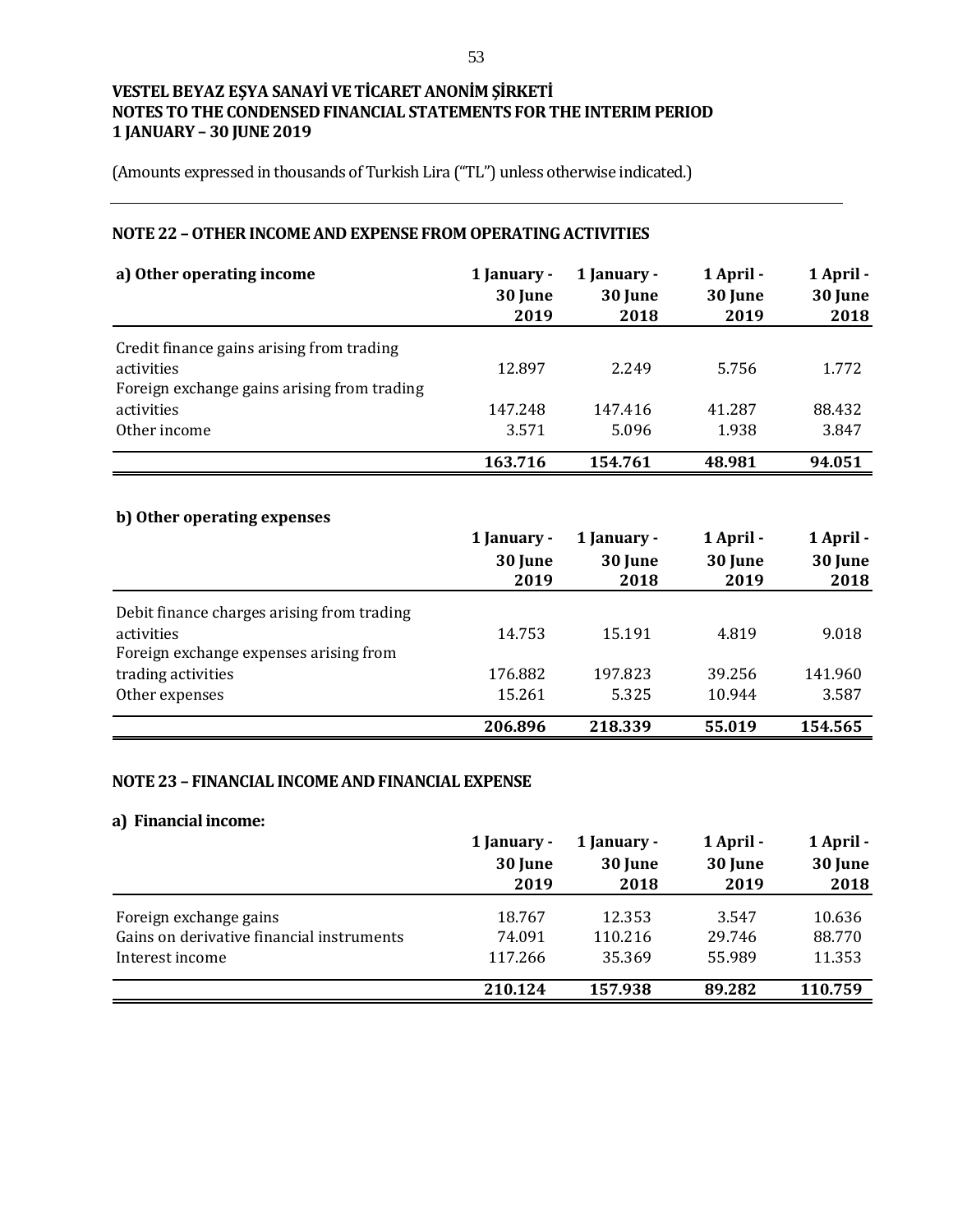(Amounts expressed in thousands of Turkish Lira ("TL") unless otherwise indicated.)

#### **NOTE 23 – FINANCIAL INCOME AND FINANCIAL EXPENSE (Cont'd)**

#### **b) Financial expense:**

|                                            | 1 January -<br>30 June<br>2019 | 1 January -<br>30 June<br>2018 | 1 April -<br>30 June<br>2019 | 1 April -<br>30 June<br>2018 |
|--------------------------------------------|--------------------------------|--------------------------------|------------------------------|------------------------------|
| Foreign exchange losses                    | 65.309                         | 95.793                         | 25.267                       | 50.483                       |
| Losses on derivative financial instruments | 96.320                         | 53.932                         | 53.983                       | 39.317                       |
| Interest expense                           | 40.479                         | 22.481                         | 22.893                       | 11.232                       |
| Other finance expenses                     | 98                             | 24                             | 80                           | (26)                         |
|                                            | 202.206                        | 172.230                        | 102.223                      | 101.006                      |

#### **NOTE 24 – TAXES ON INCOME (INCLUDING DEFERRED TAX ASSETS AND LIABILITIES)**

|                                      |          | 30 June 2019 31 December 2018 |
|--------------------------------------|----------|-------------------------------|
| Corporation and income taxes         | 1.674    | 5.512                         |
| Prepaid taxes                        | (360)    | (4.796)                       |
| Current income tax liabilities - net | 1.314    | 716                           |
| Deffered tax liabilities             | (66.981) | (73.036)                      |
| Deferred tax assets / (liabilities)  | (66.981) | (73.036)                      |

Corporate tax is applied on taxable corporate income, which is calculated from the statutory accounting profit by adding back non-deductible expenses and by deducting other exempt income. In addition to corporate taxes, companies should also calculate income withholding taxes on any dividends distributed at the rate of 15%, except for companies receiving dividends who are resident companies in Turkey. Undistributed dividends incorporated in share capital are not subject to income withholding taxes.

In Turkey, advance tax returns are filed on a quarterly basis at the rate of %20, until the 14th day of the following month and paid until the 17th day. Advance tax returns files within the year are offset against corporate income tax calculated over the annual taxable corporate income.

According to the Corporate Tax Law, 50% of the capital gains arising from the sale of tangible assets and investments in equity shares owned for at least two years are exempted from corporate tax on the condition that such gains are reflected in the equity.

Under the Turkish taxation system, tax losses can be carried forward to be offset against future taxable income for up to five years. Tax losses cannot be carried back.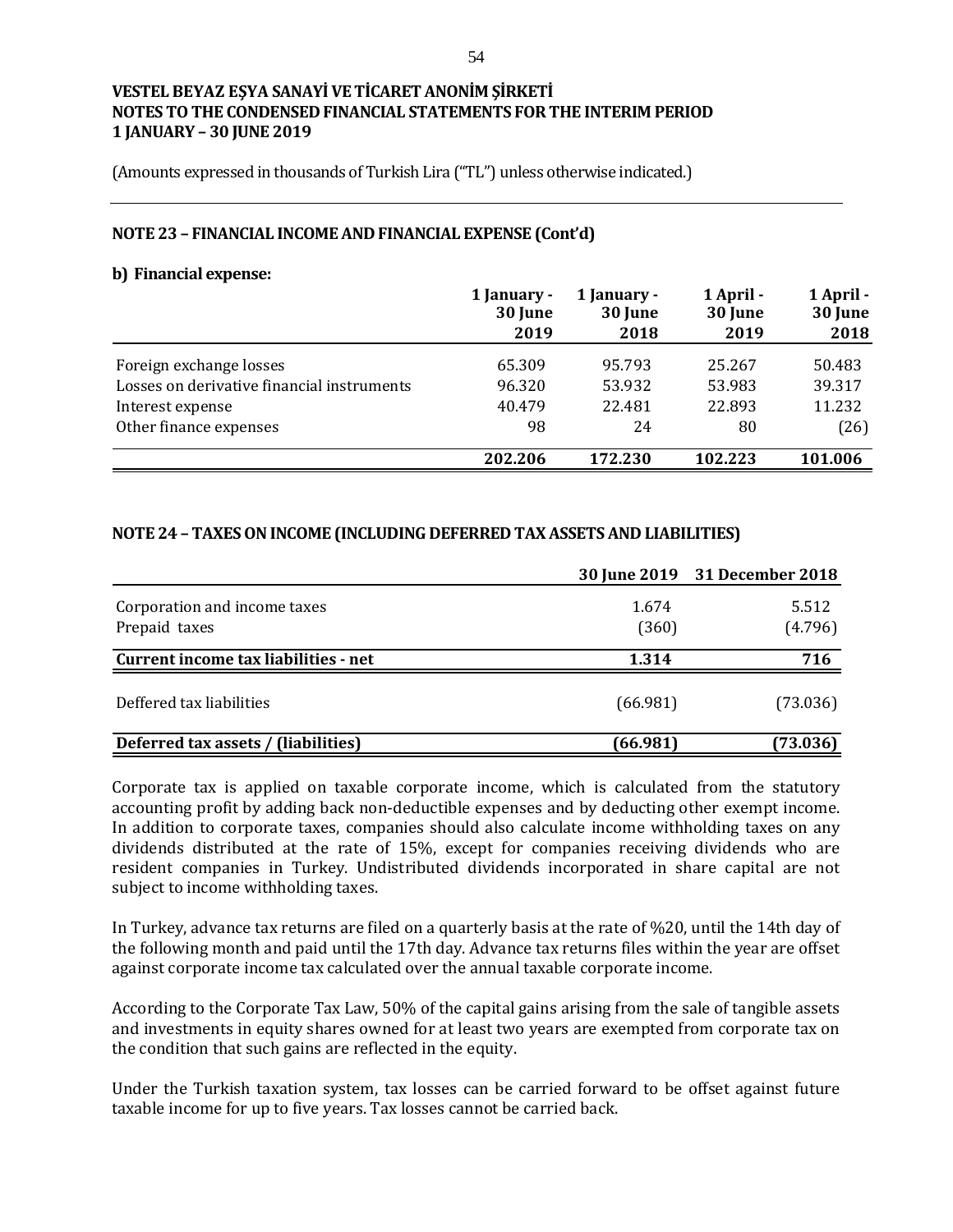(Amounts expressed in thousands of Turkish Lira ("TL") unless otherwise indicated.)

### **NOTE 24 – TAXES ON INCOME (INCLUDING DEFERRED TAX ASSETS AND LIABILITIES) (Cont'd)**

There is no procedure for a final and definitive agreement on tax assessments. Tax returns are filed between 1-25 April following the close of the accounting year to which they relate. Tax authorities may however examine such returns and the underlying accounting records and may revise assessment within five years.

In accordance with the regulation numbered 7061, published in Official Gazette on 5 December 2017, corporate tax rate for the years 2018, 2019 and 2020 has increased from 20% to 22%. Therefore, deferred tax assets and liabilities as of 30 June 2019 are calculated with 22% tax rate for the temporary differences which will be realized in 2018, 2019 and 2020, and with 20% tax for those which will be realized after 2021 and onwards.

As of 1 January – 30 June 2019 and 2018 tax expense in the statement of income is as follows:

|                                                                | 1 January -<br>30 June 2019 | 1 January -<br>30 June 2018 |
|----------------------------------------------------------------|-----------------------------|-----------------------------|
| Current period tax expense<br>Deferred tax benefit / (expense) | (1.674)<br>5.921            | (2.490)<br>11.138           |
| Total tax income                                               | 4.247                       | 8.648                       |

Due to modernization, plant extension and investments incentive documents in Manisa Organized Industrial Zone, the Company has reduced rate of corporate tax advantage.

#### **Deferred tax assets and liabilities**

The Company recognizes deferred tax assets and liabilities based upon temporary differences arising between their financial statements prepared in accordance with CMB Communiqué II, No. 14.1 and their statutory financial statements. These temporary differences usually result from the recognition of revenue and expenses in different reporting periods for CMB Financial Reporting Standards and tax purposes.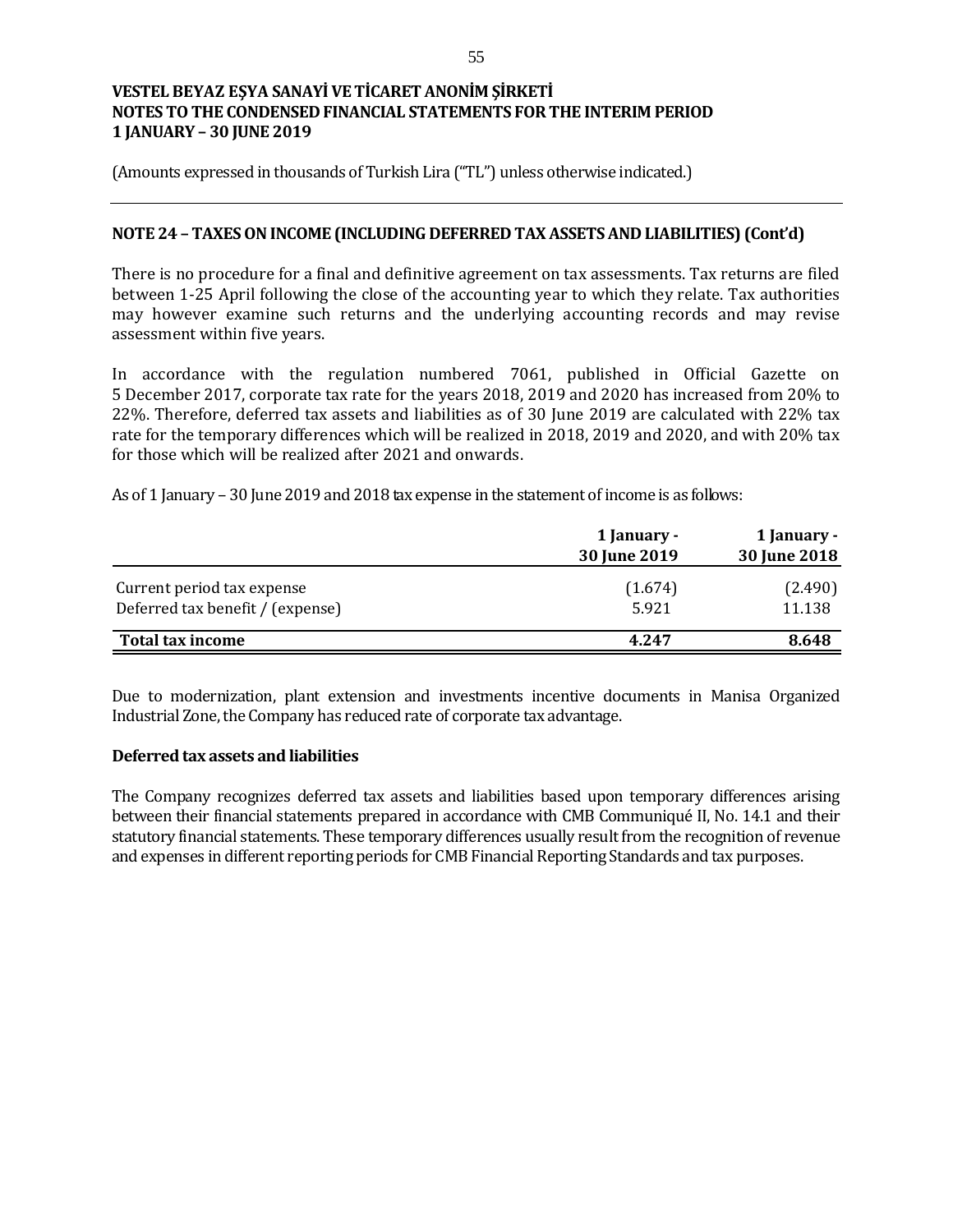(Amounts expressed in thousands of Turkish Lira ("TL") unless otherwise indicated.)

# **NOTE 24 – TAXES ON INCOME (INCLUDING DEFERRED TAX ASSETS AND LIABILITIES) (Cont'd)**

The breakdown of cumulative temporary differences and the resulting deferred tax assets and liabilities provided using principal tax rate as of the balance sheet dates is as follows:

|                                         | <b>Cumulative temporary</b> |                     |              |                             |
|-----------------------------------------|-----------------------------|---------------------|--------------|-----------------------------|
|                                         | differences                 |                     | Deferred tax |                             |
|                                         | 30 June<br>2019             | 31 December<br>2018 | 2019         | 30 June 31 December<br>2018 |
| Deferred tax assets                     |                             |                     |              |                             |
| <b>Employment termination benefits</b>  | (41.809)                    | (38.713)            | 8.362        | 7.743                       |
| Maddi ve maddi olmayan duran            |                             |                     |              |                             |
| varlıkların kayıtlı değerleri ile vergi |                             |                     |              |                             |
| matrahları arasındaki net fark          | (14.690)                    |                     | 2.938        |                             |
| Provision for impairment on             |                             |                     |              |                             |
| inventories                             | (532)                       | (2.194)             | 117          | 483                         |
| Derivative financial instruments        | (9.197)                     | (20.129)            | 2.023        | 4.428                       |
| <b>Other</b>                            | (22.068)                    | (13.114)            | 4.855        | 2.885                       |
|                                         |                             |                     | 18.295       | 15.539                      |

|                                           | <b>Cumulative temporary</b> |         |          |                     |  |
|-------------------------------------------|-----------------------------|---------|----------|---------------------|--|
|                                           | differences                 |         |          | Deferred tax        |  |
|                                           | 31 December<br>30 June      |         |          | 30 June 31 December |  |
|                                           | 2019                        | 2018    | 2019     | 2018                |  |
| <b>Deferred tax liabilites</b>            |                             |         |          |                     |  |
| Useful life and valuation differences on  |                             |         |          |                     |  |
| property, plant and equipment and         |                             |         |          |                     |  |
| intangible assets                         |                             | 8.480   |          | (1.696)             |  |
| Revaluation of tangible fixed assets      | 498.468                     | 502.688 | (84.316) | (85.161)            |  |
| Derivative financial instruments          |                             | 2.028   |          | (446)               |  |
| <b>Other</b>                              | 4.800                       | 6.360   | (960)    | (1.272)             |  |
|                                           |                             |         | (85.276) | (88.575)            |  |
| Deferred tax assets / (liabilities) - net |                             |         | (66.981) | (73.036)            |  |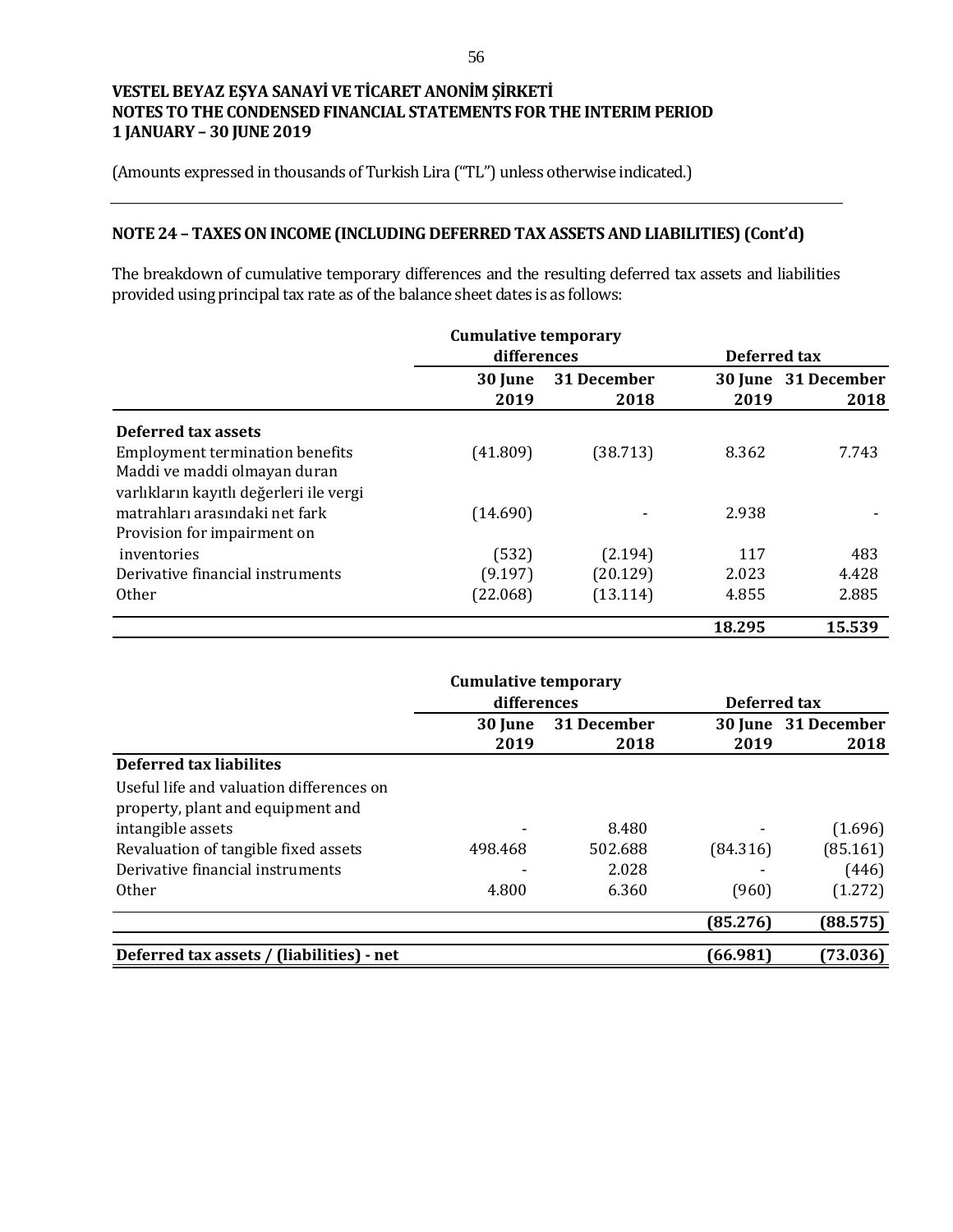(Amounts expressed in thousands of Turkish Lira ("TL") unless otherwise indicated.)

# **NOTE 24 – TAXES ON INCOME (INCLUDING DEFERRED TAX ASSETS AND LIABILITIES) (Cont'd)**

The movement of net deferred tax assets and liabilities is as follows:

|                                                                                                                | 1 January -<br>30 June 2019 | 1 January -<br>30 June 2018 |
|----------------------------------------------------------------------------------------------------------------|-----------------------------|-----------------------------|
| Opening balance, 1 January<br>Tax expense recognized in income statement<br>Recognized in shareholders' equity | (73.036)<br>5.921<br>134    | 5.681<br>11.138<br>(4.500)  |
| <b>Deferred tax liabilities</b><br>at the end of the period, net                                               | (66.981)                    | 12.319                      |

## **NOTE 25– EARNINGS PER SHARE**

|                                                                                                                                 | 1 January -<br>30 June<br>2019 | 1 January -<br>30 June<br>2018 |
|---------------------------------------------------------------------------------------------------------------------------------|--------------------------------|--------------------------------|
| Net (loss) / income attributable to equity holders of the parent<br>Weighted number of ordinary shares with a TL 1 of par value | 317.189                        | 217.696                        |
| (thousand shares)                                                                                                               | 190.000                        | 190.000                        |
|                                                                                                                                 | 1.67                           | 1,15                           |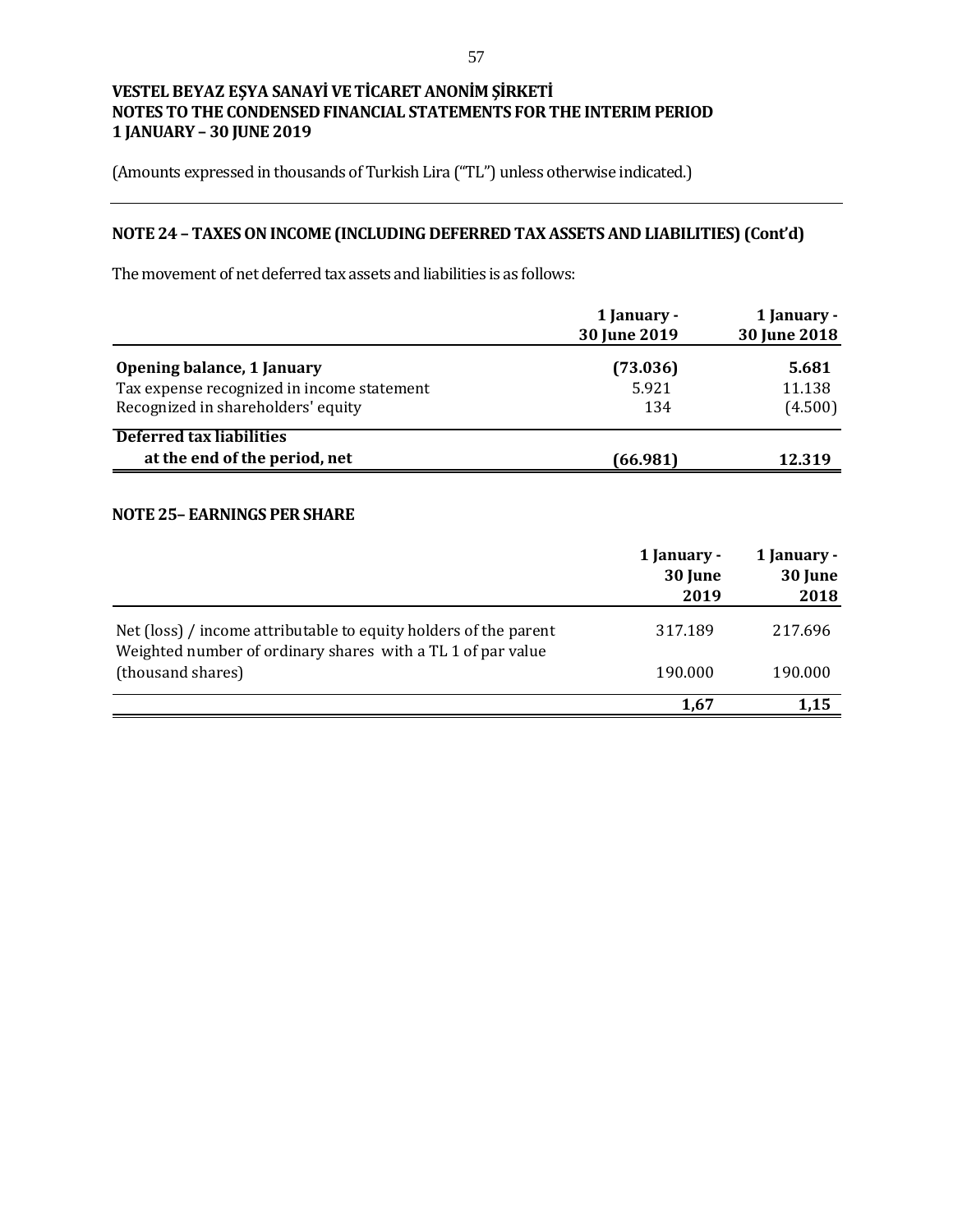(Amounts expressed in thousands of Turkish Lira ("TL") unless otherwise indicated.)

### **NOTE 26 – DERIVATIVE INSTRUMENTS**

|                                       | 30 June 2019 |                   | <b>31 December 2018</b> |                   |
|---------------------------------------|--------------|-------------------|-------------------------|-------------------|
|                                       |              | <b>Fair Value</b> |                         | <b>Fair Value</b> |
|                                       | Contract     | Assets /          | Contract                | Assets /          |
|                                       | amount       | (Liabilities)     | amount                  | (Liabilities)     |
| Derivative financial assets:          |              |                   |                         |                   |
| <b>Held for trading</b>               |              |                   |                         |                   |
| Forward foreign currency transactions | 8.188        |                   | 287.560                 | 2.028             |
| Derivative financial liabilities:     |              |                   |                         |                   |
| <b>Held for trading</b>               |              |                   |                         |                   |
| Forward foreign currency transactions | 688.304      | (8.577)           | 1.000.866               | (19.314)          |
|                                       |              |                   |                         |                   |
| <b>Cash flow hedge</b>                |              |                   |                         |                   |
| Forward foreign currency transactions | 212.881      | (620)             | 144.675                 | (815)             |
|                                       | 909.373      | (9.197)           | 1.433.101               | (18.101)          |

## **NOTE 27 – FINANCIAL INSTRUMENTS AND FINANCIAL RISK MANAGEMENT**

### **Foreign currency risk:**

The Company is exposed to exchange rate risk due to its foreign currency denominated transactions. The main principle of foreign currency risk management is to maintain foreign exchange position at the level that minimizes the impact of foreign exchange fluctuations.

Derivative instruments are used in foreign currency risk management where necessary. In this respect the Company mainly prefers using foreign exchange forward contracts.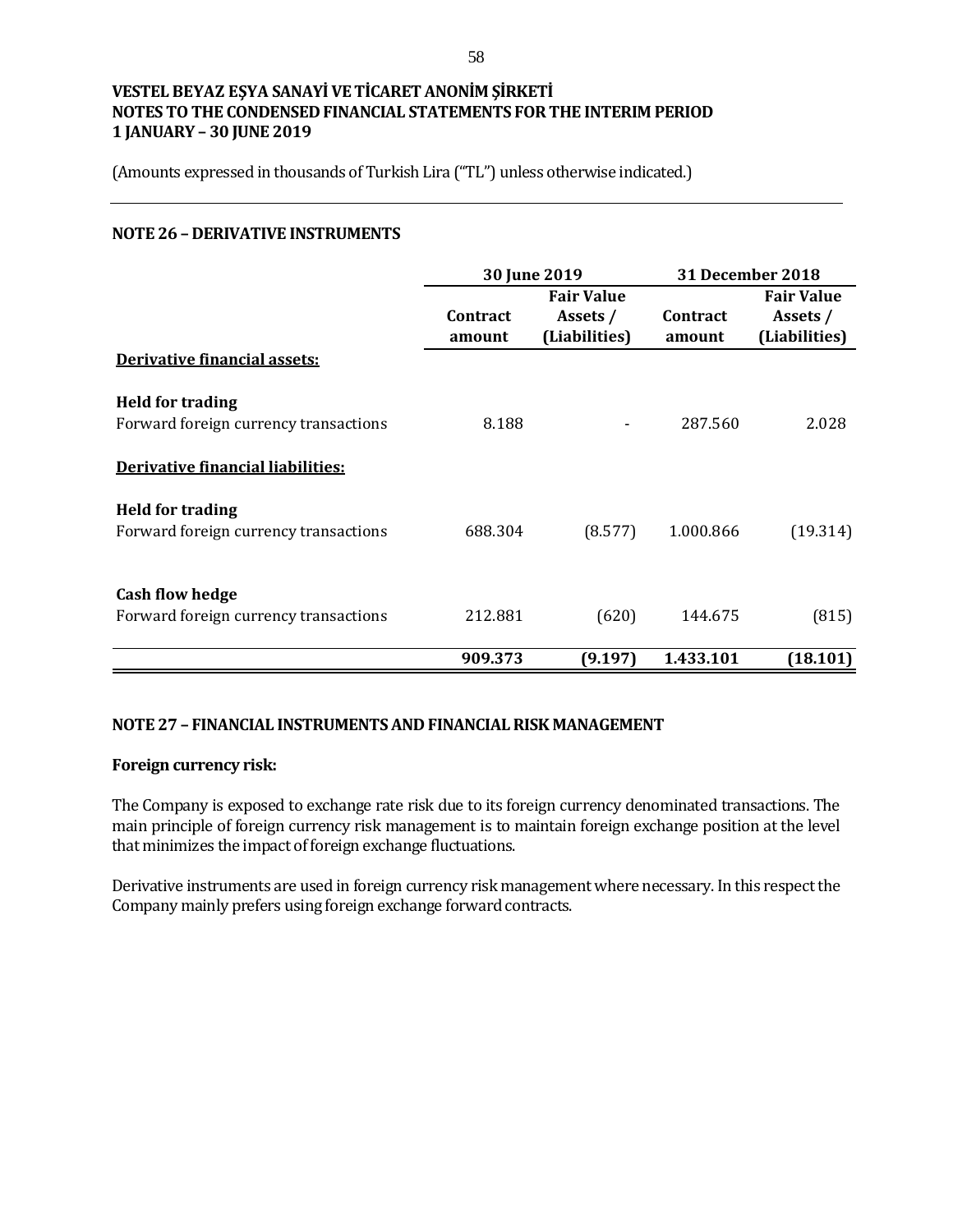| NOTE 27 - FINANCIAL INSTRUMENTS AND FINANCIAL RISK MANAGEMENT (Cont'd) |            |            |             |                      |
|------------------------------------------------------------------------|------------|------------|-------------|----------------------|
| Other (TL                                                              |            |            |             |                      |
| 30 June 2019                                                           | <b>USD</b> | <b>EUR</b> | Equivalent) | <b>TL Equivalent</b> |
| 1. Trade receivables                                                   | 11.786     | 132.835    | 32          | 938.024              |
| 2a. Monetary financial assets (including                               |            |            |             |                      |
| cash and cash equivalents)                                             | 35         | 11.046     | 44          | 72.604               |
| 2b. Non-monetary financial assets                                      |            |            |             |                      |
| 3. Other                                                               | 150        | 6.195      |             | 41.445               |
| 4. Current assets (1+2+3)                                              | 11.971     | 150.076    | 76          | 1.052.073            |
| 5. Trade receivables                                                   |            |            |             |                      |
| 6a. Monetary financial assets                                          |            |            |             |                      |
| 6b. Non-monetary financial assets                                      | 4.061      | 4.478      |             | 52.705               |
| 7. Other                                                               |            |            |             |                      |
| 8. Non-current assets (5+6+7)                                          | 4.061      | 4.478      |             | 52.705               |
| 9. Total assets (4+8)                                                  | 16.032     | 154.554    | 76          | 1.104.778            |
| 10. Trade payables                                                     | 150.468    | 99.244     | 576         | 1.516.652            |
| 11. Financial liabilities                                              | 10.005     | 102.851    |             | 731.325              |
| 12a. Other monetary liabilities                                        | 615        | 14.424     |             | 98.027               |
| 12b. Other non-monetary liabilities                                    |            |            |             |                      |
| 13. Current liabilities (10+11+12)                                     | 161.088    | 216.519    | 576         | 2.346.004            |
| 14. Trade payables                                                     |            | 2.094      |             | 13.717               |
| 15. Financial liabilities                                              |            |            |             |                      |
| 16a. Other monetary liabilities                                        |            |            |             |                      |
| 16b. Other non-monetary liabilities                                    |            |            |             |                      |
| 17. Non-current liabilities (14+15+16)                                 |            | 2.094      |             | 13.717               |
| 18. Total liabilities (13+17)                                          | 161.088    | 218.613    | 576         | 2.359.721            |
| 19. Off-balance sheet derivative instruments/                          |            |            |             |                      |
| net asset (liability) position (19a+19b)                               | 102.652    | (874)      |             | 585.047              |
| 19a. Hedged total assets                                               | 104.588    | 42.518     |             | 880.437              |
| 19b. Hedged total liabilities                                          | (1.936)    | (43.392)   |             | (295.390)            |
| 20. Net foreign currency asset/ (liability)                            |            |            |             |                      |
| position (9-18+19)                                                     | (42.404)   | (64.933)   | (500)       | (669.896)            |
| 21. Net foreign currency monetary asset/                               |            |            |             |                      |
| (liability) position                                                   |            |            |             |                      |
| $(=1+2a+5+6a-10-11-12a-14-15-16a)$                                     | (149.267)  | (74.732)   | (500)       | (1.349.093)          |
| 22. Fair value of financial instruments used                           |            |            |             |                      |
| in foreign currency hedging                                            |            |            |             | (9.197)              |
| 23. Export                                                             | 29.955     | 384.756    |             | 2.614.787            |
| 24. Import                                                             | 136.494    | 82.191     | 474         | 1.287.634            |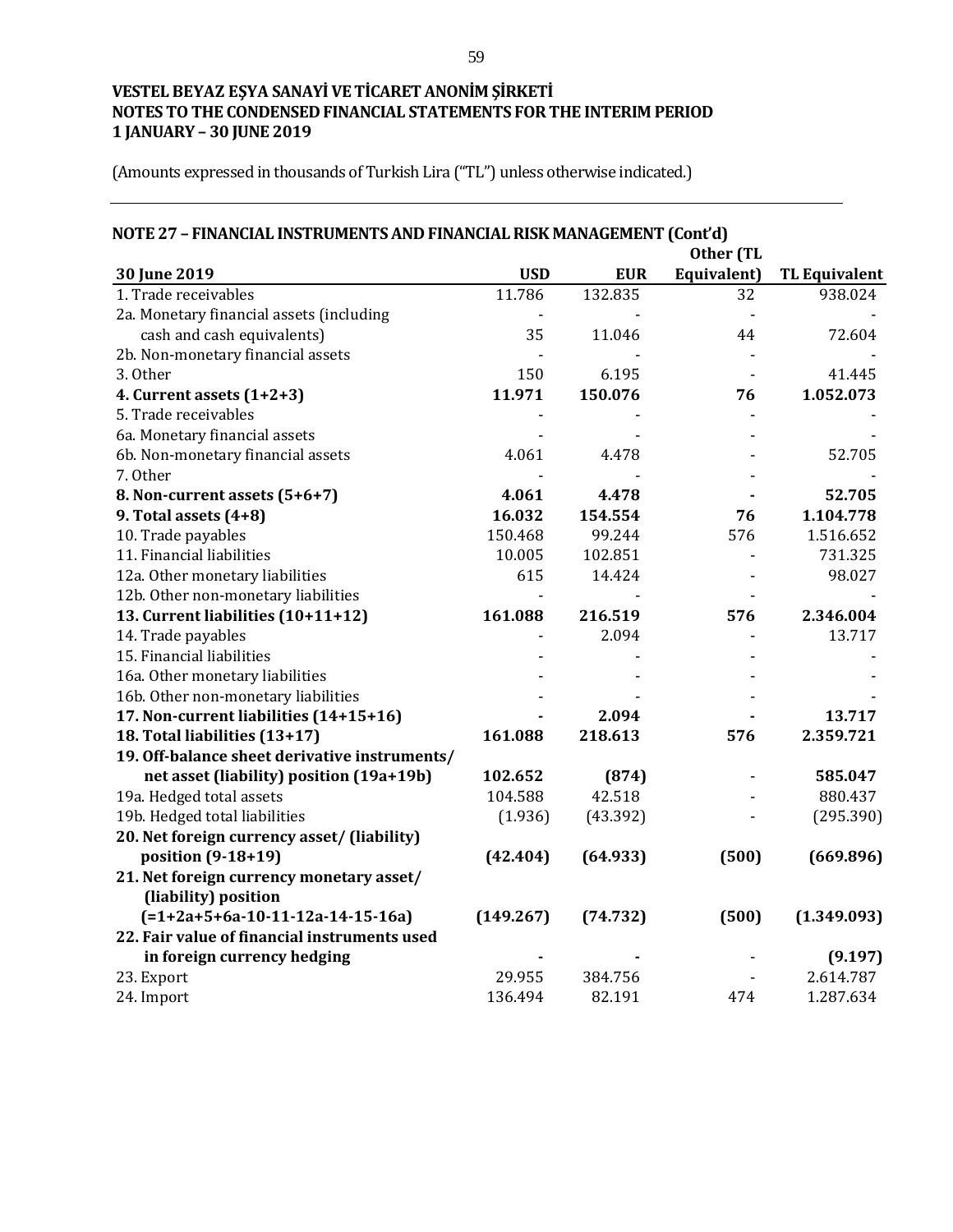| NOTE 27 - FINANCIAL INSTRUMENTS AND FINANCIAL RISK MANAGEMENT (Cont'd) |            |            |             |                      |
|------------------------------------------------------------------------|------------|------------|-------------|----------------------|
| Other (TL                                                              |            |            |             |                      |
| <b>31 December 2018</b>                                                | <b>USD</b> | <b>EUR</b> | Equivalent) | <b>TL Equivalent</b> |
| 1. Trade receivables                                                   | 13.135     | 195.171    |             | 1.245.593            |
| 2a. Monetary financial assets (including                               |            |            |             |                      |
| cash and cash equivalents)                                             | 183        | 12.657     | 80          | 77.339               |
| 2b. Non-monetary financial assets                                      |            |            |             |                      |
| 3. Other                                                               |            |            |             |                      |
| 4. Current assets (1+2+3)                                              | 13.318     | 207.828    | 80          | 1.322.932            |
| 5. Trade receivables                                                   |            |            |             |                      |
| 6a. Monetary financial assets                                          |            |            |             |                      |
| 6b. Non-monetary financial assets                                      | 160        | 2.783      |             | 17.618               |
| 7. Other                                                               |            |            |             |                      |
| 8. Non-current assets (5+6+7)                                          | 160        | 2.783      |             | 17.618               |
| 9. Total assets (4+8)                                                  | 13.478     | 210.611    | 80          | 1.340.550            |
| 10. Trade payables                                                     | 185.034    | 83.146     | 519         | 1.475.168            |
| 11. Financial liabilities                                              |            | 88.309     |             | 532.325              |
| 12a. Other monetary liabilities                                        |            | 21.636     |             | 130.422              |
| 12b. Other non-monetary liabilities                                    |            |            |             |                      |
| 13. Current liabilities (10+11+12)                                     | 185.034    | 193.091    | 519         | 2.137.915            |
| 14. Trade payables                                                     |            | 2.261      |             | 13.629               |
| 15. Financial liabilities                                              |            |            |             |                      |
| 16a. Other monetary liabilities                                        |            |            |             |                      |
| 16b. Other non-monetary liabilities                                    |            |            |             |                      |
| 17. Non-current liabilities (14+15+16)                                 |            | 2.261      |             | 13.629               |
| 18. Total liabilities (13+17)                                          | 185.034    | 195.352    | 519         | 2.151.544            |
| 19. Off-balance sheet derivative instruments/                          |            |            |             |                      |
| net asset (liability) position (19a+19b)                               | 134.958    | (67.841)   |             | 301.055              |
| 19a. Hedged total assets                                               | 158.639    | 41.714     |             | 1.086.036            |
| 19b. Hedged total liabilities                                          | (23.681)   | (109.555)  |             | (784.981)            |
| 20. Net foreign currency asset/ (liability)                            |            |            |             |                      |
| position (9-18+19)                                                     | (36.598)   | (52.582)   | (439)       | (509.939)            |
| 21. Net foreign currency monetary asset/                               |            |            |             |                      |
| (liability) position                                                   |            |            |             |                      |
| $(=1+2a+5+6a-10-11-12a-14-15-16a)$                                     | (171.716)  | 12.476     | (439)       | (828.612)            |
| 22. Fair value of financial instruments used                           |            |            |             |                      |
| in foreign currency hedging                                            |            |            |             | (18.101)             |
| 23. Export                                                             | 74.243     | 711.036    |             | 4.477.939            |
| 24. Import                                                             | 305.596    | 197.115    | 1.878       | 2.545.901            |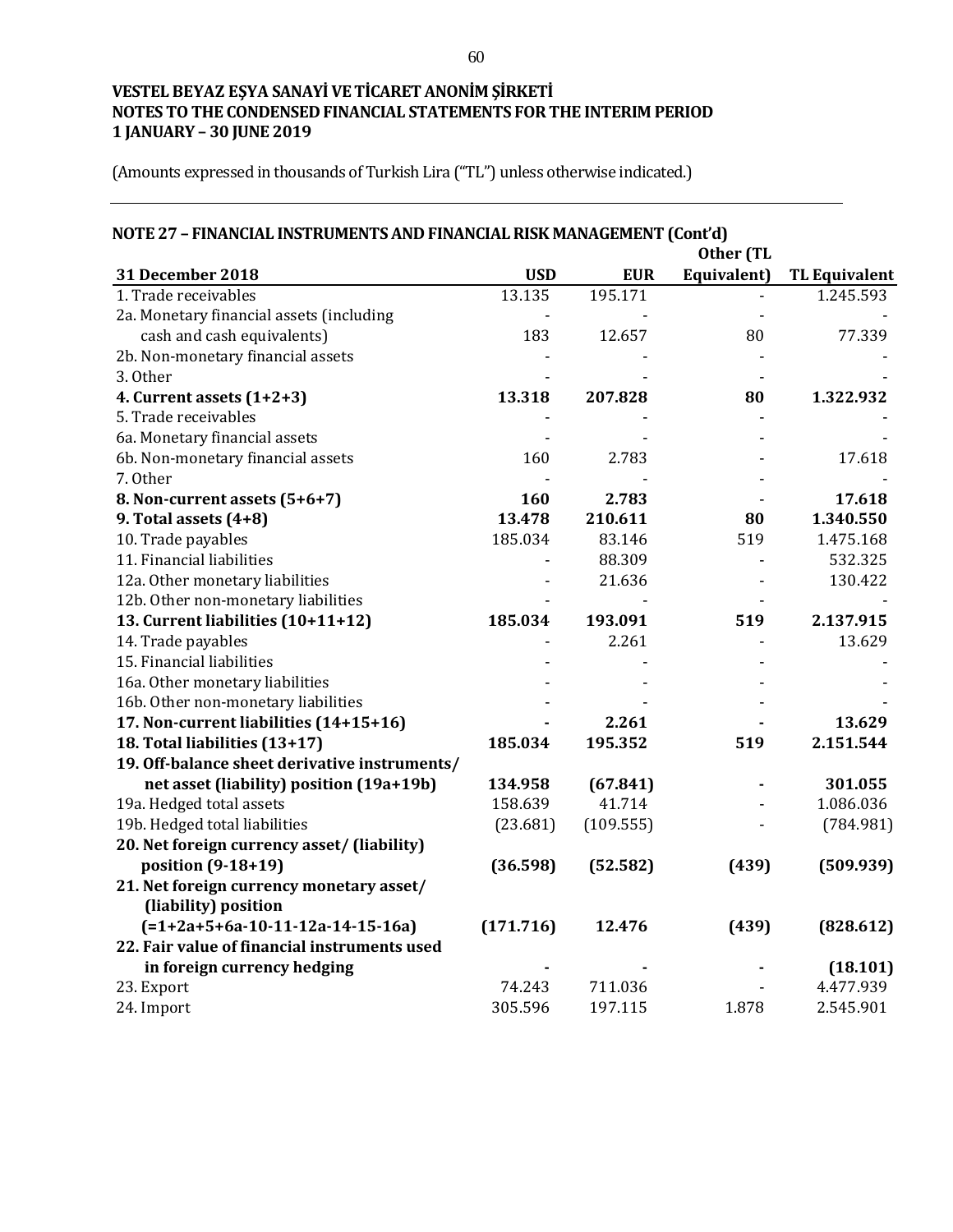(Amounts expressed in thousands of Turkish Lira ("TL") unless otherwise indicated.)

# **NOTE 27 – FINANCIAL INSTRUMENTS AND FINANCIAL RISK MANAGEMENT (Cont'd)**

As of 30 June 2019 and 31 December 2018, sensitivity analysis of foreign exchange rate tables is presented below, secured portions include impact of derivative instruments.

|                                              | Gain / Loss                         |                                     | <b>Equity</b>                       |                                     |
|----------------------------------------------|-------------------------------------|-------------------------------------|-------------------------------------|-------------------------------------|
| 30 June 2019                                 | Foreign<br>exchange<br>appreciation | Foreign<br>exchange<br>depreciation | Foreign<br>exchange<br>appreciation | Foreign<br>exchange<br>depreciation |
|                                              |                                     |                                     |                                     |                                     |
| +/-10% fluctuation of USD rate:              |                                     |                                     |                                     |                                     |
| USD net asset / liability                    | (85.904)                            | 85.904                              | (85.904)                            | 85.904                              |
| Secured portion from USD risk (-)            | 37.728                              | (37.728)                            | 58.942                              | (58.942)                            |
| <b>USD</b> net effect                        | (48.176)                            | 48.176                              | (26.962)                            | 26.962                              |
| +/-10% fluctuation of EUR rate:              |                                     |                                     |                                     |                                     |
| EUR net asset / liability                    | (48.955)                            | 48.955                              | (48.955)                            | 48.955                              |
| Secured portion from EUR risk (-)            | 20.170                              | (20.170)                            | (1.105)                             | 1.105                               |
| <b>EUR</b> net effect                        | (28.785)                            | 28.785                              | (50.060)                            | 50.060                              |
| +/-10% fluctuation of other currency rates:  |                                     |                                     |                                     |                                     |
| Other currencies net asset / liability       | (50)                                | 50                                  | (50)                                | 50                                  |
| Secured portion from other currency risk (-) |                                     |                                     |                                     |                                     |
| Other currency net effect                    | (50)                                | 50                                  | (50)                                | 50                                  |